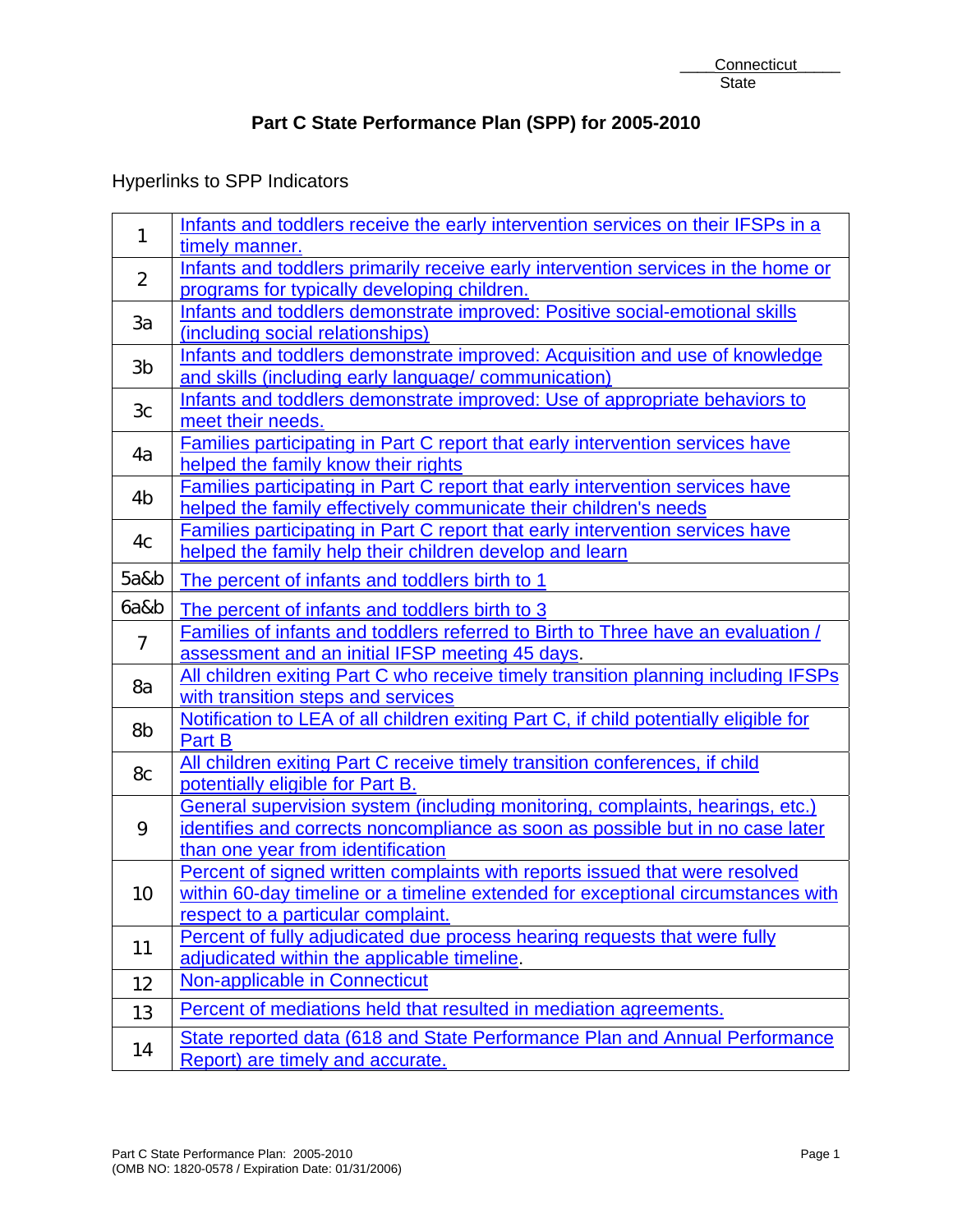# **Overview of the State Performance Plan Development:**

This six-year plan was developed with broad stakeholder input. Data for each indicator was first reviewed in August of 2005 for completeness and accuracy. As needed, clarification letters and exception reports were sent to each of the 33 comprehensive early intervention programs to ensure that any data errors were corrected. A combined State Interagency Coordinating Council (ICC) and Focused Monitoring (FM) stakeholders meeting was held on October 17, 2005. In addition, local meetings were held within each region for all Birth to Three programs on September 27, October 12, and October 21. At each meeting, an overview of the plan was presented along with summary data for each indicator. Those present proposed targets, improvement activities, timelines and resources for each indicator as well as modifications to definitions and collection methods as well as the plans for collecting data on new indicators.

Regional managers and one Local ICC reviewed a late draft of the plan in early November 2005. A final draft was posted on the Birth to Three website, www.birth23.org and a request for comments was sent to parent advocacy and support programs (Connecticut Parent Advocacy Center, AG Bell, African-Caribbean-American Parents of Children with Disabilities, Family Support Network, Padres Abriendo Puertas, Parents Available to Help, Autism Resource Center, CT Families for Effective Autism Treatment, CT Down Syndrome Congress, Infant Mental Health Association, Newborn Hearing Screening Task Force, Commission on Children) and all 33 Birth to Three programs. This same draft was mailed to the State ICC and a conference call was held to review suggested edits. The Commissioner and Deputy Commissioner of the Department of Mental Retardation, the lead agency for IDEA Part C in Connecticut, also reviewed the plan.

The ICC approved the final edits with the understanding that the plan can be modified as needed in future years. This plan fulfills the obligations of the State Interagency Coordinating Council to report to the U.S. Department of Education in the current fiscal year.

A hard copy of this version of the SPP was distributed to all Birth to Three programs, the Connecticut Parent Advocacy Center and the entire stakeholders group, including the Interagency Coordinating Council. It has been posted on the Birth to Three website at www.birth23.org. The lead agency is working closely with the Department of Education on jointly issuing a press release to the general media about the Part B and Part C plans.

# **Monitoring Priority: Early Intervention Services In Natural Environments**

**Indicator 1:** Percent of infants and toddlers with IFSPs who receive the early intervention services on their IFSPs in a timely manner.

(20 USC 1416(a)(3)(A) and 1442)

## **Measurement:**

Percent  $=$  # of infants and toddlers with IFSPs who receive the early intervention services on their IFSPs in a timely manner divided by the total # of infants and toddlers with IFSPs times 100.

Account for untimely receipt of services.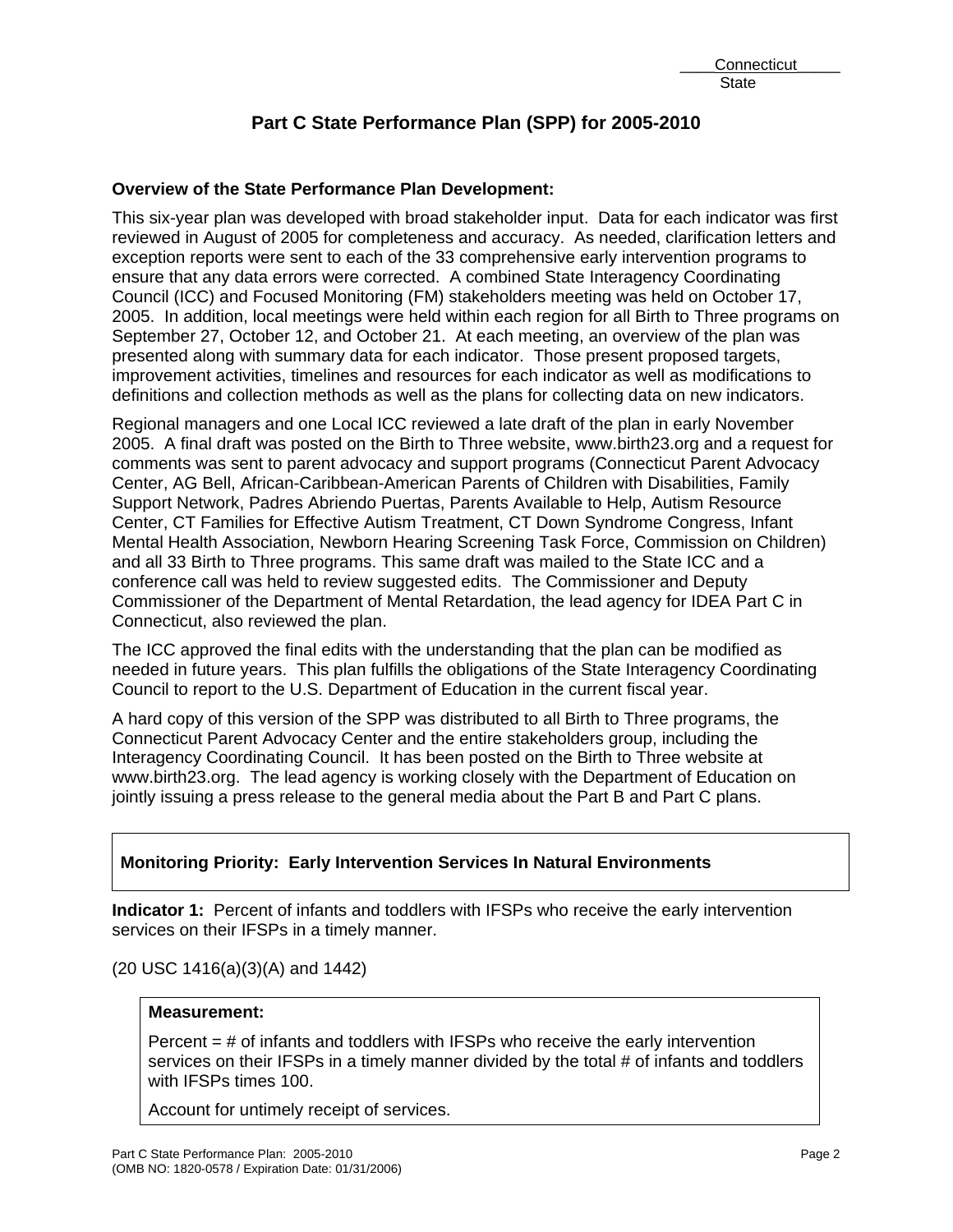## **Overview of Issue/Description of System or Process:**

"Timely" is defined in Connecticut as all services beginning within 45 days of the family's signature on the initial IFSP.

Available data: The Connecticut Birth to Three data system contains IFSP service information including the projected start date for each service. The system also captures the dates on which services are delivered each month. The service utilization record for each child is given an attendance status of "new" for the month during which the first service is provided.

According to Connecticut Statute 17a-248e(c) the IFSP must be developed in consultation with the child's pediatrician or primary care physician. In order to ensure, at a minimum, that the child's physician is aware that the child is eligible for Part C and what types of outcomes and services have been designed, Birth to Three procedures require that services may not begin until after the child's primary physician signs the initial IFSP. This may delay the start of services in some cases.

Service delivery: Connecticut procedures encourage use of a primary interventionist. While each IFSP is unique, a review of data indicates that in implementing transdisciplinary service delivery, most children receive a weekly visit from their primary interventionist with less frequent visits or joint visits from other disciplines.

After considering the information above, all of the stakeholders requested that timely services be measured as 30 days from the projected start date for each service since it more accurately reflects each family's preference for the initiation of each service. However, since OSEP has specified that "timely" must be measured from the date of the parent's signature on the IFSP, Connecticut has defined "timely services" as those that occur within 45 days of the parent's signature on the IFSP.

For children who were new in FFY04, the number of days from the IFSP signature to each IFSP service was calculated unless a specific service was projected to begin more than 45 days from the IFSP meeting. If ALL services planned to begin within 45 days from the IFSP signature date actually started within 45 days, then that record was determined to be timely. If ANY service planned to begin within 45 days from the IFSP signature date was started more than 45 days from the IFSP signature date, *the entire record* was determined to not be timely. (Connecticut did not use fractions of services since 99.75% is still below 100%)

## **Baseline Data for FFY 2004 (2004-2005):**

Between 7/1/04 and 6/30/05, 94% of new children (2081/2210) received ALL of the early intervention services on their IFSPs in a timely manner.

#### **Discussion of Baseline Data:**

There were 129 children for whom one or more of the early intervention services on their IFSPs were not received in a timely manner. (If the delivery of the first service was sufficient to consider early intervention services as timely, there would only be 110 children out of 2210 who did not receive at least their first service in a timely manner.)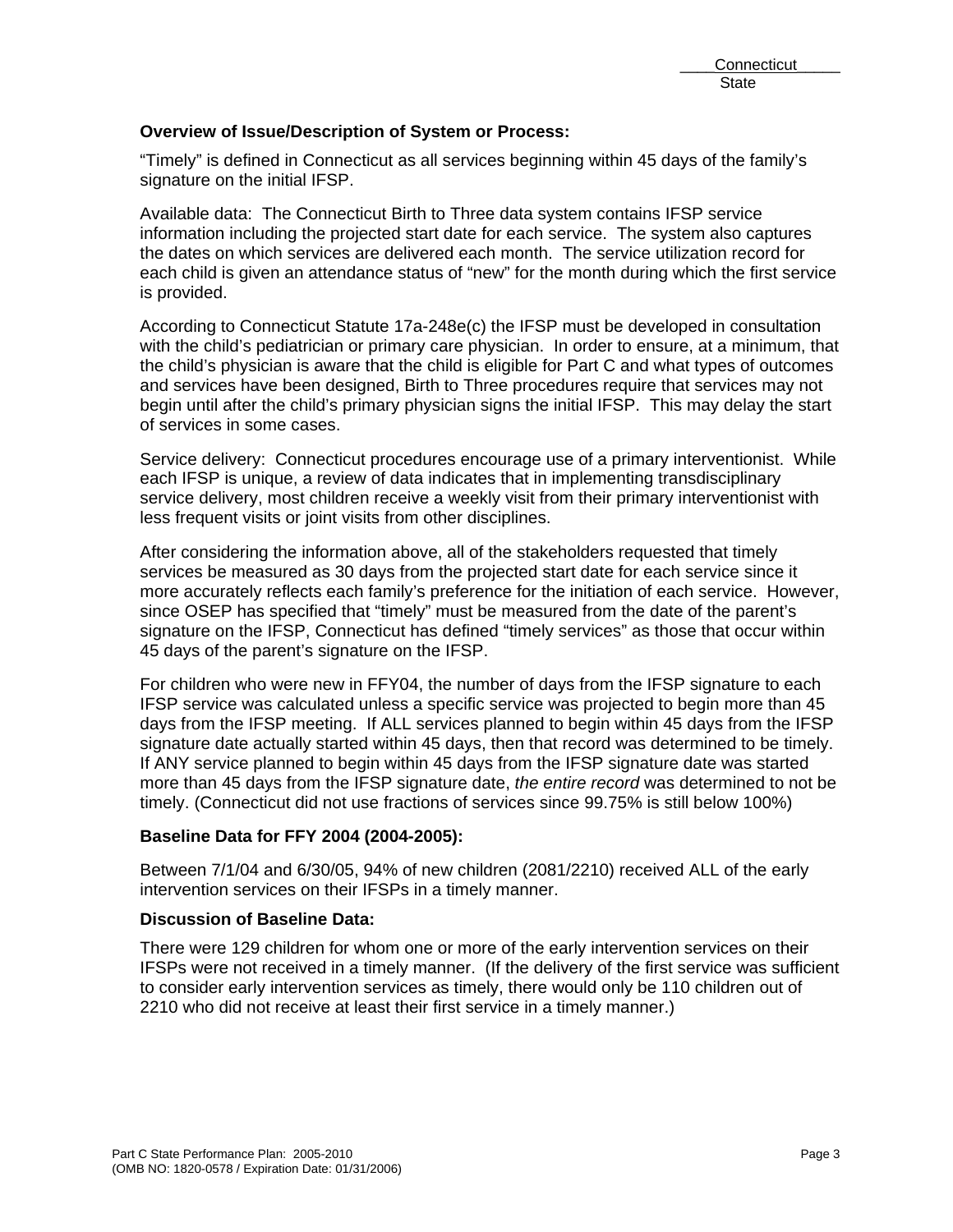| <b>Number of Services</b> | <b>Number of Services on IFSP</b> |            |            |          |  |  |
|---------------------------|-----------------------------------|------------|------------|----------|--|--|
| That were not Timely      | service                           | 2 services | 3 services | services |  |  |
| 1 service                 |                                   | 14         |            |          |  |  |
| 2 services                | -                                 | 30         |            |          |  |  |
| 3 services                | -                                 | -          |            |          |  |  |
| 4 services                | -                                 |            |            |          |  |  |
|                           |                                   |            |            | ∣otal =  |  |  |

Programs in Connecticut are grouped by size according to the number of children enrolled at a point in time. For analysis purposes, the 129 children were served by the following sized programs:

|                     | <b>Small Programs</b><br>0-59 children | <b>Medium Programs</b><br>60-149 children | Large Programs<br>150+ children |
|---------------------|----------------------------------------|-------------------------------------------|---------------------------------|
| Number not timely   | 10                                     | 14                                        | 105                             |
| Total new children  | 327                                    | 1632                                      | 5792                            |
| Percent not timely  | 3.1%                                   | 0.9%                                      | 1.8%                            |
| Number of Programs  | 3/11                                   | 7/11                                      | 12/12                           |
| Percent of Programs | 27%                                    | 64%                                       | 100%                            |

For 11 programs, less than 1% of the new children had services that were not timely. For eight programs, the rate was between 1-2%, but for three programs the rate was over 2%.

Analysis of the 129 that did not receive timely services by region of the state shows:

North Region 27 South Region 63 West Region 39

| <b>FFY</b>              | <b>Measurable and Rigorous Target</b> |
|-------------------------|---------------------------------------|
| 2005<br>$(2005 - 2006)$ | 100%                                  |
| 2006<br>$(2006 - 2007)$ | 100%                                  |
| 2007<br>$(2007 - 2008)$ | 100%                                  |
| 2008<br>$(2008 - 2009)$ | 100%                                  |
| 2009<br>$(2009 - 2010)$ | 100%                                  |
| 2010<br>$(2010 - 2011)$ | 100%                                  |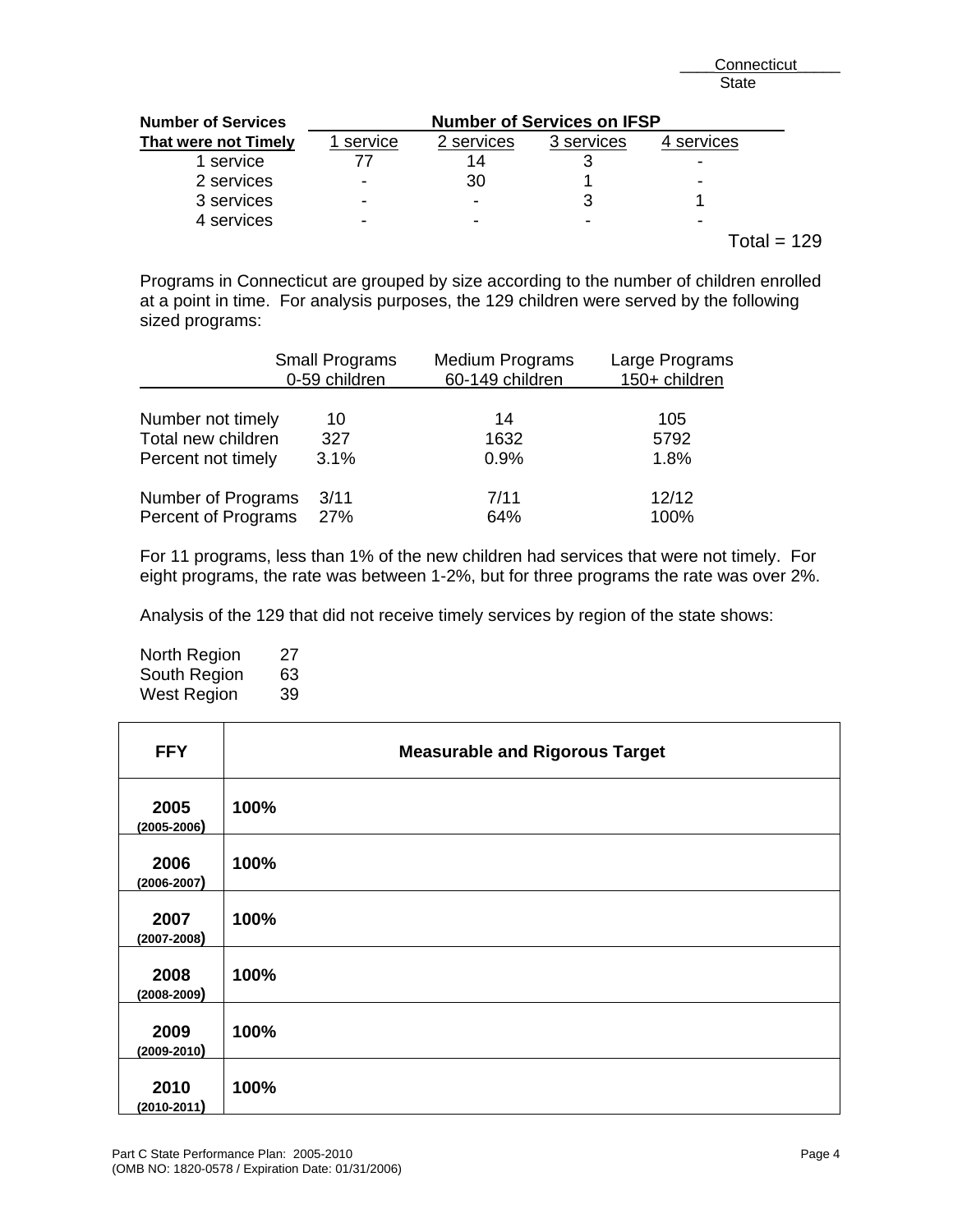#### **Improvement Activities/Timelines/Resources:**

A reminder report will be developed in the Birth to Three data system and made available for end users at the program level that lists children for whom more than 30 days have passed since the IFSP meeting without any services being delivered.

# Timeline: January 2006

Resources: QA Manager, Data System Programmer, Data Users Group

#### *Focused Monitoring*

This indicator has recently been chosen by the focused monitoring stakeholders group as the new selection measure for the Child Find priority area: "All children and families receive quality early intervention services." The next round of program rankings will use this selection measure and low-performing programs will be selected for on-site visits. Based on the data described above, more large programs may be selected than small programs. However all low performing programs will participate in data verification.

#### Timeline: January 2006

Resources: Focused Monitoring Stakeholder Group, Part C Director, Focused Monitoring Team (QA Manager plus three parent members and a Birth to Three program director as a peer member), Regional Managers

#### *Program Profiles*

Since February 2005, the lead agency has posted program profiles on the birth23.org website. These include a variety of demographics and performance data for each program, both for the size grouping into which the program falls, and for the state as a whole. Since this is a new measure, the data will be added to the program profile. This measure was chosen as a selection measure for focused monitoring, therefore the program's rank within their size grouping will also be included.

Timeline: The profiles are updated on the website every six months in Spanish and English. This measure will be added to the profile for the next round due in January 2006. Resources: QA Manager, Child Find/Public Awareness Coordinator, Child Development Infoline (the statewide intake office contractor for the Birth to Three System).

#### *Performance Dashboard*

Currently, each program has a module in the real-time data system called the "Performance Dashboard" which displays data being monitored by the lead agency. Each program will be given real-time access to the data for this indicator. Programs view their performance for a sixmonth period and update it as often as needed. To help them identify any problems, they'll be able to see the list of records used for that sample. Stakeholders that are provided ready access to this information will be able to assist in quickly identifying barriers to compliance. Timeline: July 2006

Resources: QA Manager, Data System Programmer, Data Users Group

The accuracy with which a program enters IFSP and service utilization data clearly impacts the measurement of this indicator. As the data is made public in program profiles and in focused monitoring ranking tables, the system will work to assure a common understanding about the most correct ways to enter services planned and delivered.

```
Timeline: July 2006
```
Resources: Part C Director, QA Manager, Data System Programmer, Regional Managers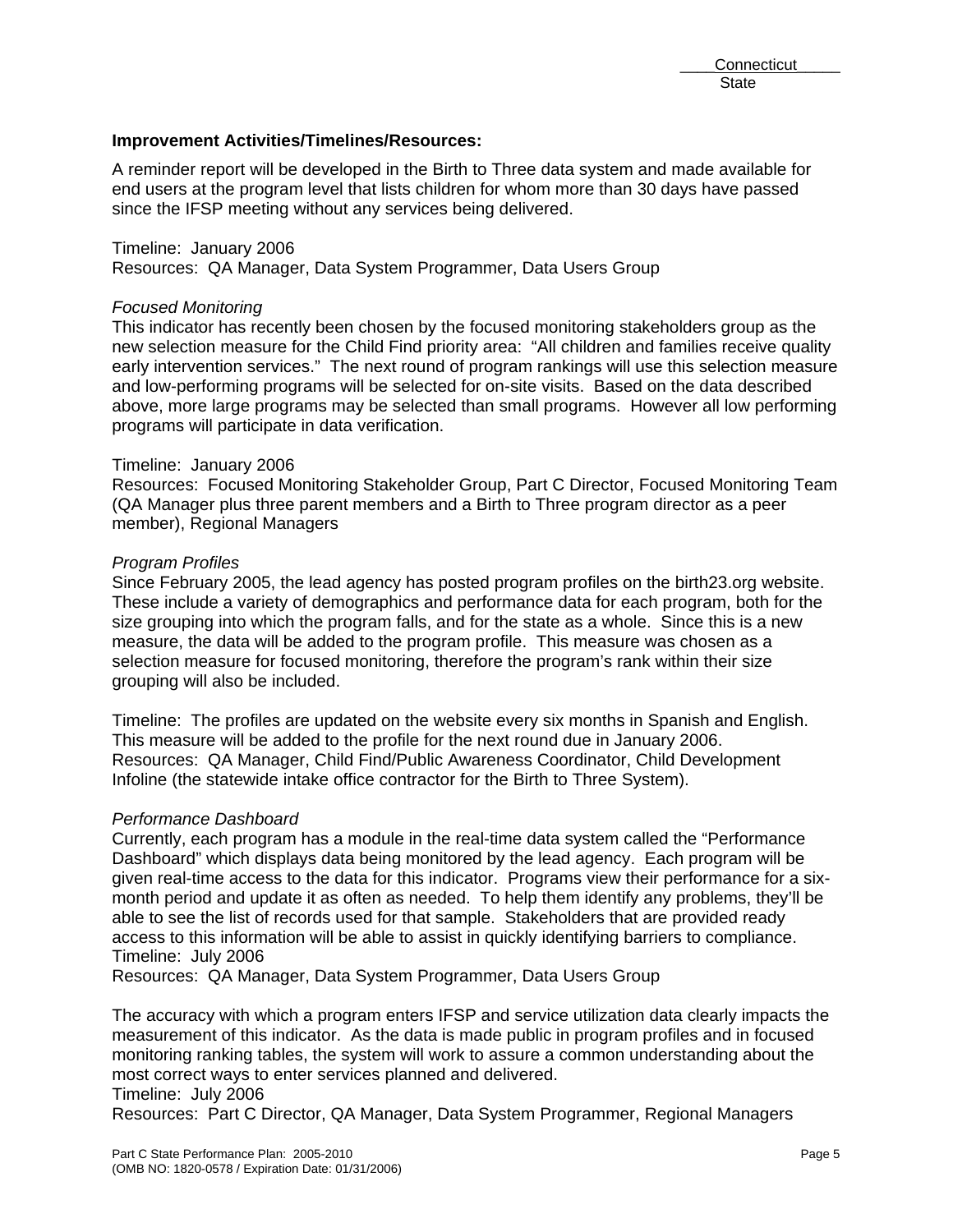## *Biannual Performance Report (BPR)*

The measurement of timely services will be added to the statewide self-assessment and improvement tracking system called the Biannual Performance Report (BPR) for the next cycle of self assessments. Any programs found to be out of compliance on this measure will correct the non-compliance as soon as possible but in no case more than 12 months from identification.

#### Timeline: July 2007 - 2010

Resources: QA Manager, Data System Programmer, Regional Managers

#### *Department of Mental Retardation Business Plan*

This measure has been added to the lead agency's business plan for SFY06. Data is reported out each quarter by region. This should engage the lead agency's Regional Directors as well as its Commissioners in the efforts to eliminate any non-compliance.

Timeline: July 2005 – June 2006 Resources: QA Manager, Part C Director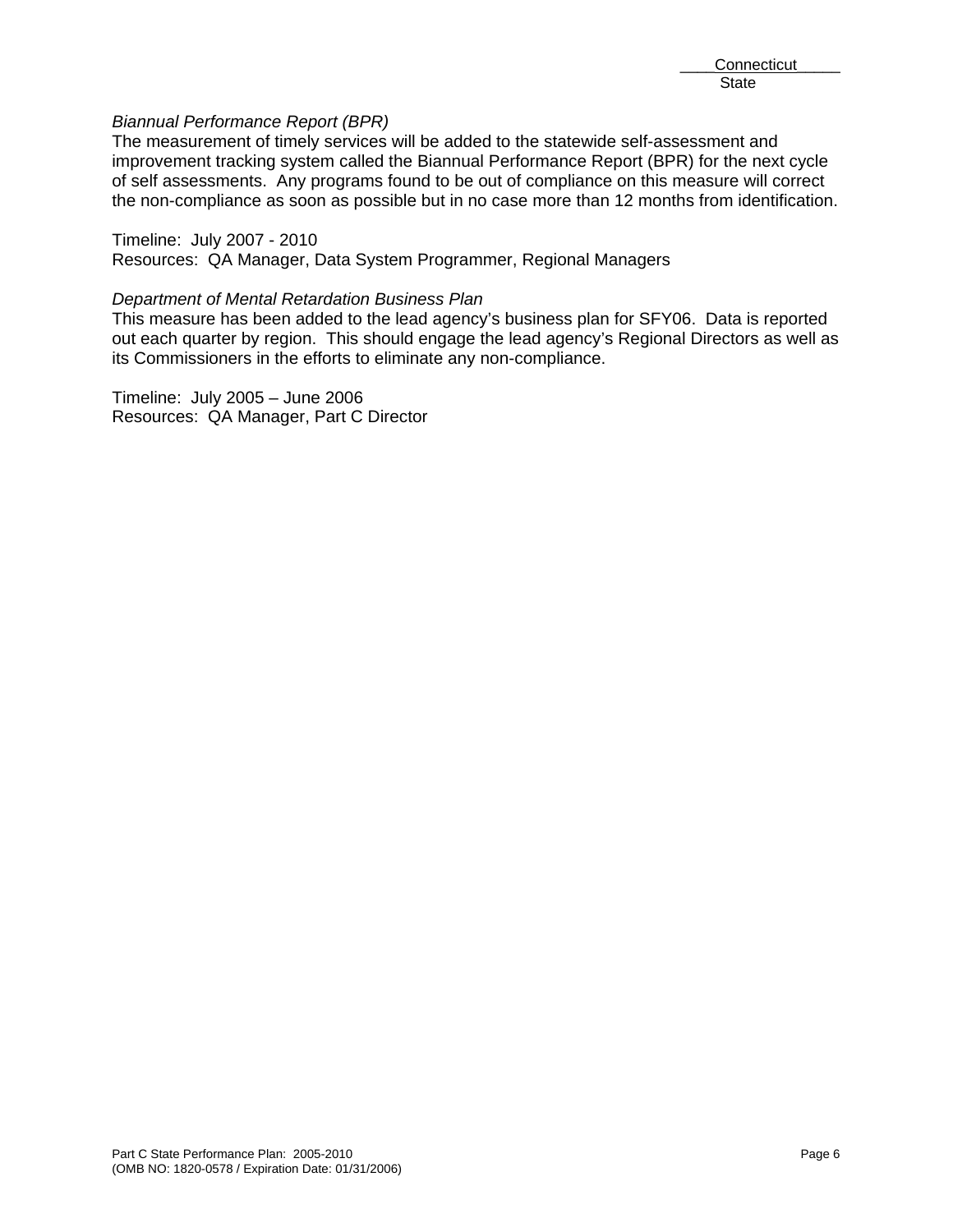# **Overview of the State Performance Plan Development:**

Same process as described in Indicator #1.

# **Monitoring Priority: Early Intervention Services In Natural Environments**

**Indicator 2:** Percent of infants and toddlers with IFSPs who primarily receive early intervention services in the home or programs for typically developing children.

## **Measurement:**

Percent  $=$  # of infants and toddlers with IFSPs who primarily receive early intervention services in the home or programs for typically developing children divided by the total # of infants and toddlers with IFSPs times 100.

# **Overview of Issue/Description of System or Process:**

From the re-design of its system and change of lead agency in 1996, Connecticut has put tremendous emphasis on serving children in natural environments. Serving children in natural settings has been a part of our Mission Statement since that time. Connecticut published Service Guidelines on providing services in Natural Environments in 1997.

Each year, the lead agency completes data verification to ensure that IFSPs include a justification for services that cannot be provided in a natural environment. This is completed by selecting records based on two measures:

- 1) The primary service is not Home or a Setting Designed for Typically Developing Children
- 2) The program has indicated in the data system that there is a service that cannot be provided in a natural setting.

The Part C Director contacts each program and requests copies of the justifications.

618 data indicated (for the primary service setting only):

| Year    | <b>Number Served in</b>          | Number of              | <b>Percent of Children</b> |
|---------|----------------------------------|------------------------|----------------------------|
|         | <b>Natural Environments (NE)</b> | <b>Children Served</b> | <b>Served in NE</b>        |
| 12/1/03 | 3687                             | 3701                   | 99.62%                     |
| 12/1/02 | 4019                             | 4033                   | 99.65%                     |
| 12/1/01 | 3869                             | 3879                   | 99.74%                     |
| 12/1/00 | 3777                             | 3794                   | 99.55%                     |

# **Baseline Data for FFY 2004 (2004-2005):**

618 data indicated (for the primary service setting only):

| Year    | <b>Number Served in Natural</b> | Number of              | <b>Percent of Children</b> |
|---------|---------------------------------|------------------------|----------------------------|
|         | <b>Environments (NE)</b>        | <b>Children Served</b> | <b>Served in NE</b>        |
| 12/1/04 | 3935                            | 3948                   | 99.67%                     |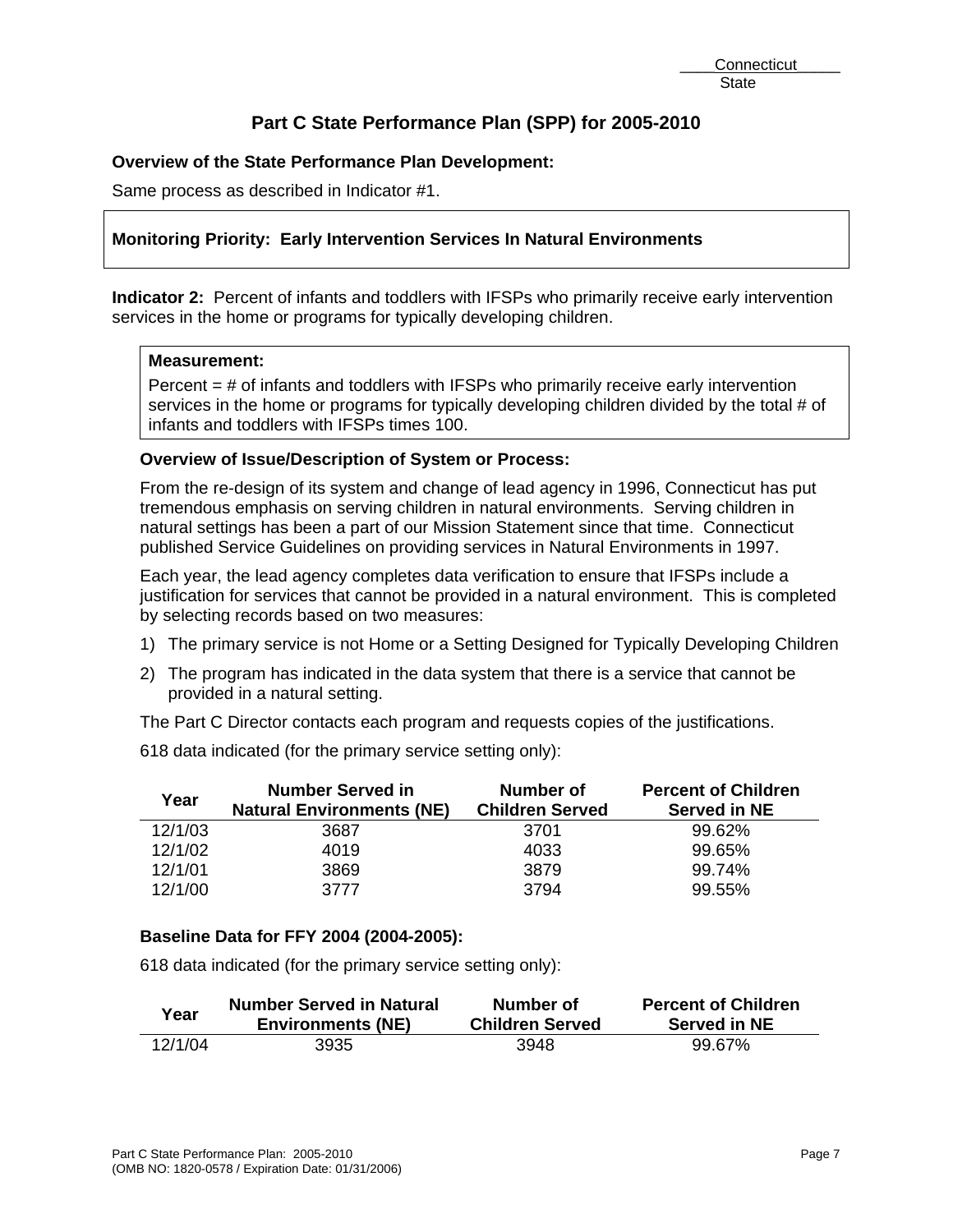# **Discussion of Baseline Data:**

Connecticut places great value on the importance of working with families during typical daily routines in a variety of settings that are natural for the child and family. This drives many procedures, documents and training activities and is an integral part of the observation checklist that is used in our process of credentialing direct service providers.

Since 12/1/01 the number of children receiving services in a setting other than Home or a Setting Designed for Typically Developing Children has never been more than 14 in a single fiscal year. If that number were tripled, Connecticut would still serve over 99% of children with IFSPs on Dec. 1 in natural environments. Since there will always be a few children for whom early intervention cannot be achieved in a natural environment (such as children who are inpatients in hospitals or children who can only be seen during supervised visits in child protective services offices), a target of 100% would actually indicate non-compliance.

| <b>FFY</b>              | <b>Measurable and Rigorous Target</b> |
|-------------------------|---------------------------------------|
| 2005<br>$(2005 - 2006)$ | 99.67%                                |
| 2006<br>$(2006 - 2007)$ | 99.67%                                |
| 2007<br>$(2007 - 2008)$ | 99.67%                                |
| 2008<br>$(2008 - 2009)$ | 99.67%                                |
| 2009<br>$(2009 - 2010)$ | 99.67%                                |
| 2010<br>$(2010 - 2011)$ | 99.70%                                |

## **Improvement Activities/Timelines/Resources:**

This indicator has been a strength of Connecticut's for a number of years. The lead agency will continue to monitor that 100% of IFSPs include justifications for any service in a setting other then home or a setting designed for typical children. Timeline: Annual Data Verification Resources: Part C Director, QA Manager

## *Program Profiles*

Since February 2005, the lead agency has posted program profiles on birth23.org. These include a variety of demographics and performance data for each program, for the size grouping into which the program falls and for the state as a whole. The data about this indicator will be added to the program profile.

Timeline: The profiles are updated on the website every six months in Spanish and English. This measure will be added to the profile in June 2006.

Resources: QA Manager, Child Find/Public Awareness Coordinator, Child Development Infoline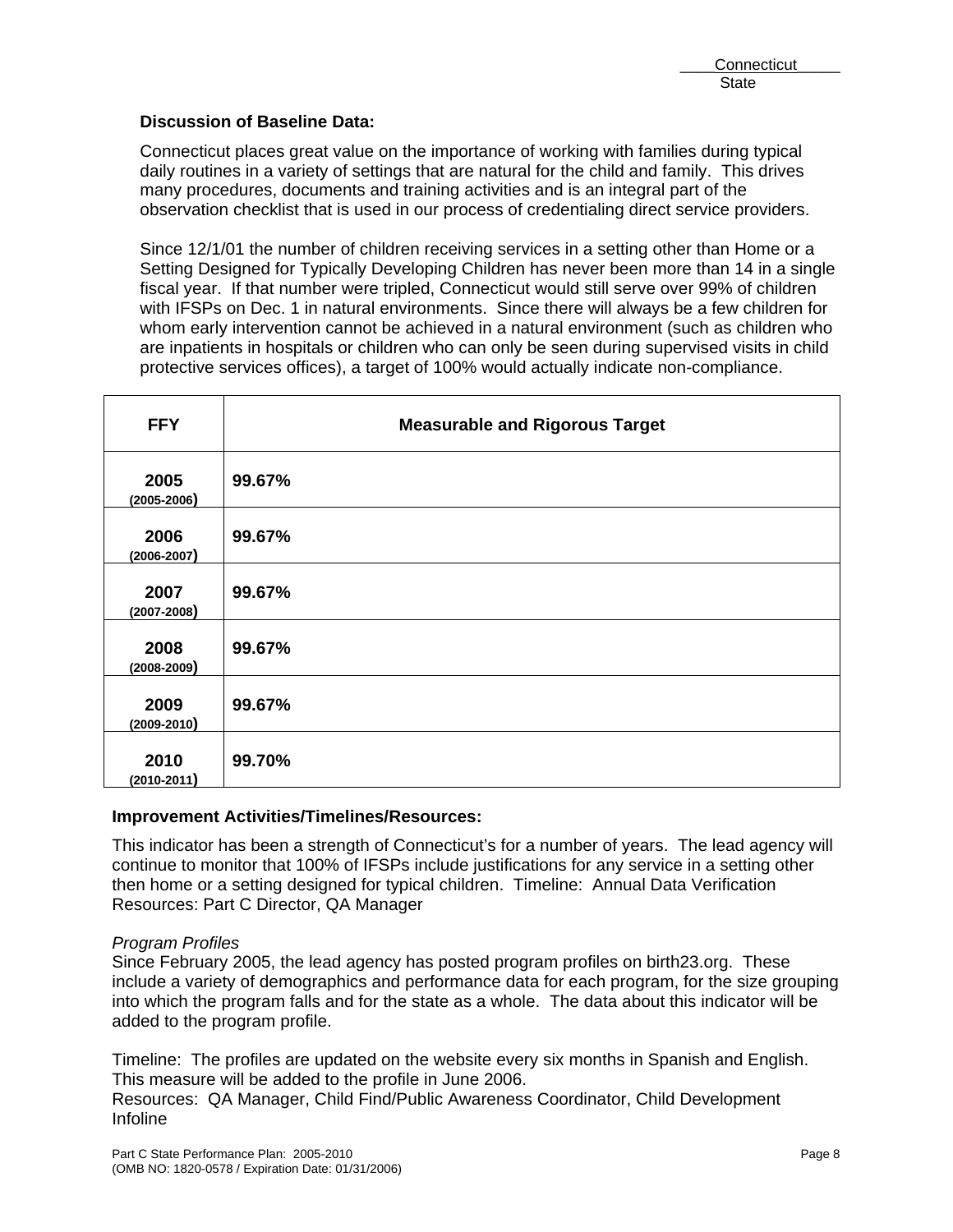# **Overview of the State Performance Plan Development:**

Same process as described in Indicator #1.

# **Monitoring Priority: Early Intervention Services In Natural Environments**

**Indicator 3:** Percent of infants and toddlers with IFSPs who demonstrate improved:

- A. Positive social-emotional skills (including social relationships);
- B. Acquisition and use of knowledge and skills (including early language/ communication);
- C. Use of appropriate behaviors to meet their needs. (20 USC 1416(a)(3)(A) and 1442)

## **Measurement:**

- A. Positive social-emotional skills (including social relationships):
- B. Acquisition and use of knowledge and skills (including early language/communication):
- C. Use of appropriate behaviors to meet their needs:
	- a. Percent of infants and toddlers who reach or maintain functioning at a level comparable to same-aged peers  $=$  # of infants and toddlers who reach or maintain functioning at a level comparable to same-aged peers divided by # of infants and toddlers with IFSPs assessed times 100.
	- b. Percent of infants and toddlers who improve functioning  $=$  # of infants and toddlers who improved functioning divided by # of infants and toddlers with IFSPs assessed times 100.
	- c. Percent of infants and toddlers who did not improve functioning  $=$  # of infants and toddlers who did not improve functioning divided by # of infants and toddlers with IFSPs assessed times 100.

If children meet the criteria for a, report them in a. Do not include children reported in a in b or c. If a + b + c does not sum to 100%, explain the difference**.**

## **Overview of Issue/Description of System or Process:**

Since 7/1/2001, Connecticut has been collecting data from programs based on the "scores" from curriculum embedded assessments. The scores represent the number of items achieved ("+" = 1 point, "+/-" =  $\frac{1}{2}$  point and "-" = 0 points). Over the years the data has been analyzed and numerous adjustments have been made to the data collection process to ensure accuracy while attempting to decrease the data entry burden placed on providers. 75% of programs use the *Hawaii Early Learning Profile* or *HELP* and the other 25% use the *Carolina Curriculum for Infants and Toddlers with Special Needs* and the *Carolina Curriculum for Preschoolers with Special Needs*. Both of these instruments have been described as "authentic assessments" in the early intervention research literature. Until recently the Carolina data could not be easily analyzed because there were two different scoring booklets required to span the 0-36 month age range. The third edition of the *Carolina,* published in 2005, created one scoring booklet from 0-36 months.

Programs were originally informed that this data would only be aggregated on a statewide basis. Since reporting to the public by Early Intervention Program is a requirement of the SPP/APRs, in August 2005, programs were informed that the data would be added to the program profiles that are posted on birth23.org.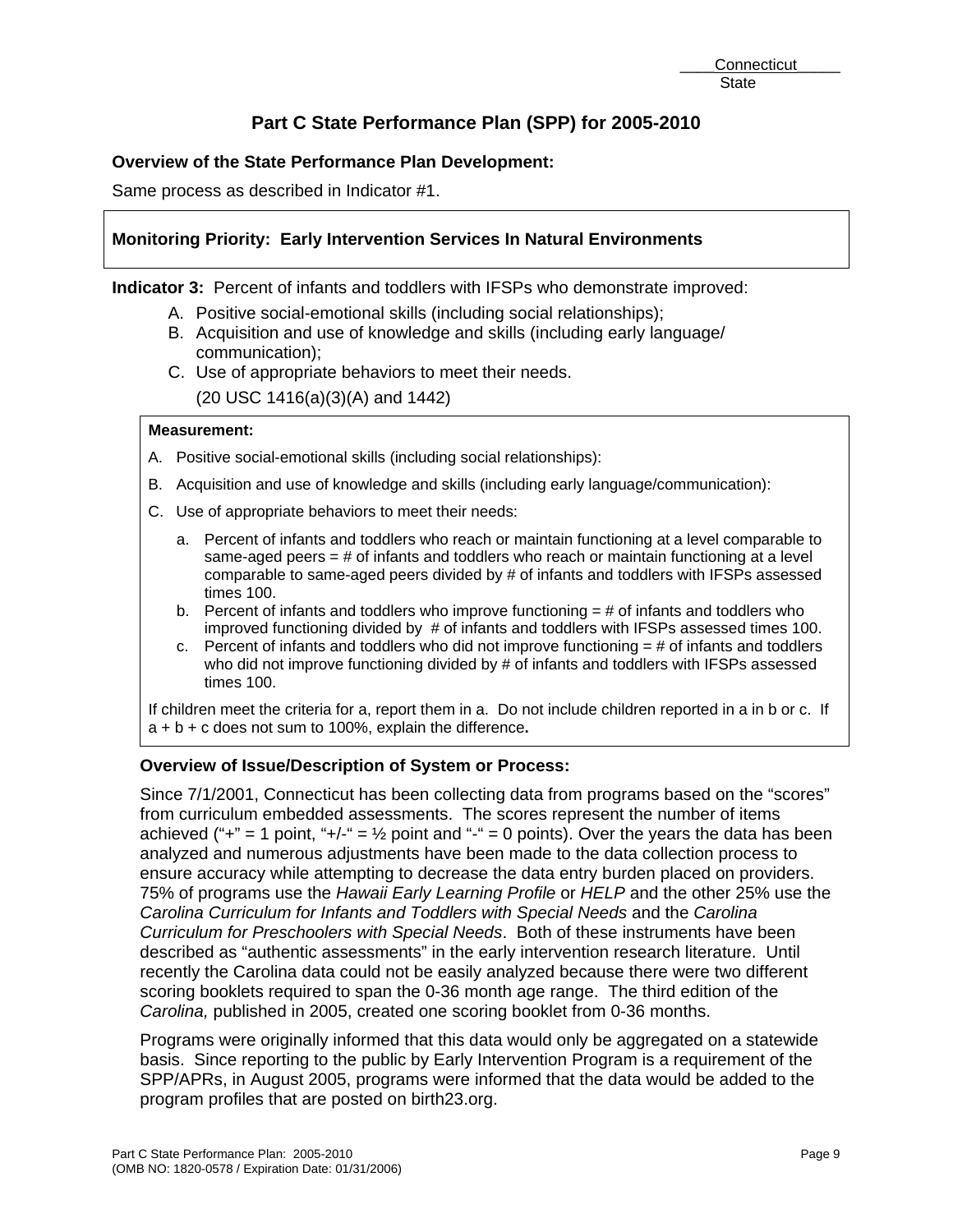## **Discussion of How Baseline Data Will Be Collected for FFY 2005 (2005-2006):**

For all children that enter Birth to Three after 1/1/06, data related to each of the three measures in Indicator 3 will be reported using the framework of the Child Outcomes Summary Form recently developed by the Early Childhood Outcomes (ECO) Center. Using initial assessment data, programs will record a "score" from a 7-point rating scale in the data system. A rating of seven describes a child that shows behaviors and skills expected for his or her age in all or almost all everyday situations that are part of the child's life. These children will be reported as "at age level". The rating scale then includes six other ratings that describe children that are not yet at age level. Any child with a rating in the range of 6 to 1 at entry will be reported as "delayed".

Programs will continue to be required to update curriculum-embedded assessments so that families can better understand their child's progress as compared to typical development.

If at least six months of services have been received at the time of exit, the program will again record a rating from the 7-point rating scale in the data system. Those children rated as "7" will be reported as "at age level". For those children with a score less than 7, the programs will report "yes" or "no" to the question: "Has the child shown any new skills or behaviors related to this measure since the last outcomes summary?" A child scoring less than 7 but coded as "yes" for this item will be reported as "Improved". A child scoring less than 7 but coded as "no" for this item will be reported as "no improvement."

With parent consent, this data will be passed on to each child's LEA for possible use in the 619 Child Outcome data collection process.

This new assessment reporting procedure will be issued to all Birth to Three programs as of 1/1/2006. In addition to the HELP and Carolina, providers will also be encouraged to use the Assessment, Evaluation and Programming System for Infants and Children (AEPS), second edition, authored by Diane Bricker or any other authentic, curriculum-embedded assessment instrument.

Programs will be given the *HELP, Carolina, and AEPS* crosswalks provided by the ECO Center as soon as they have been finalized. The lead agency will develop samples using existing curriculum embedded assessment data that programs have been entering since 7/1/2001.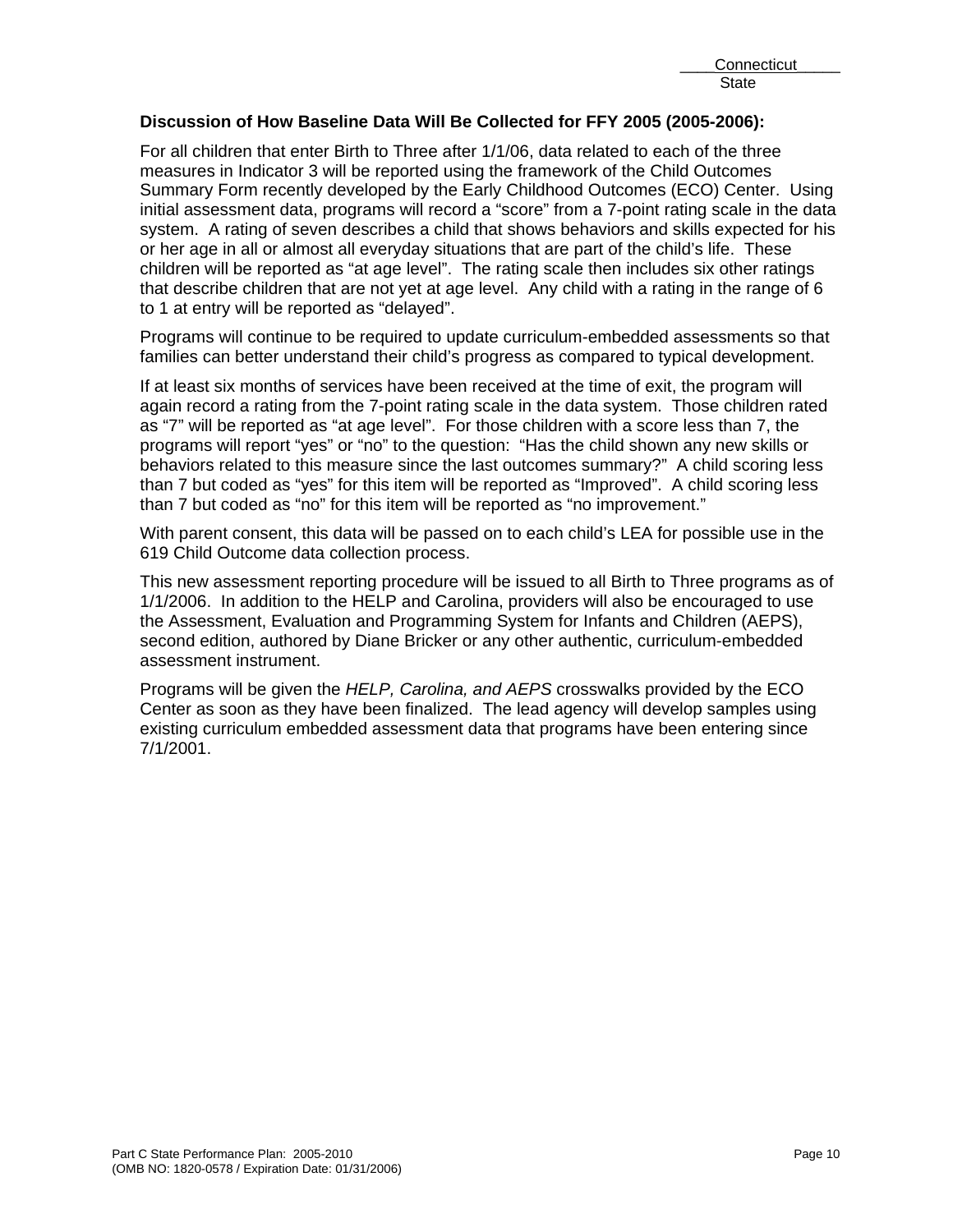# **Overview of the State Performance Plan Development:**

Same process as described in Indicator #1.

# **Monitoring Priority: Early Intervention Services In Natural Environments**

**Indicator 4:** Percent of families participating in Part C who report that early intervention services have helped the family:

- A. Know their rights;
- B. Effectively communicate their children's needs; and
- C. Help their children develop and learn.

(20 USC 1416(a)(3)(A) and 1442)

#### **Measurement:**

- A. Percent  $=$  # of respondent families participating in Part C who report that early intervention services have helped the family know their rights divided by the # of respondent families participating in Part C times 100.
- B. Percent = # of respondent families participating in Part C who report that early intervention services have helped the family effectively communicate their children's needs divided by the # of respondent families participating in Part C times 100.
- C. Percent = # of respondent families participating in Part C who report that early intervention services have helped the family help their children develop and learn divided by the # of respondent families participating in Part C times 100.

## **Overview of Issue/Description of System or Process:**

Both the National Center for Special Education Accountability and Monitoring and the Early Childhood Outcomes Center have developed a family survey instrument. Both instruments were shared with stakeholders at the meetings described on page 1. There was a high level of interest regarding the literacy levels and overall burden on families in completing a long survey. The ECO survey was judged to involve too much reading, which also made it unsuitable for telephone interviews. Based on this input, the lead agency decided that it would use a customized version of the NCSEAM survey, but probably only the 25 items that measure impact on families. During January of 2006, the lead agency will convene a meeting with programs and parents to review the item bank developed for that survey and customize it by exchanging some items for other items of similar calibration. The format may also be redesigned to be more family friendly while still being "scantronable." The method of delivery (via mail or by the service coordinator), the population to survey (currently eligible or recently exited) and a contractor for analyzing the results will also be determined. All decisions will be finalized by March 31, 2006.

## **Discussion of How Baseline Data Will Be Collected for FFY 2005 (2005-2006):**

Beginning in May of 2006, the family survey will be given to all families within the population selected. The surveys will include the child's unique identifier from the Birth to Three data system. This will allow an initial analysis of the gender, race/ethnicity, language, insurance type, early intervention program, region and other variables selected by stakeholders. If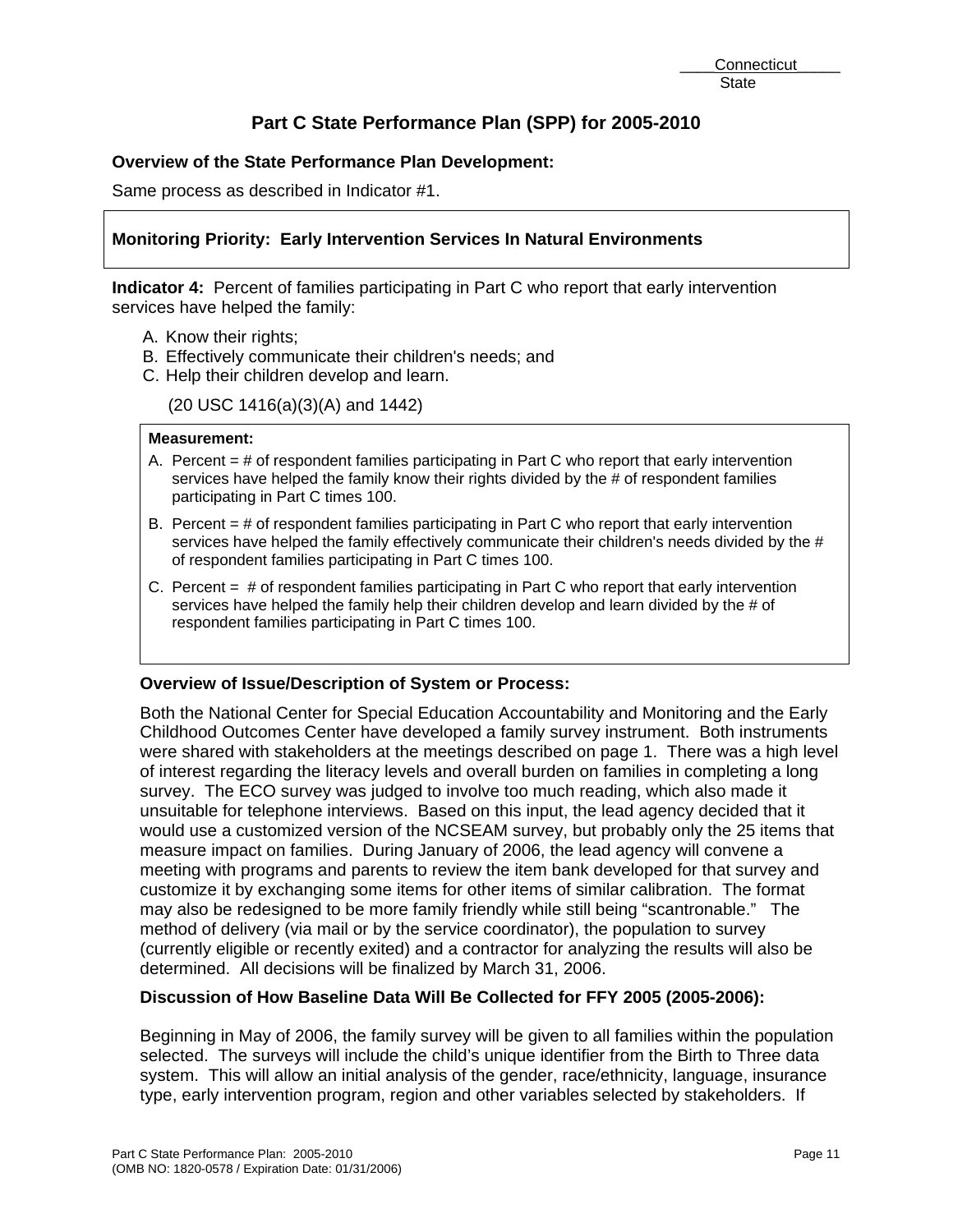responses are not representative of the families receiving early intervention services or the overall response is too small to yield valid results, parent members of the focused monitoring team will make direct phone calls to families as follow-up. A web-based interface is also being considered.

If, with stakeholder input, the lead agency decides to give surveys to all families whose children are currently enrolled in the Birth to Three System as of a certain date, that would mean approximately 4000 surveys would be distributed. If there was only a return rate of 10%, that would result in 400 responses from which 350 could be selected in order to achieve a representative sample using a 5% sampling error with a 50%/50% expected population percentage split.

If, with stakeholder input, the lead agency decides to give surveys to all families that exit Birth to Three during the year, that would mean approximately 4400 surveys would go out. If there was only a return rate of 10%, that would result in 440 responses from which 353 could be selected in order to achieve a representative sample using a 5% sampling error with a 50%/50% expected population percentage split.

Based on surveys mailed over the last two years to families who have changed early intervention programs, a higher return rate is expected. It may be possible that a 20% return rate from 4000 families could result in 800 responses, which could produce two representative samples of 350.

Regardless of the population to be surveyed, all families in the selected population will be included and back-up efforts will be in place with sufficient time allocated to assure a representative sample.

Timelines: Survey development: January 2006, Initial distribution: May-June 2006, Analysis: Summer 2006.

Resources: Part C Director, QA Manager, lead agency Technical Support, NCSEAM, Birth to Three Programs, Regional Managers, Additional Contractor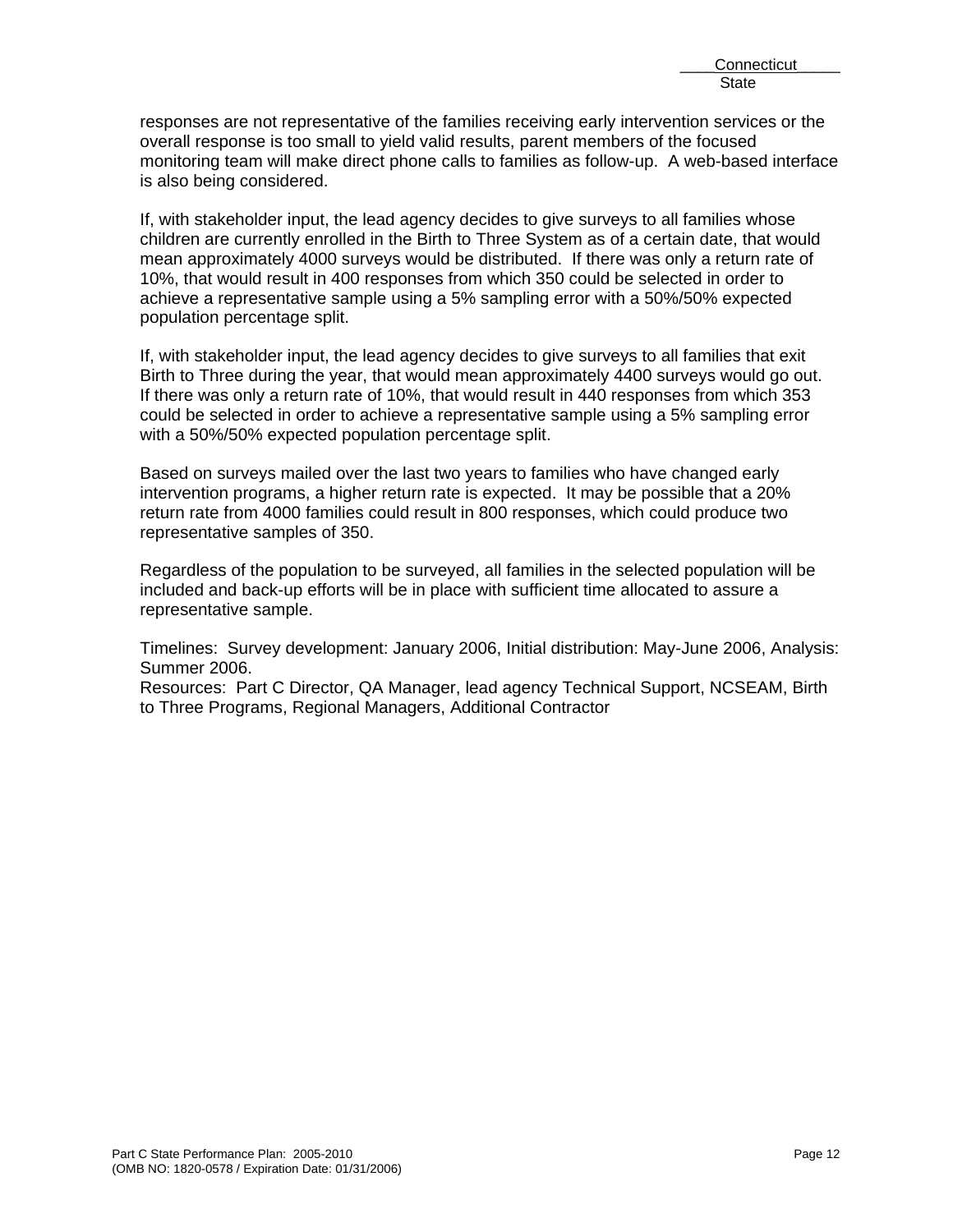# **Overview of the State Performance Plan Development:**

Same process as described in Indicator #1.

# **Monitoring Priority: Effective General Supervision Part C / Child Find**

**Indicator 5:** Percent of infants and toddlers birth to 1 with IFSPs compared to:

- A. other States with similar eligibility definitions and
- B. national data.

(20 USC 1416(a)(3)(A) and 1442)

#### **Measurements:**

- A. Percent = # of infants and toddlers birth to 1 with IFSPs divided by the population of infants and toddlers birth to 1 times 100 compared to the same percent calculated for other States with similar (narrow, moderate or broad) eligibility definitions.
- B. Percent = # of infants and toddlers birth to 1 with IFSPs divided by the population of infants and toddlers birth to 1 times 100 compared to National data.

# **Overview of Issue/Description of System or Process:**

Connecticut has a single point of entry for referrals. The lead agency employs a full time Child Find/Public Awareness Coordinator. All public awareness is the responsibility of the lead agency, not individual early intervention programs. Until recently, Connecticut had been grouped with states using moderate eligibility criteria. That changed in October, 2005 when OSEP placed Connecticut in the narrow eligibility cohort.

Table 8-6 (www.federalresourcecenter.org/frc/sppc.htm), details infants under 1 year of age (excluding infants at risk) receiving early intervention services under IDEA, Part C, by state (in descending order of percent change): 2000 through 2004

|         | Birth to 1  |            |       | Other States%    |         |                    |    |
|---------|-------------|------------|-------|------------------|---------|--------------------|----|
|         | Child Count | CT 0-1 Pop | CT%   | Mod. Eligibility | CT Rank | National % CT Rank |    |
| 12/1/03 | 419         | 41.690     | .93%  | .85%             | 4       | .91%               | 23 |
| 12/1/02 | 476         | 43.147     | 1.14% | .84%             | 3       | .95%               | 18 |
| 12/1/01 | 442         | 42.719     | 1.05% | .83%             | 6       | .90%               | 19 |
| 12/1/00 | 408         | 43.604     | 0.95% | .64%             | 5       | .93%               | 22 |

## **Baseline Data for FFY 2004 (2004-2005):**

Table 8-6, details infants under 1 year of age (excluding infants at risk) receiving early intervention services under IDEA, Part C, by state (in descending order of percent change): 2000 through 2004:

| 12/1/04 | Birth to 1<br><b>Child Count</b><br>441 | <u>CT 0-1 Pop</u><br>42.876 | <u>CT %</u><br>1.03% | Other States %<br><i>Moderate</i> Eligibility<br>.87% | CT Rank<br>5 (out of 16) |
|---------|-----------------------------------------|-----------------------------|----------------------|-------------------------------------------------------|--------------------------|
| 12/1/04 | Birth to 1<br><b>Child Count</b><br>441 | CT 0-1 Pop<br>42.876        | CT%<br>1.03%         | Other States %<br>Narrow Eligibility<br>.75%          | CT Rank<br>5 (out of 16) |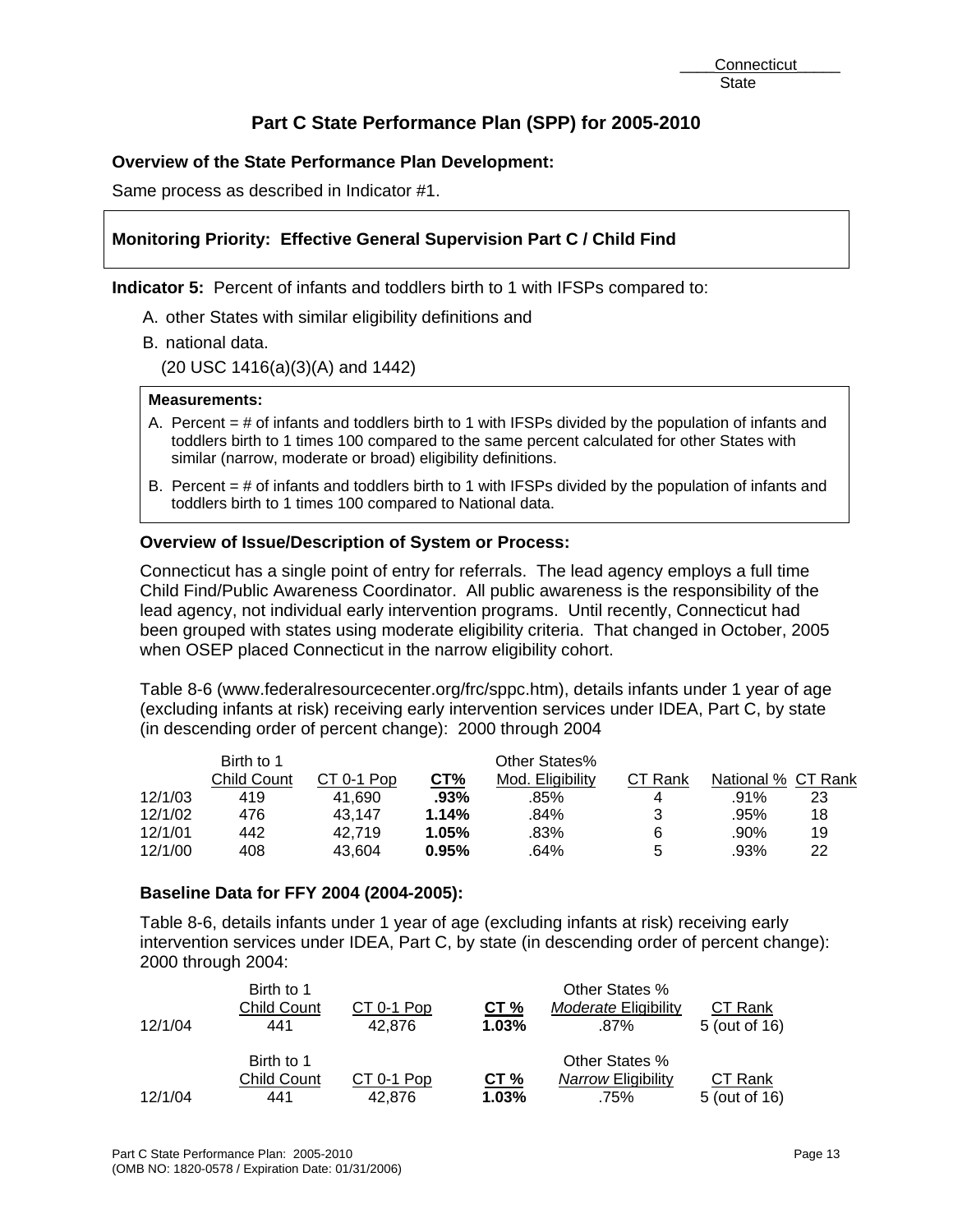|         | Birth to 1         |            |        |            |                |
|---------|--------------------|------------|--------|------------|----------------|
|         | <b>Child Count</b> | CT 0-1 Pop | CT $%$ | National % | CT Rank        |
| 12/1/04 | 441                | 42.876     | 1.03%  | .92%       | 24 (out of 56) |

## **Discussion of Baseline Data:**

When grouped with states with narrow eligibility criteria, Connecticut ranks highest for the percent of children served 0-2 (excluding children at-risk). However, Connecticut ranks 5<sup>th</sup> for the percent of children served under the age of 1. In order for Connecticut to rank highest in the Narrow group, the percent of children served under the age of 1 would need to be over 1.72% therefore it appears that there is room for improvement, if the state is able to support that improvement fiscally. Part C federal funds pay for only 7% of direct services, therefore the majority of the cost of serving additional children is borne by other funding sources.

After the Governor's SFY04 budget proposed withdrawing Connecticut from Part C of IDEA due to significant growth in the number of children served each year from 1996 - 2003, the lead agency made minor changes to eligibility determinations. The state budget office had directed the lead agency to contain growth, yet there was widespread determination to maintain an entitlement to early intervention services.

Changes that affected eligibility for children under 12 months of age included: 1) changing the definition of "very low birth weight" (a diagnosed condition) from 1000g to 750g; 2) working with our medical advisory committee to make other modifications to the list of diagnosed conditions and 3) eliminating a secondary list of conditions that did not have a high probability of resulting in developmental delay but which, when combined with a moderate delay in one area, could make a child eligible (that secondary list formerly included torticollis). As of 7/1/03, newly referred children with those conditions were not eligible unless they were found to have a developmental delay of 2 SD in one area or a delay of 1.5 in two areas (unlikely for children in this age group). This resulted in a drop in the percent of children served under the age of 1 from 12/1/02 to 12/1/03 as well as a drop in ranking among states with moderate eligibility criteria. The percent and rank have rebounded somewhat, but stakeholders felt that both could still be higher if eligibility for preemies under 1000g were restored or if eligibility were expanded to include other diagnoses.

| <b>FFY</b>              | <b>Measurable and Rigorous Target</b> |
|-------------------------|---------------------------------------|
| 2005<br>$(2005 - 2006)$ | 1.05%                                 |
| 2006<br>$(2006 - 2007)$ | 1.1%                                  |
| 2007<br>$(2007 - 2008)$ | 1.2%                                  |
| 2008<br>$(2008 - 2009)$ | 1.2%                                  |
| 2009<br>$(2009 - 2010)$ | 1.3%                                  |
| 2010<br>$(2010 - 2011)$ | 1.4%                                  |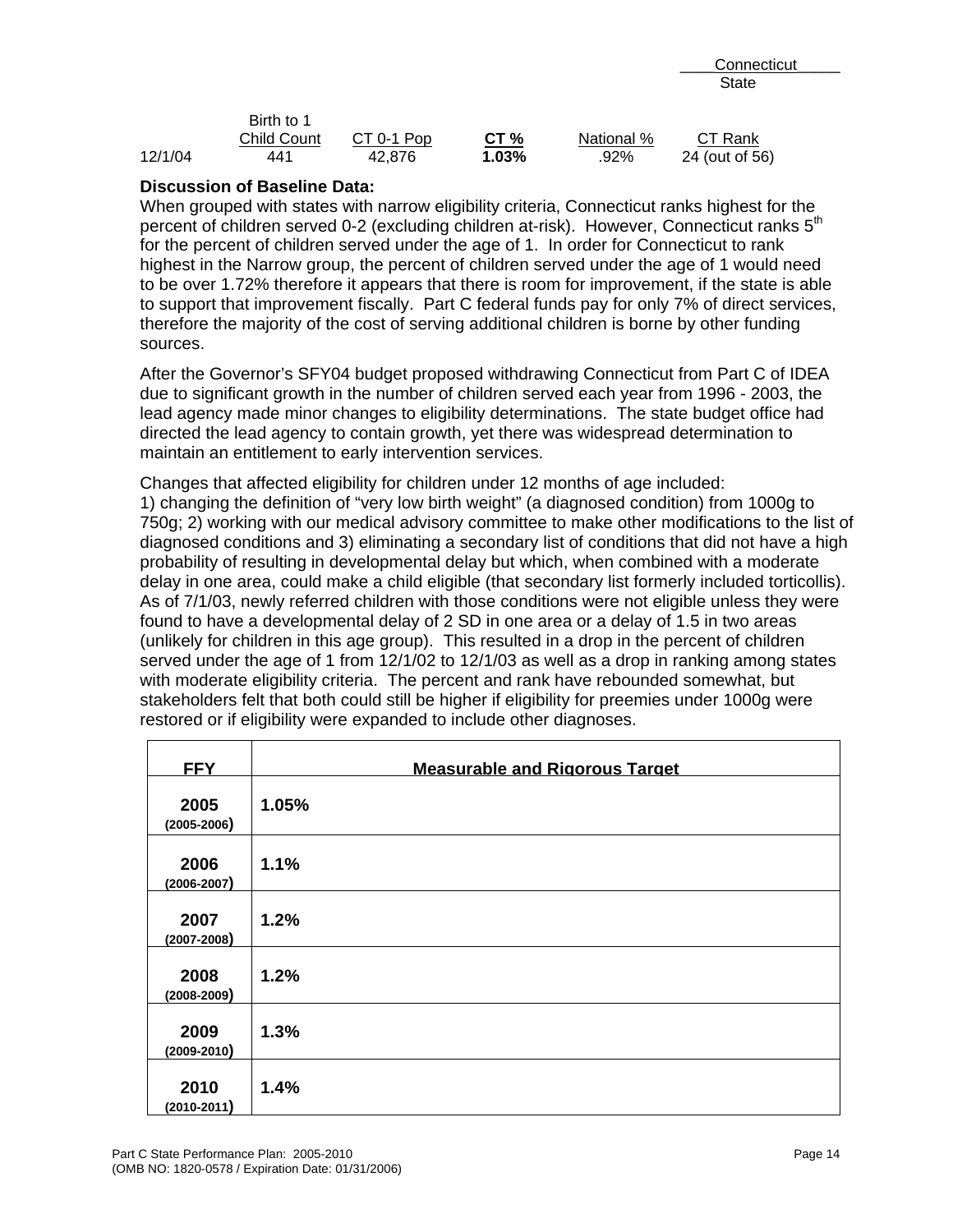#### **Improvement Activities/Timelines/Resources:**

The state will conduct a thorough analysis of the variables related to early diagnosis and referral to form hypotheses about how to best support earlier referrals. Some of variables will include referral sources (specifically birth hospitals), race/ethnicity, language, insurance/income, town of residence, eligibility, diagnoses, and re-referral rates. The state will also explore evaluation instruments best suited for infants in order to determine developmental delay or to help inform clinical opinion of developmental delay.

Timeline: Spring 2006 Resources: Part C Director, QA Manager, Child Find/Public Awareness Coordinator,

#### *State Profile*

Since February 2005, the lead agency has posted program profiles on the birth23.org website. These include a variety of demographics and performance data for each program, for the size grouping into which the program falls and for the state as a whole. Data about this indicator will NOT be added to the program profiles since child find is the sole responsibility of the lead agency. The sub-unit for this indicator will the region not each Birth to Three program. Regional data will be posted in a separate profile for the state as a whole in the same location as the program profiles on birth23.org (Quality Assurance).

Timeline: The state profile will be created in Spanish and English by June 2006 and updated every six months with the Program Profiles.

Resources: Part C Director, QA Manager, ICC, Regional Managers, Child Find/Public Awareness Coordinator, Child Development Infoline

In order to increase the percent of children served under the age of 1, the lead agency, with the consent of the state budget office, would need to reverse some of the modifications made in July 2003 and/or add other categories of diagnosed conditions. Primarily, stakeholders and the Birth to Three Medical Advisory group expressed an interest in raising the birth weight for eligible low birth weight babies from 750 grams to 1000 grams. Other groups such as the newly created Governor's Early Childhood Cabinet are interested in expanding eligibility for Birth to Three in general or adding other groups of children with diagnosed conditions such as those with lead levels of 15 or higher. The Newborn Hearing Screening Task Force and the Department of Public Health have actively advocated for children with mild or unilateral hearing loss to be eligible.

Advocacy groups with an interest in early detection such as lead levels, newborn hearing screening and infant mental health may have an impact on increasing the number of children found eligible for Birth to Three before age 1. This will have a fiscal impact on the system and will require an infusion of additional state or federal dollars. It is unlikely that this will occur in the next state fiscal year, but may be possible in SFY2008 when a new biennial budget cycle begins.

Timelines: Reversal of July 2003 modifications – July 2007 Resources: Lead agency Commissioner, ICC, CT Office of Policy and Management, Part C **Director**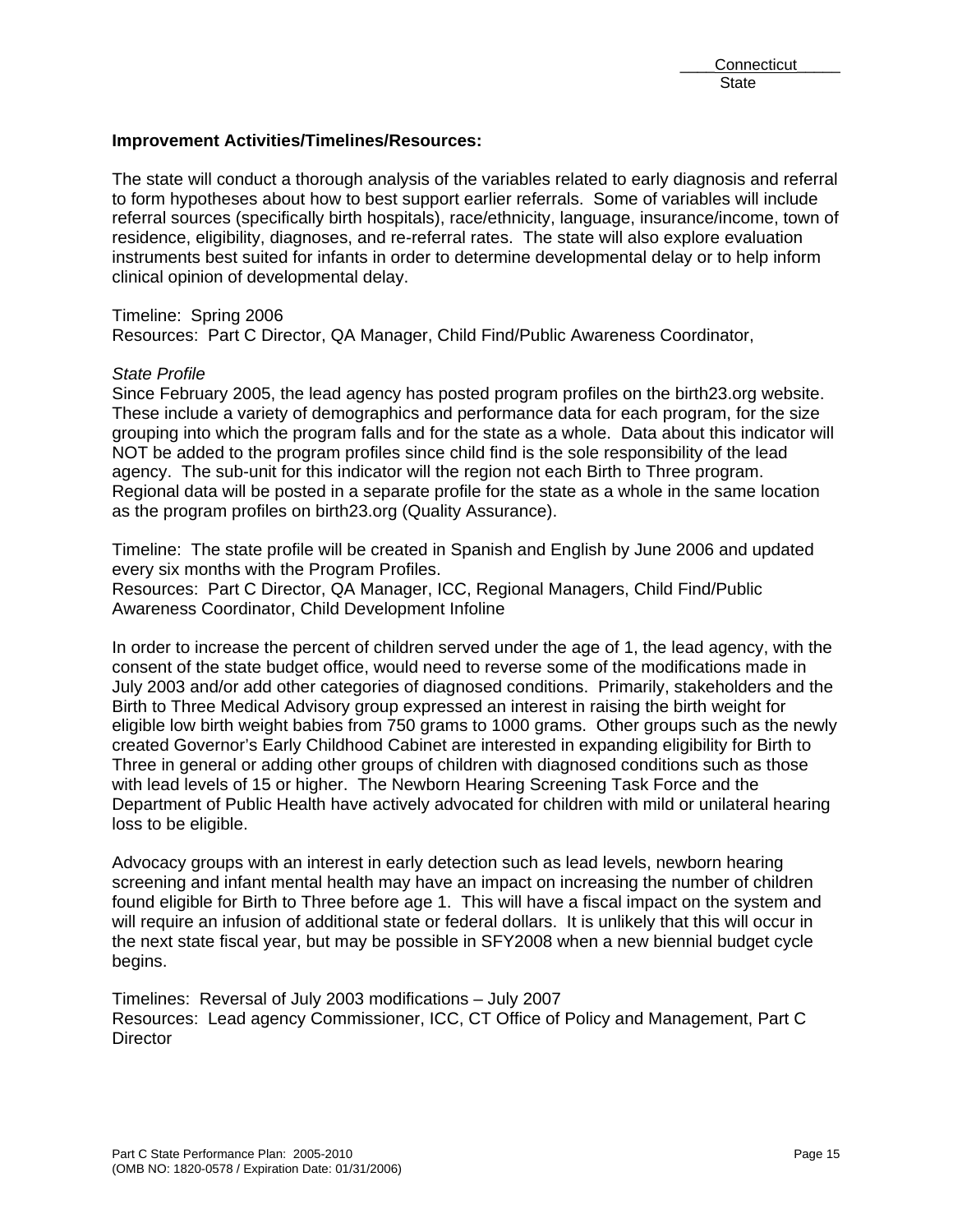# **Overview of the State Performance Plan Development:**

Same process as described in Indicator #1.

# **Monitoring Priority: Effective General Supervision Part C / Child Find**

**Indicator 6:** Percent of infants and toddlers birth to 3 with IFSPs compared to:

- A. other States with similar eligibility definitions and
- B. national data.

(20 USC 1416(a)(3)(A) and 1442)

#### **Measurements:**

- A. Percent = # of infants and toddlers birth to 3 with IFSPs divided by the population of infants and toddlers birth to 3 times 100 compared to the same percent calculated for other States with similar (narrow, moderate or broad) eligibility definitions.
- B. Percent = # of infants and toddlers birth to 3 with IFSPs divided by the population of infants and toddlers birth to 3 times 100 compared to National data.

## **Overview of Issue/Description of System or Process:**

Connecticut has a single point of entry for referrals. The lead agency employs a full time Child Find/Public Awareness Coordinator. All public awareness is the responsibility of the lead agency, not individual early intervention programs. Until recently Connecticut has been grouped with states using moderate eligibility criteria. As of October, 2005 OSEP has classified Connecticut with states in the narrow eligibility cohort.

Table 8-5 (www.federalresourcecenter.org/frc/sppc.htm), lists infants and toddlers ages birth through 2 (excluding children at risk) receiving early intervention services under IDEA, Part C, by state (in descending order of percentage change): 2000 through 2004

|         | Birth to 3         |                           |       | Other States%    |         |            |         |
|---------|--------------------|---------------------------|-------|------------------|---------|------------|---------|
|         | <b>Child Count</b> | $CT 0-3$ Pop <sup>*</sup> | CT%   | Mod. Eligibility | CT Rank | National % | CT Rank |
| 12/1/03 | 3701               | 125.072                   | 2.92% | 2.20%            |         | 2.24%      |         |
| 12/1/02 | 4033               | 131.661                   | 3.19% | 2.20%            | 3       | 2.16%      |         |
| 12/1/01 | 3879               | 130.813                   | 3.02% | 2.10%            | 2       | 2.00%      |         |
| 12/1/00 | 3794               | 130.813                   | 2.90% | 1.94%            |         | 1.80%      |         |

\*The population figures are estimates for those used by WESTAT based on the source file at www.census.gov/popest/states/asrh/files/sc\_est2004\_6race\_AL\_MO.csv

The data note from the 12/1/03 618 child count data submission reads as follows:

Due to fiscal exigency, in 2003 Connecticut modified its eligibility criteria for its Birth to Three program. The list of diagnosed conditions was reduced (specifically, Torticollis was removed from the list and the very low birth weight eligibility criteria was redefined.) In addition, children with delays in expressive language only but not a significant delay in the overall communication domain were no longer eligible. These changes resulted in a reduction of the state's Part C eligibility rate from 73% to 65%. In addition, in September of 2003, Connecticut introduced parent fees. This resulted in a high number of families (over 400) withdrawing from the Birth to Three System. Together, these two changes resulted in a lower total child count for 2003. The lower child count for children under the age of 12 months is a direct result of changes to the eligibility criteria.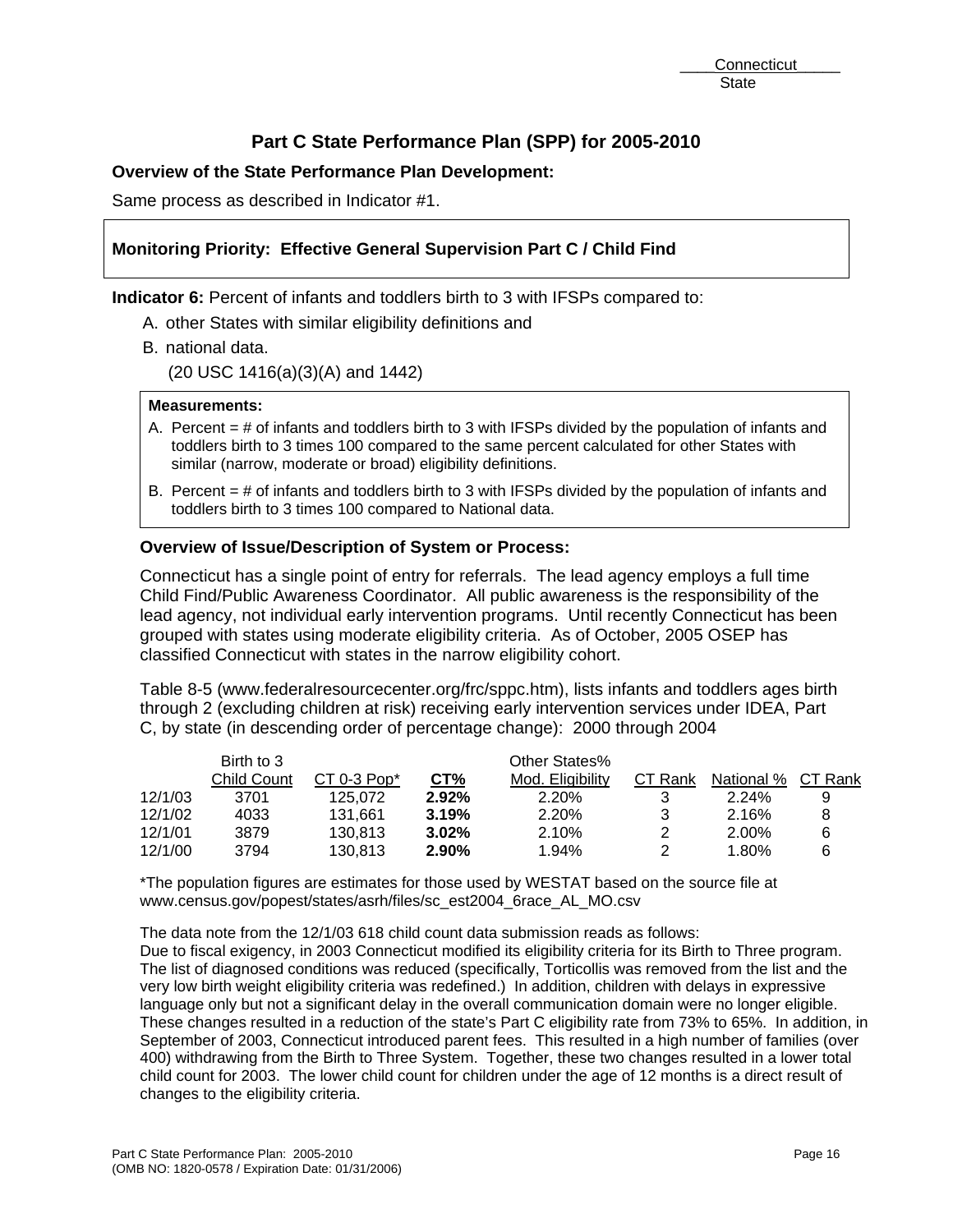## **Baseline Data for FFY 2004 (2004-2005):**

Table 8-3 (www.federalresourcecenter.org/frc/sppc.htm), lists infants and toddlers ages birth through 2 (excluding children at risk) receiving early intervention services under IDEA, Part C, by eligibility criteria, age, and state (in descending order of percent of population): 2004

| А.      | Birth to 3  |            | Other States % |                  |               |  |
|---------|-------------|------------|----------------|------------------|---------------|--|
|         | Child Count | CT 0-3 Pop | CT %           | Mod. Eligibility | CT Rank       |  |
| 12/1/04 | 3948        | 127.491    | 3.10%          | 2.20%            | 3 (out of 16) |  |

Table 8-3c (www.federalresourcecenter.org/frc/sppc.htm), lists infants and toddlers ages birth through 2 (excluding children at risk) receiving early intervention services under IDEA, Part C, by eligibility criteria (new), age, and state (in descending order of percent of population): 2004

| Α.<br>12/1/04 | Birth to 3<br><b>Child Count</b><br>3948 | CT 0-3 Pop<br>127.491 | CT $%$<br>3.10% | Other States %<br>Narrow Eligibility<br>1.73% | CT Rank<br>1 (out of 16) |
|---------------|------------------------------------------|-----------------------|-----------------|-----------------------------------------------|--------------------------|
| В.            | Birth to 3                               |                       |                 |                                               |                          |
| 12/1/04       | <b>Child Count</b><br>3948               | CT 0-3 Pop<br>127.491 | CT%<br>3.10%    | National %<br>2.3%                            | CT Rank<br>9 (out of 56) |

## **Discussion of Baseline Data:**

When compared to other states with a moderate eligibility definition, Connecticut has ranked among the top three states each year. When compared to other states with a narrow eligibility definition, Connecticut ranks at the top. Nationally, Connecticut has been in the top 10 for this indicator for the past five years.

| <b>FFY</b>              | <b>Measurable and Rigorous Target</b> |
|-------------------------|---------------------------------------|
| 2005<br>$(2005 - 2006)$ | 3.10%                                 |
| 2006<br>$(2006 - 2007)$ | 3.10%                                 |
| 2007<br>$(2007 - 2008)$ | 3.15%                                 |
| 2008<br>$(2008 - 2009)$ | 3.15%                                 |
| 2009<br>$(2009 - 2010)$ | 3.15%                                 |
| 2010<br>$(2010 - 2011)$ | 3.19%                                 |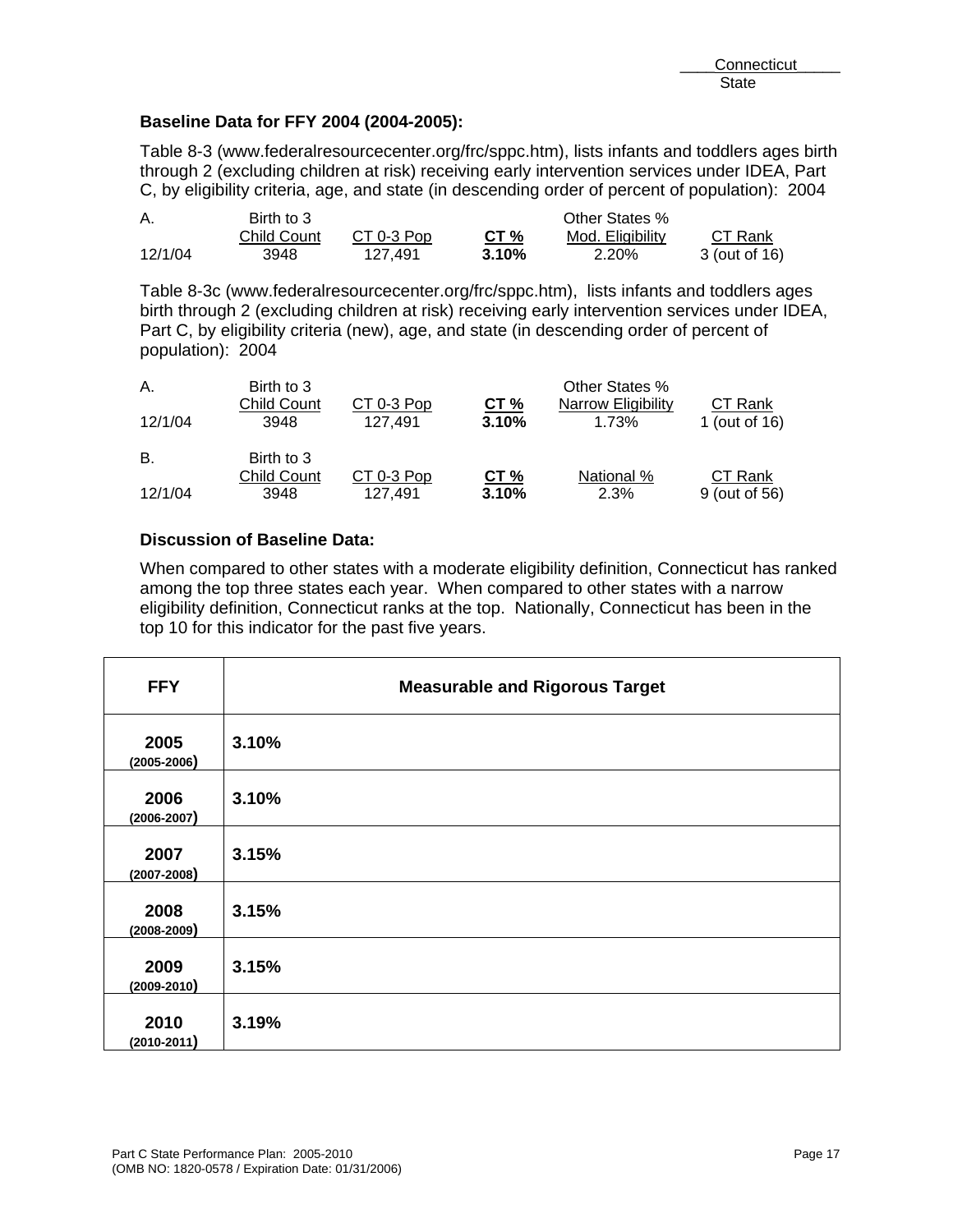#### **Improvement Activities/Timelines/Resources:**

Stakeholders expressed an interest in returning to a process whereby children with expressive language/speech as the only area of a significant delay combined with certain biological factors would be eligible. This would add an estimated 110 children (typically in the 24-36 mo. age range) to the monthly enrollment.

In order to increase the percent of children served under the age of three, the lead agency, with the consent of the state budget office, would need to reverse some of the modifications made in July 2003 and/or add other categories of diagnosed conditions. Primarily, stakeholders and the Birth to Three Medical Advisory group expressed an interest in raising the birth weight for eligible low birth weight babies from 750 grams to 1000 grams. Other groups such as the newly created Governor's Early Childhood Cabinet are interested in expanding eligibility for Birth to Three in general or adding other groups of children with diagnosed conditions such as those with lead levels of 15 or higher. The Newborn Hearing Screening Task Force has actively advocated for children with mild or unilateral hearing loss to be eligible.

Since Part C funds only 7% of direct services, this will have a fiscal impact on the system and will require an infusion of additional state or federal dollars. It is unlikely that this will occur in the next state fiscal year, but may be possible in SFY2008 when a new biennial budget cycle begins.

Timelines: Reversal of July 2003 modifications – July 2007 Resources: Lead agency Commissioner, ICC, CT Office of Policy and Management, Part C **Director** 

## *State Profile*

Since February 2005, the lead agency has posted program profiles on the birth23.org website. These include a variety of demographics and performance data for each program, for the size grouping into which the program falls and for the state as a whole. The data for this indicator will NOT be added to the program profiles since child find is the sole responsibility of the lead agency. The sub-unit for this indicator will be the region, not each Birth to Three program. Regional data will be posted in a separate profile for the state as a whole in the same location as the program profiles on birth23.org (Quality Assurance).

Timeline: The state profile will be created in Spanish and English by June 2006 and updated every six months with the Program Profiles.

Resources: Part C Director, QA Manager, ICC, Regional Managers, Child Find/Public Awareness Coordinator, Child Development Infoline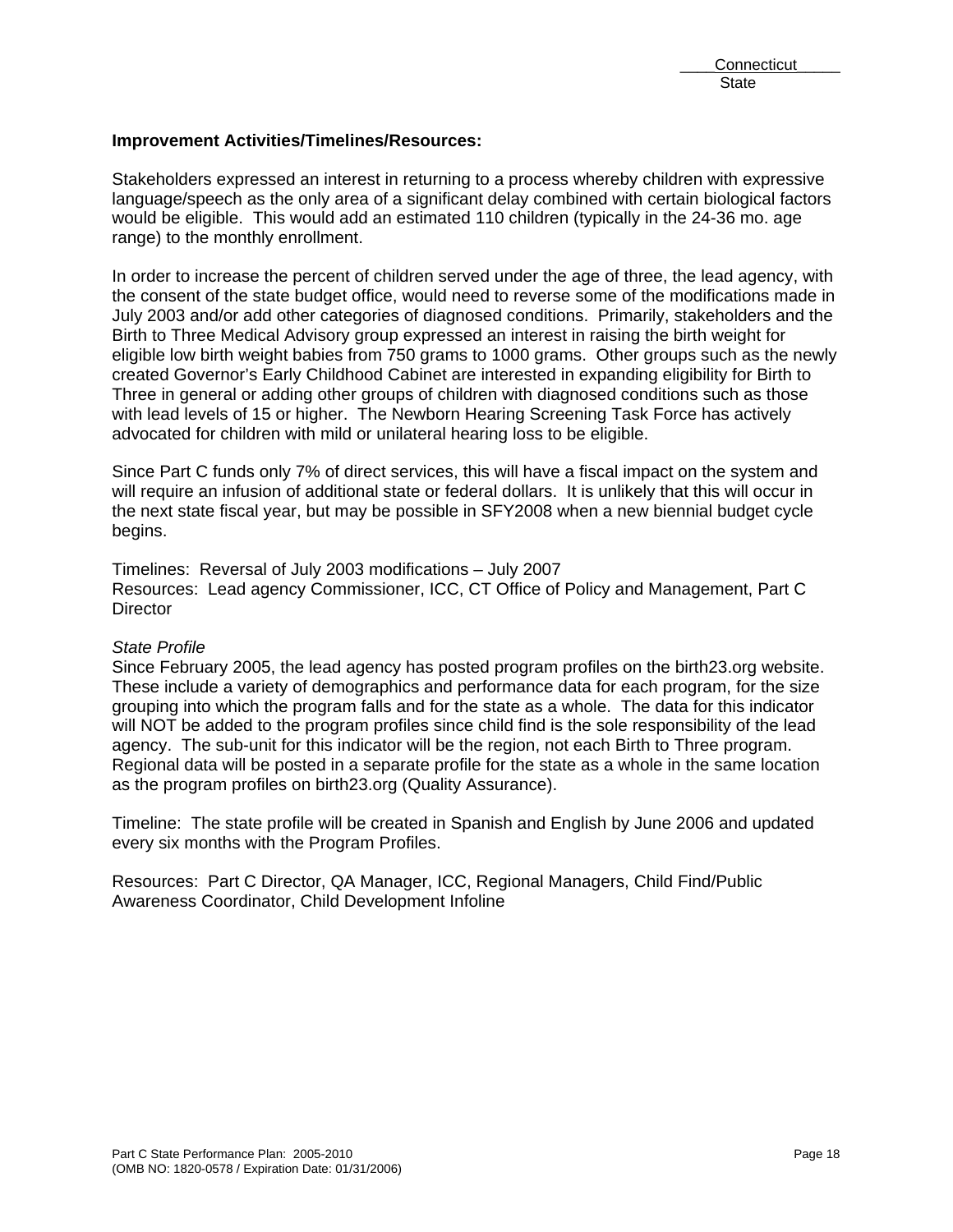# **Overview of the State Performance Plan Development:**

Same process as described in Indicator #1.

# **Monitoring Priority: Effective General Supervision Part C / Child Find**

**Indicator 7:** Percent of eligible infants and toddlers with IFSPs for whom an evaluation and assessment and an initial IFSP meeting were conducted within Part C's 45-day timeline.

#### (20 USC 1416(a)(3)(A) and 1442)

#### **Measurement:**

Percent = # of eligible infants and toddlers with IFSPs for whom an evaluation and assessment and an initial IFSP meeting was conducted within Part C's 45-day timeline divided by # of eligible infants and toddlers evaluated and assessed times 100.

Account for untimely evaluations.

#### **Overview of Issue/Description of System or Process:**

|             |              |              |         |                       | Family          |
|-------------|--------------|--------------|---------|-----------------------|-----------------|
|             | <b>IFSPs</b> | Total        | Simple  | Delay due to          | <b>Centered</b> |
|             | On time      | <b>IFSPs</b> | Percent | <b>Family Request</b> | <b>Percent</b>  |
| FFY03/SFY04 | 3142         | 3845         | 82%     | 5                     | 82%             |
| FFY02/SFY03 | 3274         | 4175         | 78%     | ΝA                    | 78%             |
| FFY01/SFY02 | 3131         | 3890         | 80%     | ΝA                    | 80%             |

Simple Percent on time = Initial IFSP meetings on time / Total Family Centered Percent on time = Initial IFSP meetings on time / (Total less Family Requests )

## **Baseline Data for FFY 2004 (2004-2005):**

|              |              |         |                       | <b>Family</b>   |
|--------------|--------------|---------|-----------------------|-----------------|
| <b>IFSPs</b> | Total        | Simple  | Delay due to          | <b>Centered</b> |
| On time.     | <b>IFSPs</b> | Percent | <b>Family Request</b> | <b>Percent</b>  |
| 3395         | 4035         | 84%     | 407                   | $94\%$          |

#### **Discussion of Baseline Data:**

When this indicator was chosen as a selection measure for focused monitoring, stakeholders were very clear that the lead agency needed a a method for identifying delays that were due to a request by the family (vacations, holidays, and illness.) As a result this information was added to the data system.

Analysis of the data for the 233 records where the initial IFSP meeting was longer than 45 days from referral and the family did not request a delay yielded the following:

 Stakeholders hypothesized that since the parent fee system began, many parents were taking more time to decide about consenting to services. Of the 233 children described above, 112 or 48% were eligible for Medicaid and as such not included in the parent fee system. Of the 121 children not covered by Medicaid, 95 children in 90 *families* were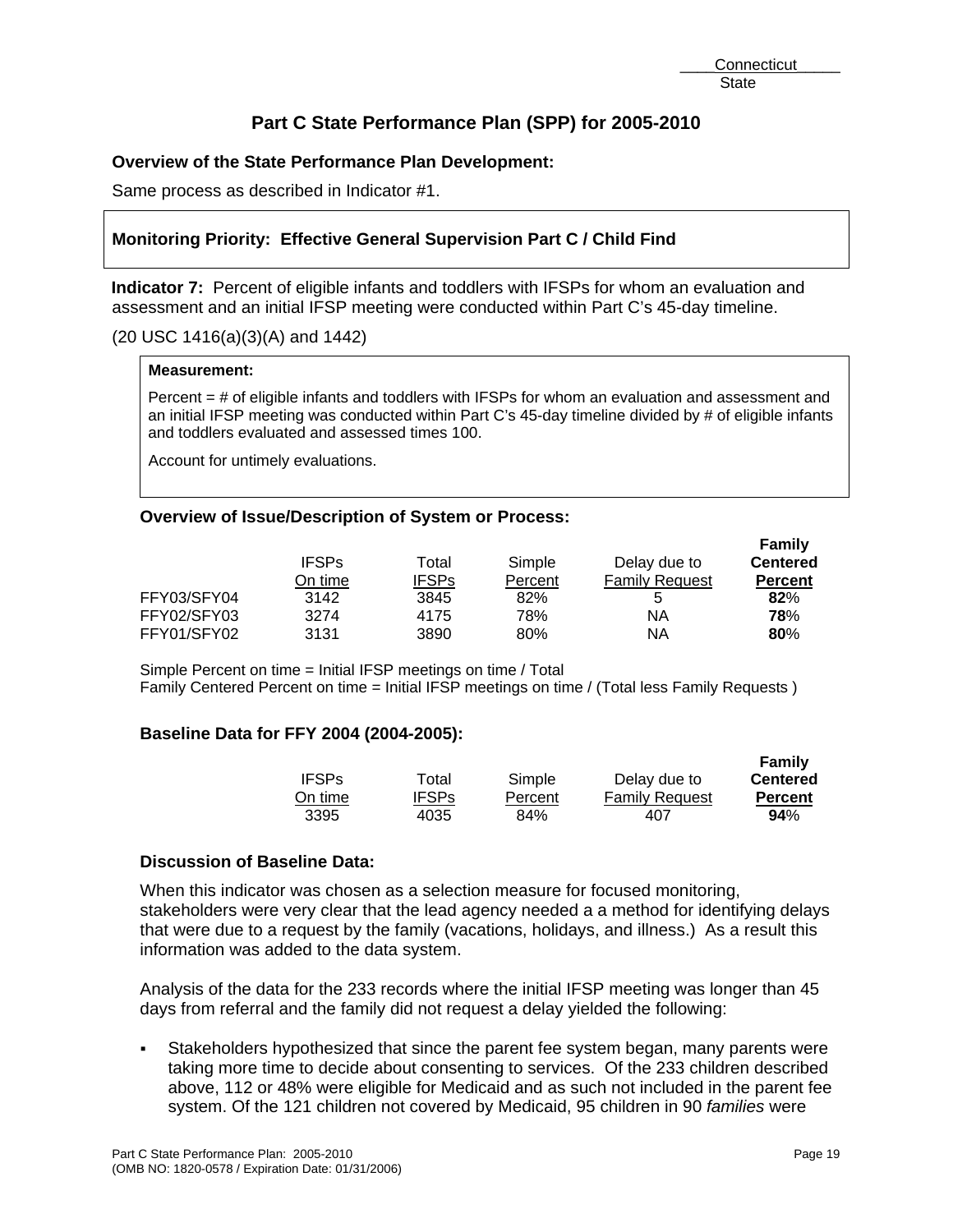required to pay fees based on their income. (There were 5 sets of twins.) 90 is 2.3% of the 3877 *families* with initial IFSPs due in FFY04.

- Given the scheduling challenges presented by the winter climate in Connecticut, especially during the last fiscal year, an analysis was run by month to see whether this may have been a factor. The winter months were not found to have more late IFSPs. In fact, of the 233 IFSP meetings held late, 83 or 35% were held during the months of June-August and only 49 or 21% were held during December –February.
- Another factor in planning the IFSP meeting is determining the child's legal status. This is an interagency effort between the service providers and local child protective service offices. Twenty six or 11% of the 233 children lived with someone other than their parent.
- To determine whether finding an interpreter was a challenge, an analysis by language spoken in the home was completed. The percentages were found to match statewide averages.
- Two of the three Birth to Three regions in Connecticut have experienced some intermittent delays in finding available programs for families. This shortened the time available for programs to complete evaluations and IFSPs. The delays were usually very short as 199 or 85.4% of the 233 experienced only a 0-3 day delay; 17 or 7.3% experienced 4-7 day delay and only 17 others or 7.3% experienced a delay of over 1 week.
- The one region (South) that did not have any delays in finding available programs had the highest percent of IFSPs over 45 days.

|              |        |         |              | Late IFSPs as a       |
|--------------|--------|---------|--------------|-----------------------|
|              |        | Percent | #            | Percent of            |
| Region       | # Late | of 233  | <b>IFSPs</b> | <b>Regional IFSPs</b> |
| <b>North</b> | 62     | 26.6%   | 1331         | 4.7%                  |
| South        | 100    | 42.9%   | 1188         | 8.4%                  |
| West         | 71     | 30.5%   | 1516         | 4.7%                  |

The 100 children in the South Region were served by 8 different programs out of a total of 12 that cover the region. Three of the 4 without late IFSPs were 100% on time. For the 8 programs with late IFSP meetings, the number per program ranged from 1 to 40 but late IFSPs ranged as a percentage of all IFSPs ranged from 1% to 27%.

Programs have been ranked twice on this indicator since December 2004. The tables are available on the Connecticut Birth to Three website www.birth23.org. During FFY2005, one program (the program with 27% of IFSPs held late) received an on-site inquiry visit based on their ranking as the lowest among programs of a similar size. A desk audit was completed on a second program. Both programs developed improvement plans to track compliance as soon as possible but no later than 12 months from identification.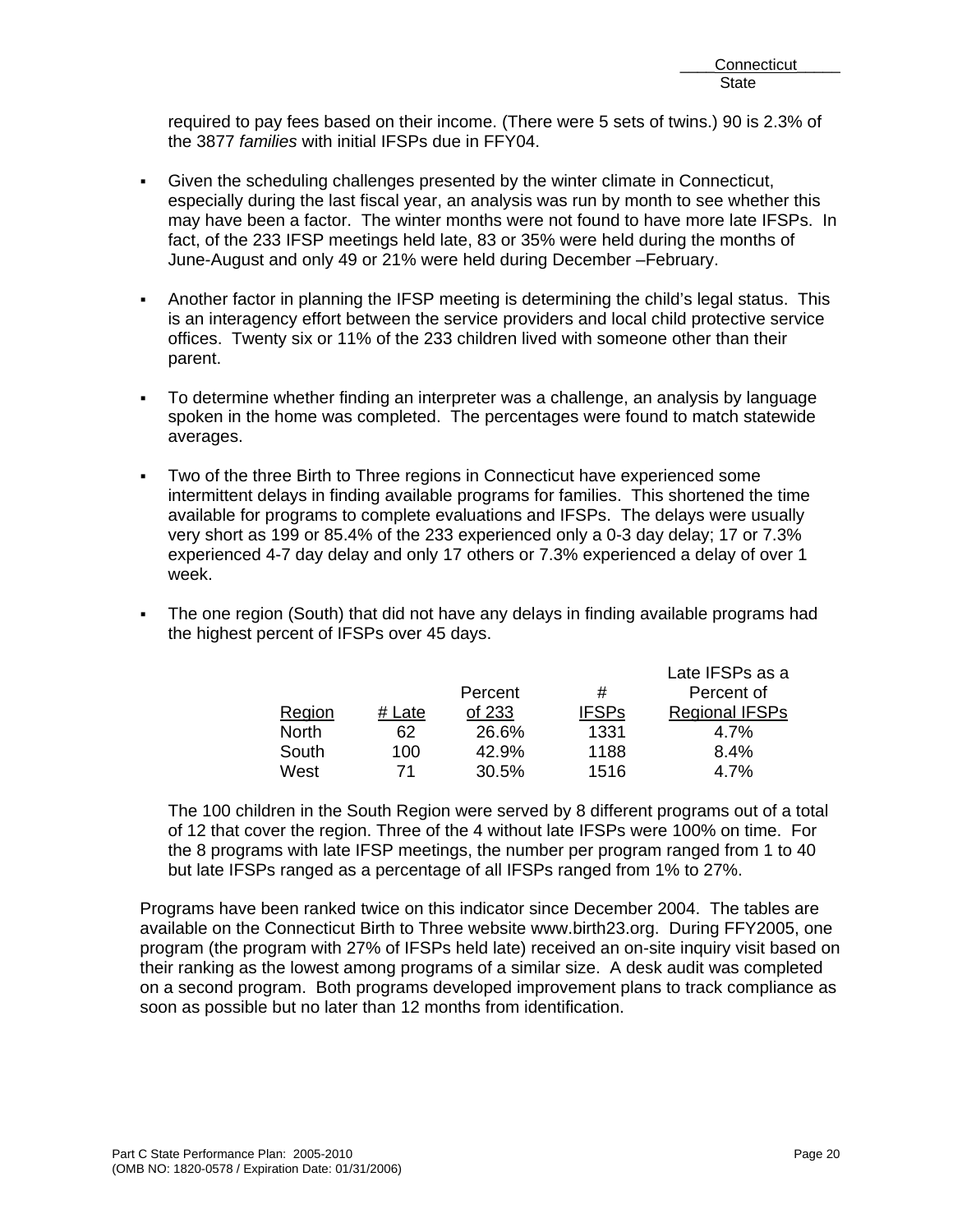| <b>FFY</b>              | <b>Measurable and Rigorous Target</b> |
|-------------------------|---------------------------------------|
| 2005<br>$(2005 - 2006)$ | 100%                                  |
| 2006<br>$(2006 - 2007)$ | 100%                                  |
| 2007<br>$(2007 - 2008)$ | 100%                                  |
| 2008<br>$(2008 - 2009)$ | 100%                                  |
| 2009<br>$(2009 - 2010)$ | 100%                                  |
| 2010<br>$(2010 - 2011)$ | 100%                                  |

#### **Improvement Activities/Timelines/Resources:**

The Birth to Three Regulations will be modified to permit foster parents to be considered as parents as defined in the IDEA 2004. This would eliminate any delay in determining a child's legal status prior to initial evaluation.

Timelines: Spring 2006

Resources: Part C Director, DMR Office of Governmental and Legal Affairs

As needed new programs will be added to increase capacity. Timelines: As needed Resources: Birth to Three Regional Managers

#### *Performance Dashboard*

Currently, each program has a module in the real-time data system called the "Performance Dashboard" which displays data being monitored by the lead agency. Each program will be given real-time access to the data for this indicator. Programs view their performance for a sixmonth period and update it as often as needed. To help them identify any problems, they'll be able to see the list of records used for that sample. Stakeholders that are provided ready access to this information will be able to assist in quickly identifying barriers to compliance. Timeline: July 2005

Resources: QA Manager, Data System Programmer, Data Users Group

#### *Focused Monitoring:*

This indicator will continue to be a selection measure for the Child Find priority area until the state is at 100%.

Timelines: Ranking and Selection in December and June of each year. On-site visits conducted monthly.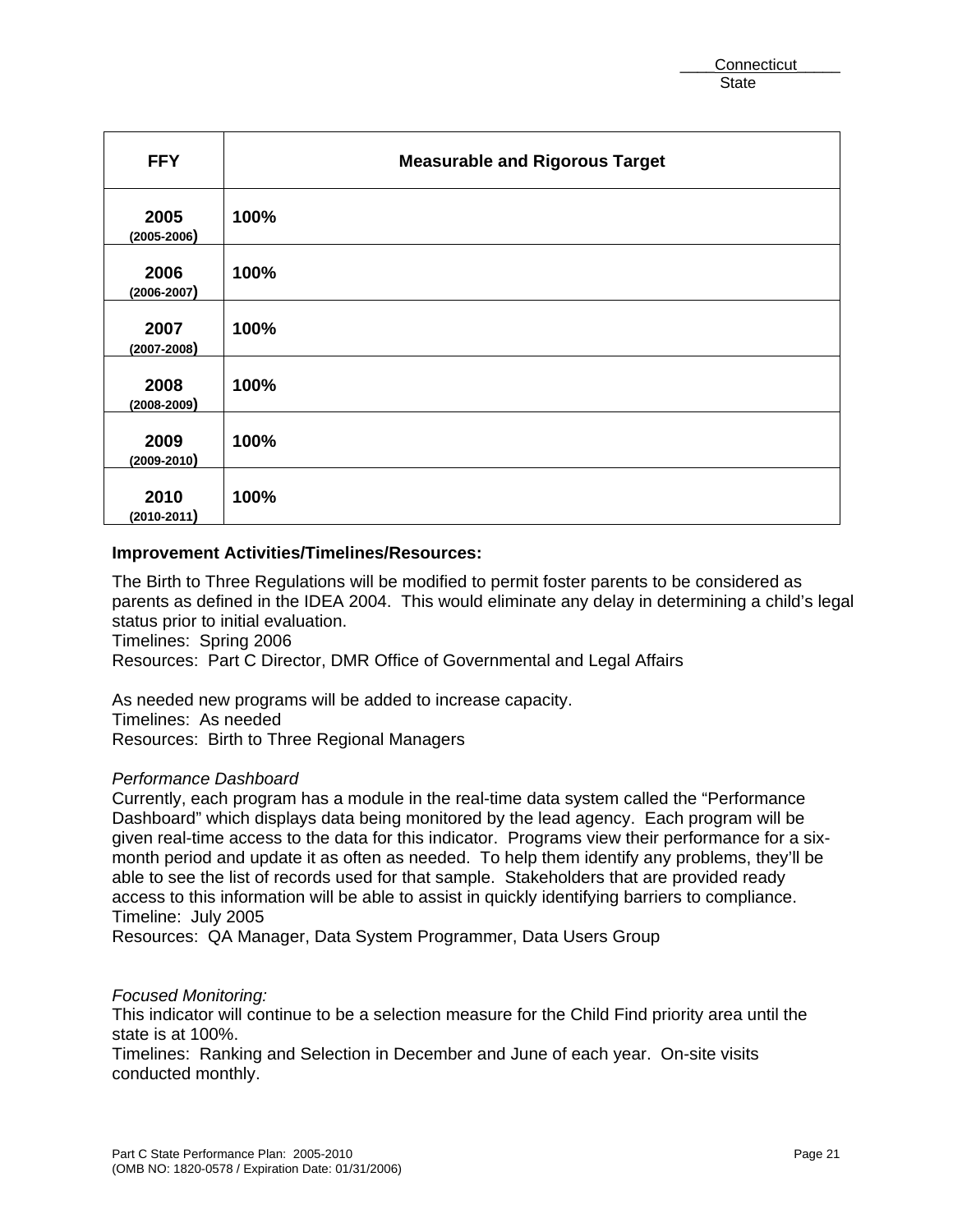Resources: Focused Monitoring Stakeholder Group, Part C Director, Focused Monitoring Team (QA Manager plus three parent members and a Birth to Three program director as a peer member), Regional Managers

#### *Biannual Performance Report (BPR)*

Non-compliance is identified in the electronic self-assessment and improvement tracking system called the Biannual Performance Report (BPR). Programs are being phased in to this process from the previous cyclical monitoring and continuous improvement plan process based on when they last received a full monitoring visit.

#### Timelines:

15 programs were last monitored between 7/1/01 and 6/30/02 (Group A) and their BPR was due on 9/1/05 (SFY06 / FFY05). Improvement/corrective action plans were due within 30 days and progress updates due by 3/15/06. Any non-compliance is to be corrected as soon as possible but no later than 9/15/06 (SFY07 / FFY06).

9 programs were last monitored between 7/1/02 and 6/30/03 (Group B) and their BPR is due on 1/15/06 (SFY06 / FFY05). Improvement/corrective action plans are due within 30 days and progress updates due by 7/15/06. Any non-compliance is to be corrected as soon as possible but no later than 1/15/07 (SFY08 / FFY07).

9 programs were last monitored between 7/1/03 and 9/30/04 (Group C) and their BPR was due on 7/15/06 (SFY07 / FFY06). Improvement/corrective action plans are due within 30 days and progress updates due by 1/15/07. Any non-compliance is to be corrected by 7/15/07 (SFY08 / FFY07).

Group A will then complete a new BPR self-assessment by 7/15/07, Group B by 1/15/08 and Group C by 7/15/08. This process will repeat every two years.

Resources: Birth to Three Program staff, Regional Managers, QA Manager, Data System Programmer, Part C Director

## *Program Profiles*

Since February 2005, the lead agency has posted program profiles on the birth23.org website. These program profiles include the percent of IFSP meeting held on time for each program, for the group into which the program falls and for the state as a whole. The program's rank within their group is also included. Parents requested that the average number of days from referral to IFSP be displayed since it was more meaningful than a percent within 45 days. That is included by program, group and for the state as well.

Timeline: The profiles are updated on the website every six months in Spanish and English.

Resources: QA Manager, Child Find/Public Awareness Coordinator, Child Development Infoline

#### *DMR Business Plan*

This measure has been added to the lead agency's business plan for SFY06. Data is reported each quarter by region. This should engage lead agency Regional Directors as well as the Central Office Commissioners in efforts to eliminate any non-compliance.

Timeline: July 2005 – June 2006 Resources: QA Manager, Part C Director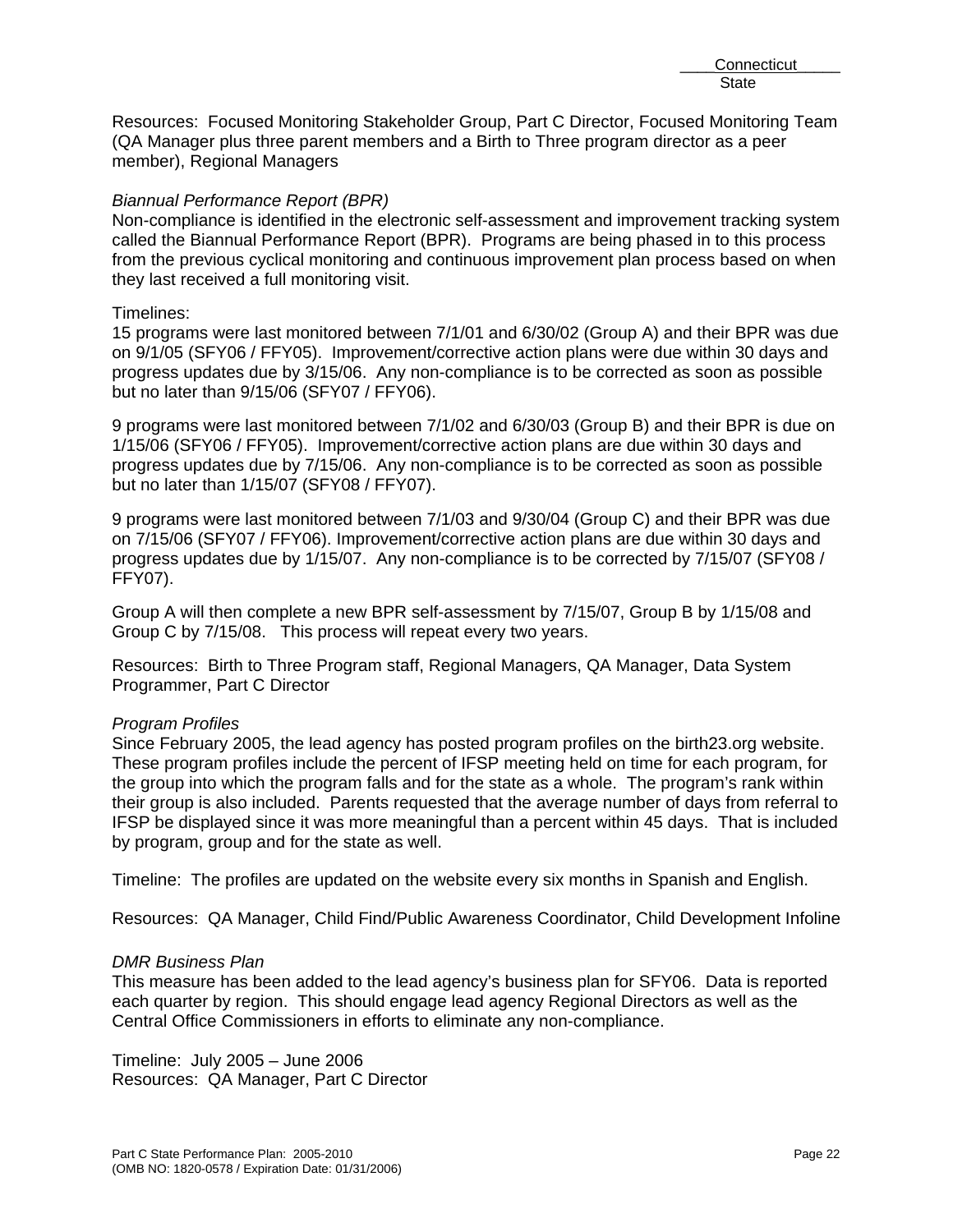# **Overview of the State Performance Plan Development:**

Same process as described in Indicator #1.

# **Monitoring Priority: Effective General Supervision Part C / Effective Transition**

**Indicator 8:** Percent of all children exiting Part C who received timely transition planning to support the child's transition to preschool and other appropriate community services by their third birthday including:

A. IFSPs with transition steps and services

(20 USC 1416(a)(3)(A) and 1442)

#### **Measurement:**

A. Percent = # of children exiting Part C who have an IFSP with transition steps and services divided by # of children exiting Part C times 100.

## **Overview of Issue/Description of System or Process:**

In July 2003, the statewide IFSP form was modified to include a section documenting development of a transition plan for every child, regardless of age.

Smooth Transitions is a priority area for Part C focused monitoring in Connecticut. The onsite visit protocol includes reviewing transition plans for clear steps to help the child and family adjust to the next setting at age three.

## **Baseline Data for FFY 2004 (2004-2005):**

|       | Total Exiting at    | <b>Transition Plan</b> |         |
|-------|---------------------|------------------------|---------|
|       | Age Three with IFSP | included in IFSP       | Percent |
| FFY04 | 2509                | 2509                   | 100%    |

# **Discussion of Baseline Data:**

When reviewing the contents of an IFSP in the IDEA regulations, the lead agency determined that the transition plan was a required component. The data system was modified to measure compliance with the law, which is what this data reflects.

The quality of the plans is evaluated as part of focused monitoring and the electronic selfassessment and improvement tracking system called the Biannual Performance Report (BPR).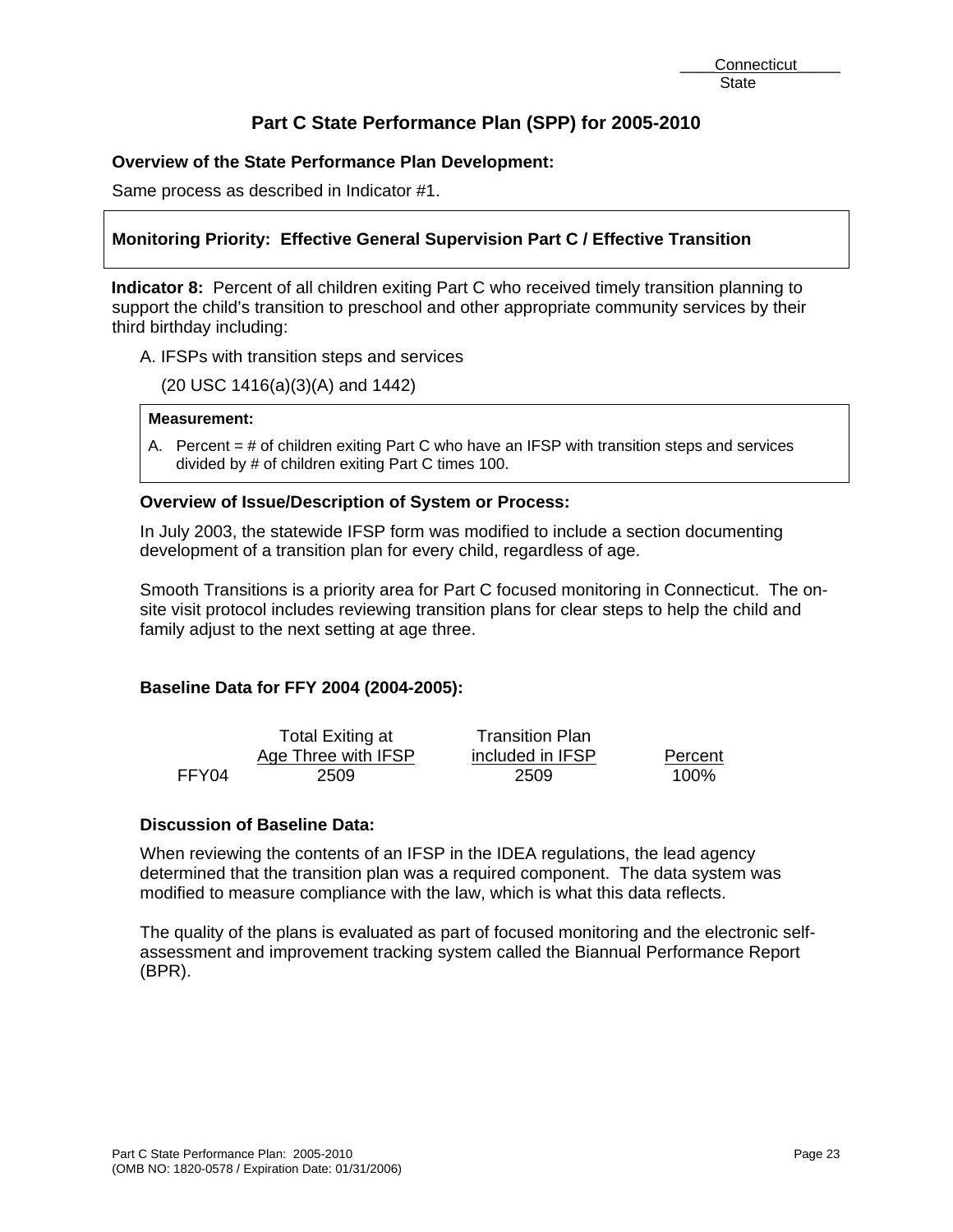| <b>FFY</b>              | <b>Measurable and Rigorous Target</b> |
|-------------------------|---------------------------------------|
| 2005<br>$(2005 - 2006)$ | 100%                                  |
| 2006<br>$(2006 - 2007)$ | 100%                                  |
| 2007<br>$(2007 - 2008)$ | 100%                                  |
| 2008<br>$(2008 - 2009)$ | 100%                                  |
| 2009<br>$(2009 - 2010)$ | 100%                                  |
| 2010<br>$(2010 - 2011)$ | 100%                                  |

#### **Improvement Activities/Timelines/Resources:**

In order to maintain compliance the lead agency will continue with the following practices:

#### *Performance Dashboard*

Currently, each program has a module in the real-time data system called the "Performance Dashboard" which displays data being monitored by the lead agency. Each program will be given real-time access to the data for this indicator. Programs view their performance for a sixmonth period and update it as often as needed. To help them identify any problems, they'll be able to see the list of records used for that sample. Stakeholders that are provided ready access to this information will be able to assist in quickly identifying barriers to compliance. Timeline: July 2006

Resources: QA Manager, Data System Programmer, Data Users Group

#### *Focused Monitoring*

This indicator will continue to be measured in the transition protocol for focused monitoring. Since the statewide IFSP form includes a transition plan section, all children have a transition plan that includes steps and services. Focused monitoring reviews the quality of the plans. Timelines: Monthly on-site visits

Resources: Focused Monitoring Stakeholder Group, Part C Director, Focused Monitoring Team (QA Manager plus three parent members and a Birth to Three program director as a peer member), Regional Managers

#### *Biannual Performance Report (BPR)*

Non-compliance is identified in the electronic self-assessment and improvement tracking system called the Biannual Performance Report (BPR). Programs are being phased in to this process from the previous cyclical monitoring and continuous improvement plan process based on when they last received a full monitoring visit.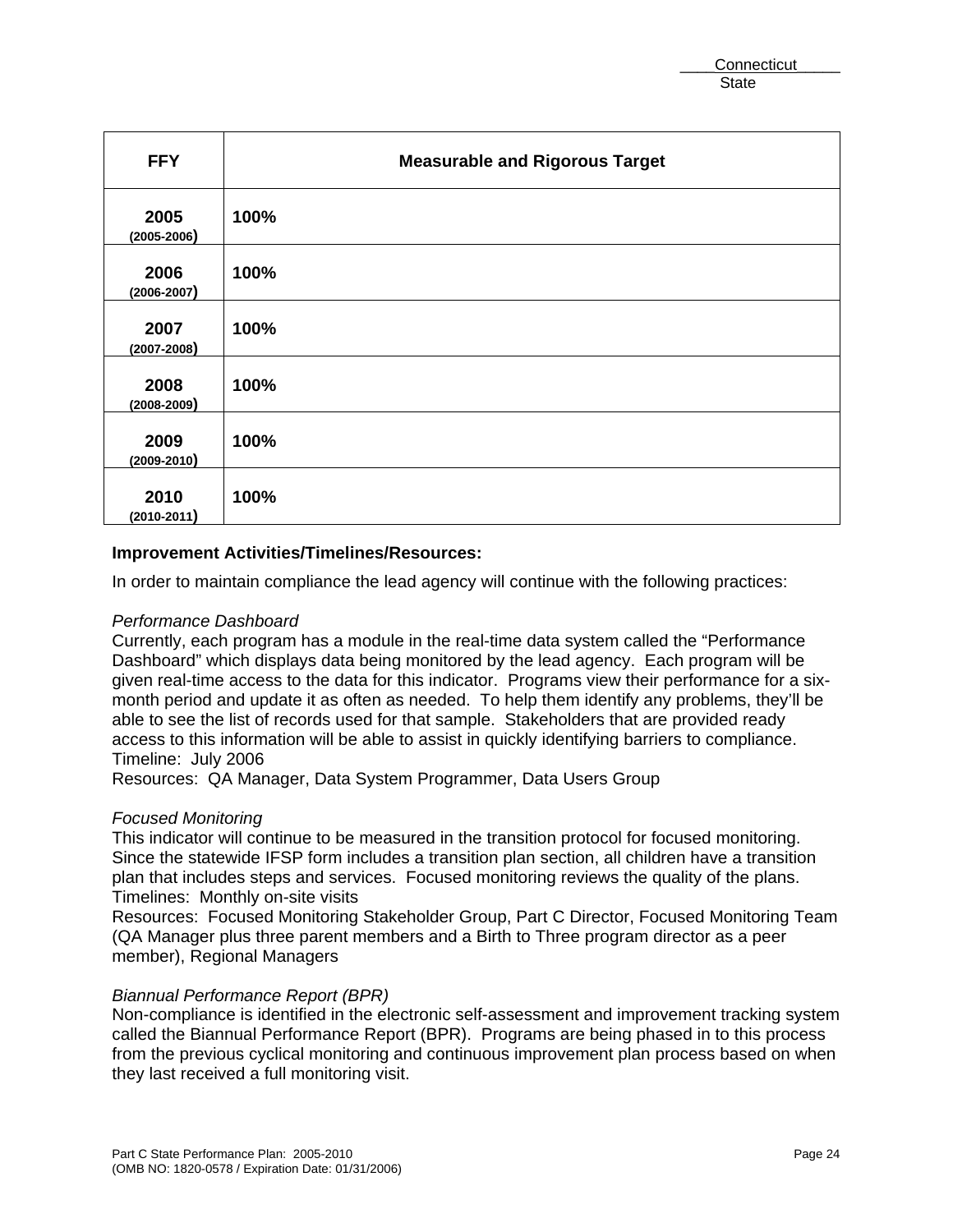Timelines:

15 programs were last monitored between 7/1/01 and 6/30/02 (Group A) and their BPR was due on 9/1/05 (SFY06 / FFY05). Improvement/corrective action plans were due within 30 days and progress updates due by 3/15/06. Any non-compliance is to be corrected as soon as possible but no later than 9/15/06 (SFY07 / FFY06).

9 programs were last monitored between 7/1/02 and 6/30/03 (Group B) and their BPR is due on 1/15/06 (SFY06 / FFY05). Improvement/corrective action plans are due within 30 days and progress updates due by 7/15/06. Any non-compliance is to be corrected as soon as possible but no later than 1/15/07 (SFY08 / FFY07).

9 programs were last monitored between 7/1/03 and 9/30/04 (Group C) and their BPR was due on 7/15/06 (SFY07 / FFY06). Improvement/corrective action plans are due within 30 days and progress updates due by 1/15/07. Any non-compliance is to be corrected by 7/15/07 (SFY08 / FFY07).

Group A will then complete a new BPR self-assessment by 7/15/07, Group B by 1/15/08 and Group C by 7/15/08. This process will repeat every two years.

Resources: Birth to Three Program staff, Regional Managers, QA Manager, Data System Programmer, Part C Director

## *Program Profiles*

Since February 2005, the lead agency has posted program profiles on the birth23.org website. These profiles include demographic and performance data for each program, for the group into which the program falls and for the state as a whole. This indicator will be added to the program profile.

Timeline: The profiles are updated on the website every six months in Spanish and English. This indicator will be added to the profile for the next round due in January 2006.

Resources: QA Manager, Child Find/Public Awareness Coordinator, Child Development Infoline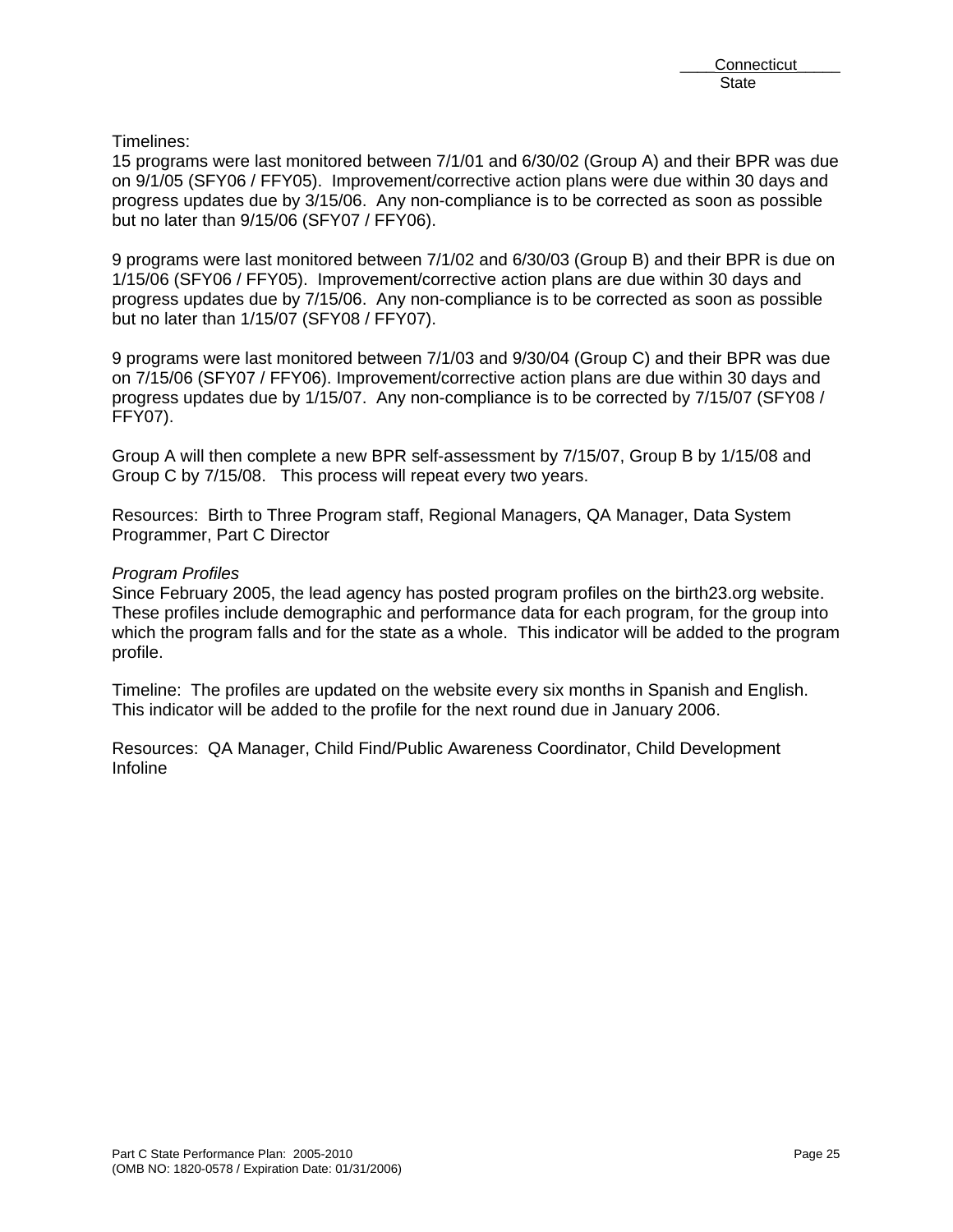# **Overview of the State Performance Plan Development:**

Same process as described in Indicator #1.

#### **Monitoring Priority: Effective General Supervision Part C / Effective Transition**

**Indicator 8:** Percent of all children exiting Part C who received timely transition planning to support the child's transition to preschool and other appropriate community services by their third birthday including:

B. Notification to LEA, if child potentially eligible for Part B (20 USC 1416(a)(3)(B) and 1442

#### **Measurement:**

B. Percent = # of children exiting Part C and potentially eligible for Part B where notification to the LEA occurred divided by the # of children exiting Part C who were potentially eligible for Part B times 100.

#### **Overview of Issue/Description of System or Process:**

LEAs are notified by the lead agency three times per year of all children enrolled in Birth to Three by program. If the parents have given consent to release information, the child's name, birth date, service coordinator, and diagnostic code appear. If there is no consent, only the child's date of birth appears. State law 17a-248d(e) requires LEA notification by January 1 of each year.

Each family gives or declines consent to refer their child to the LEA. A referral form is sent to each LEA for every child for whom the family is seeking Part B services and the date the referral form is sent is recorded in the Birth to Three data system.

## **Baseline Data for FFY 2004 (2004-2005):**

During FFY04 the families of 2674 children consented to a referral to their LEA regardless of age or potential eligibility for Part B services. The LEAs were notified about 100% of those children.

| Number of children exiting Part C      |                                          |         |
|----------------------------------------|------------------------------------------|---------|
| and potentially eligible for Part B    | Number of children exiting Part C        |         |
| where notification to the LEA occurred | who were potentially eligible for Part B | Percent |
| 2424                                   | 2424                                     | 100%    |

# **Discussion of Baseline Data:**

This format for early notification was developed in collaboration with LEAs and has been in place for more than five years.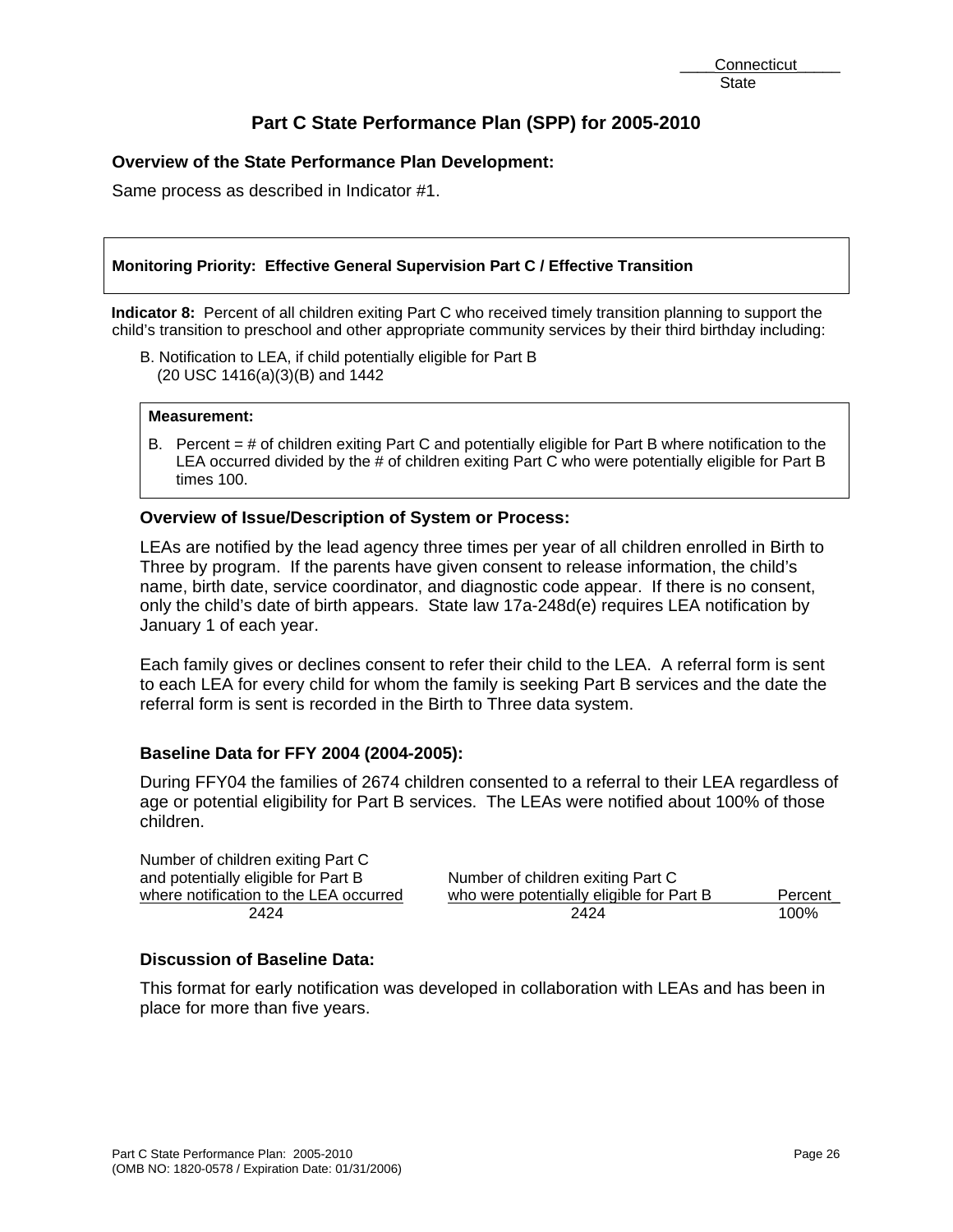| <b>FFY</b>              | <b>Measurable and Rigorous Target</b> |
|-------------------------|---------------------------------------|
| 2005<br>$(2005 - 2006)$ | 100%                                  |
| 2006<br>$(2006 - 2007)$ | 100%                                  |
| 2007<br>$(2007 - 2008)$ | 100%                                  |
| 2008<br>$(2008 - 2009)$ | 100%                                  |
| 2009<br>$(2009 - 2010)$ | 100%                                  |
| 2010<br>$(2010 - 2011)$ | 100%                                  |

#### **Improvement Activities/Timelines/Resources:**

In order to maintain compliance, the lead agency will continue with the following practices:

The report sent to the LEA will be updated as needed, based on feedback from providers and LEAs.

Timelines: LEA reports to be mailed out each year during August, December and May.

Resources: Regional Managers, Data System Programmer, Data Users Group, LEAs, 619 Coordinator, Part C Director

#### *Program Profiles*

Since February 2005, the lead agency has posted program profiles on the birth23.org website. These program profiles include the percent of families that decide to refer their child to their LEA at least 150 days before age three. This percent is displayed for each program, for the group into which the program falls, and for the state as a whole.

Timeline: The profiles are updated on the website every six months in Spanish and English.

Resources: QA Manager, Child Find/Public Awareness Coordinator, Child Development Infoline

#### *State Profile*

Since February 2005, the lead agency has posted program profiles on the birth23.org website. These include a variety of demographics and performance data for each program, for the size grouping into which the program falls and for the state as a whole. The data about this indicator will NOT be added to the program profiles since the sub-unit for this indicator is the region not each Birth to Three program. Regional data will be posted in a separate profile for the state as a whole in the same location as the program profiles on birth23.org (Quality Assurance).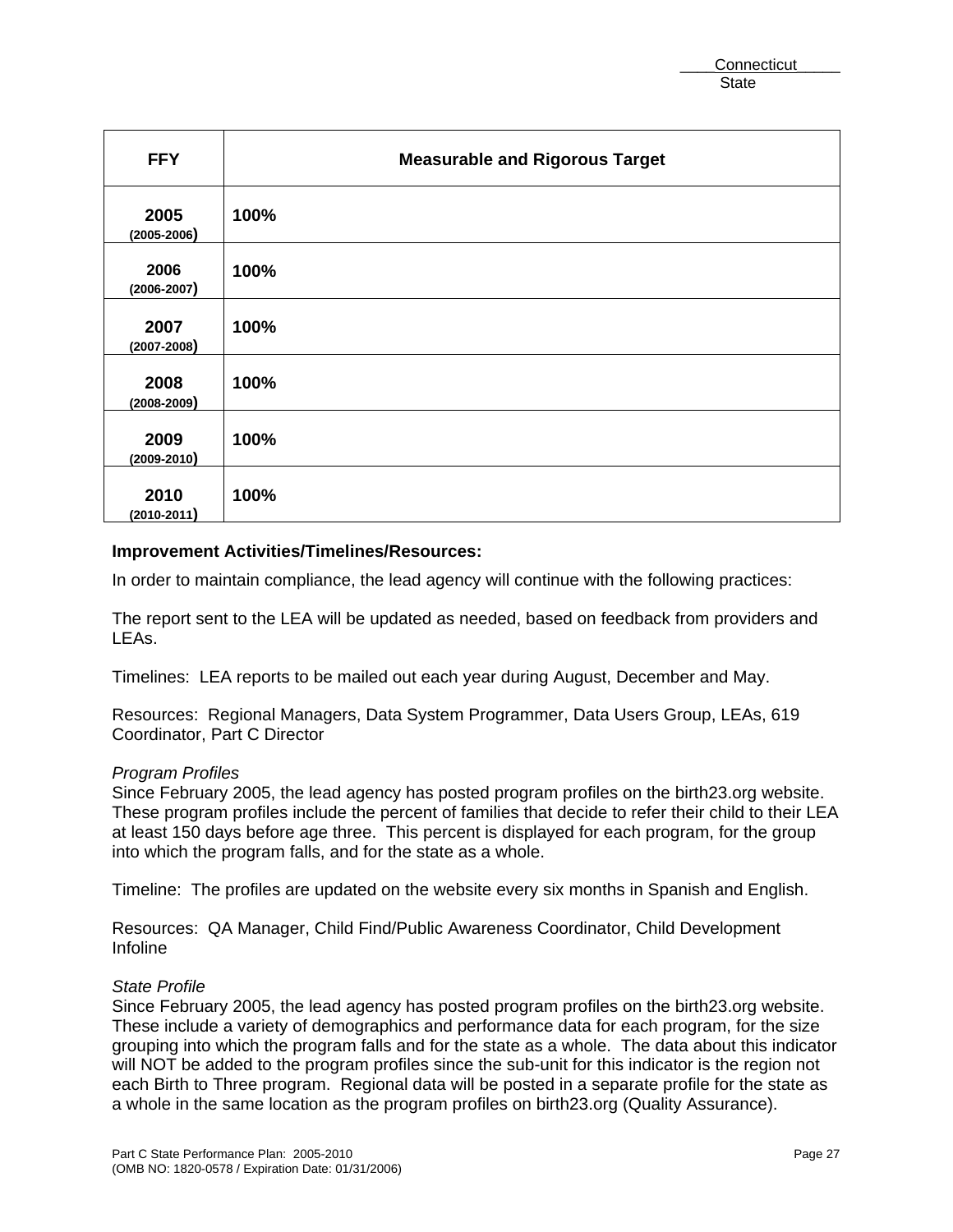Timeline: The state profile will be created in Spanish and English by June 2006 and updated every six months with the Program Profiles.

Resources: Part C Director, QA Manager, ICC, Regional Managers, Child Find/Public Awareness Coordinator, Child Development Infoline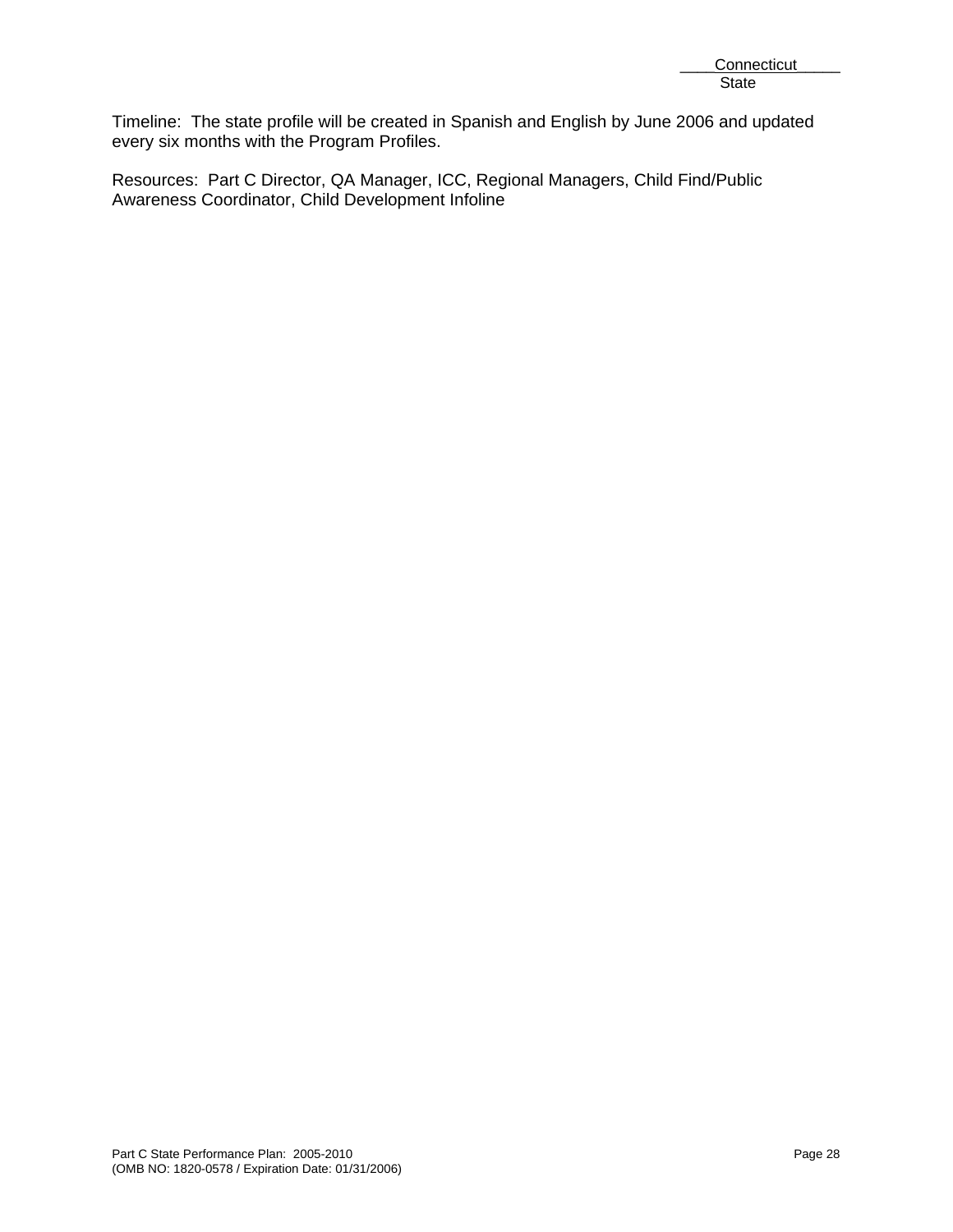# **Overview of the State Performance Plan Development:**

Same process as described in Indicator #1.

# **Monitoring Priority: Effective General Supervision Part C / Effective Transition**

**Indicator 8:** Percent of all children exiting Part C who received timely transition planning to support the child's transition to preschool and other appropriate community services by their third birthday including:

C. Transition conference, if child potentially eligible for Part B. (20 USC 1416(a)(3)(B) and 1442

#### **Measurement:**

C. Percent = # of children exiting Part C and potentially eligible for Part B where the transition conference occurred divided by the # of children exiting Part C who were potentially eligible for Part B times 100.

# **Overview of Issue/Description of System or Process:**

Connecticut was identified as being out of compliance on this indicator in the December 24, 2002 letter approving the State Improvement Plan, as well as in the APR letters from OSEP dated February 13, 2004, January 5, 2005 and October 14, 2005.

Connecticut has been monitoring this item closely for four years and has made significant improvement (beginning at 69% in SFY2001). The Part C focused monitoring stakeholders group chose "Smooth Transitions" as a priority area. This indicator is the selection measure for that priority. Once the indicator was included on program profiles and tables showing program rankings on this indicator were posted on the Birth to Three website, stakeholders felt strongly that the lead agency needed a way to know when the reason for the delay was due to a request by the family (vacations, holidays, and illness.) As a result this information was added to the data system.

## **Baseline Data for FFY 2004 (2004-2005):**

| Region    | Conference<br>On time | Total<br>Conferences | Simple<br>Percent | Delay due to<br><b>Family Request</b> | Family<br><b>Centered</b><br><b>Percent</b> |
|-----------|-----------------------|----------------------|-------------------|---------------------------------------|---------------------------------------------|
| North     | 567                   | 626                  | 91%               | 32                                    | 96%                                         |
| South     | 458                   | 523                  | 88%               | 34                                    | 94%                                         |
| West      | 565                   | 633                  | 89%               | 35                                    | 95%                                         |
| Statewide | 1590                  | 1782                 | 89%               | 101                                   | 95%                                         |

Simple Percent on time = Trans. Conferences on time/Total Conferences held Family Centered Percent on time = Conferences on time/(Total less Family Request)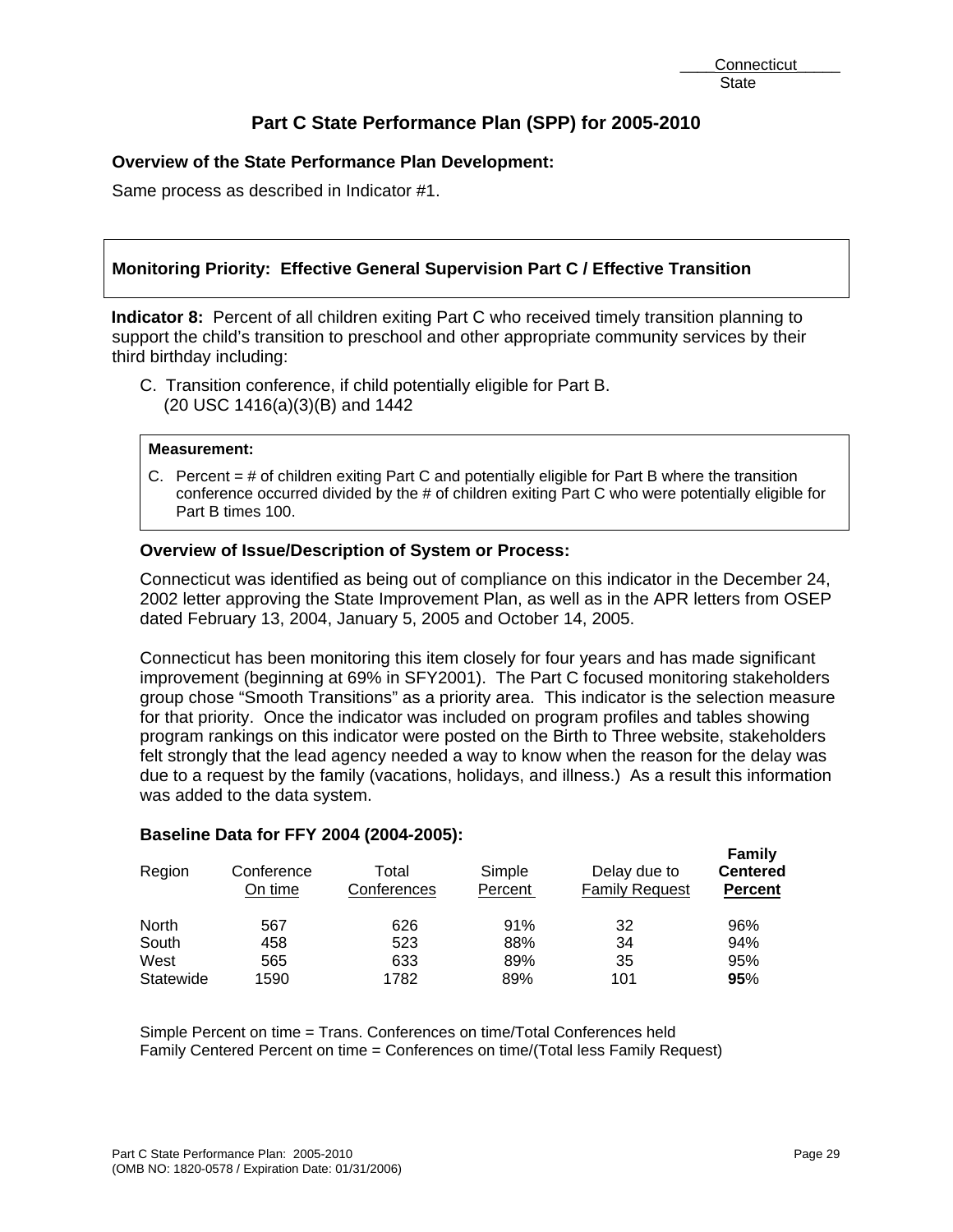## **Discussion of Baseline Data:**

Programs have been ranked twice on this since December 2004. The tables are available on the Connecticut Birth to Three website www.birth23.org. During FFY2005, two programs received an on-site inquiry visit based on being ranked the lowest among programs of a similar size. Both programs developed improvement plans to track compliance as soon as possible but no later than 12 months from identification.

| <b>FFY</b>              | <b>Measurable and Rigorous Target</b> |
|-------------------------|---------------------------------------|
| 2005<br>$(2005 - 2006)$ | 100%                                  |
| 2006<br>$(2006 - 2007)$ | 100%                                  |
| 2007<br>$(2007 - 2008)$ | 100%                                  |
| 2008<br>$(2008 - 2009)$ | 100%                                  |
| 2009<br>$(2009 - 2010)$ | 100%                                  |
| 2010<br>$(2010 - 2011)$ | 100%                                  |

# **Improvement Activities/Timelines/Resources:**

Since IDEA Section  $637(a)(9)(A)(ii)$  requires the lead agency to convene a transition conference "among the lead agency, the family, and the local educational agency" it was Connecticut's opinion that only those transition conferences that included all three participants could be considered "convened." This definition was the basis of all data previously submitted to OSEP. At the beginning of November, 2005, service coordinators were instructed that if they've made every effort to accommodate the LEA's schedule but the LEA did not participate in the transition conference, even by conference call, they may hold the transition conference without the LEA representative, as long as they document the invitation to the LEA and their attempts to have the LEA representative participate. Both Birth to Three programs and LEAs have been notified and the procedure will be revised by 1/1/06. In addition, the revised procedure for referral to the LEA will encourage referral at age two, rather than waiting until 2 ½. This reflects the earlier transition conference date of up to nine months prior to age three in IDEA 2004.

Timeline: July 2006 Resources: Part C Director, Birth to Three Regional Managers

## *Performance Dashboard*

Currently, each program has a module in the real-time data system called the "Performance Dashboard" which displays data being monitored by the lead agency. Each program will be given real-time access to the data for this indicator. Programs view their performance for a sixmonth period and update it as often as needed. To help them identify any problems, they'll be able to see the list of records used for that sample. Stakeholders that are provided ready access to this information will be able to assist in quickly identifying barriers to compliance. Timeline: July 2005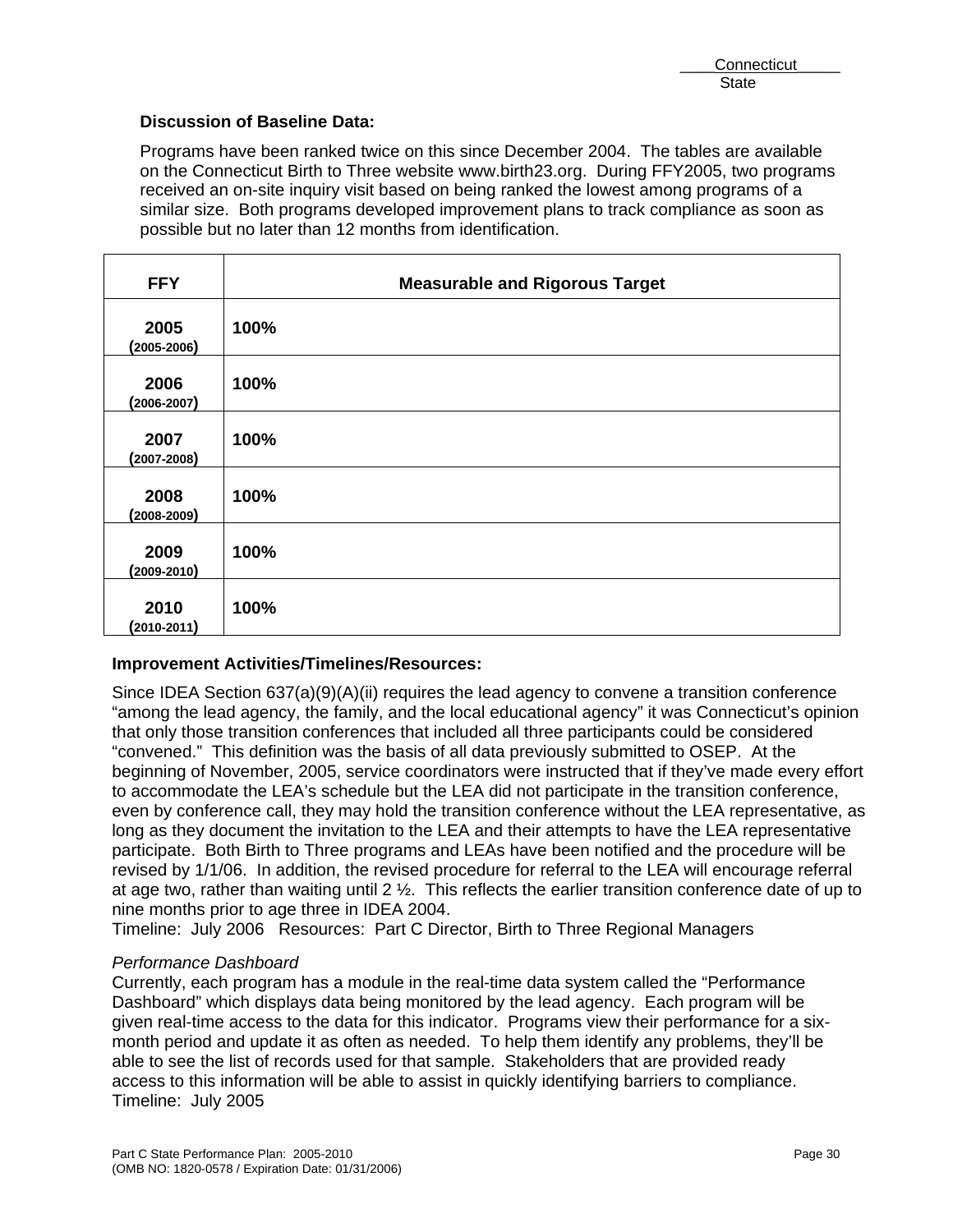Resources: QA Manager, Data System Programmer, Data Users Group

## *Focused Monitoring*

This indicator will continue to be a selection measure for focused monitoring. Updated ranking tables will be posted on the Connecticut Birth to Three website in January 2006 and again in July 2006.

Timelines: Ranking and Selection in December and June each year, on-site visits conducted monthly.

Resources: Focused Monitoring Stakeholder Group, Part C Director, Focused Monitoring Team (QA Manager plus three parent members and a Birth to Three program director as a peer member), Regional Managers

## *Biannual Performance Report (BPR)*

Non-compliance is identified in the electronic self-assessment and improvement tracking system called the Biannual Performance Report (BPR). Programs are being phased in to this process from the previous cyclical monitoring and continuous improvement plan process based on when they last received a full monitoring visit.

# Timelines:

15 programs were last monitored between 7/1/01 and 6/30/02 (Group A) and their BPR was due on 9/1/05 (SFY06 / FFY05). Improvement/corrective action plans were due within 30 days and progress updates due by 3/15/06. Any non-compliance is to be corrected as soon as possible but no later than 9/15/06 (SFY07 / FFY06).

9 programs were last monitored between 7/1/02 and 6/30/03 (Group B) and their BPR is due on 1/15/06 (SFY06 / FFY05). Improvement/corrective action plans are due within 30 days and progress updates due by 7/15/06. Any non-compliance is to be corrected as soon as possible but no later than 1/15/07 (SFY08 / FFY07).

9 programs were last monitored between 7/1/03 and 9/30/04 (Group C) and their BPR was due on 7/15/06 (SFY07 / FFY06). Improvement/corrective action plans are due within 30 days and progress updates due by 1/15/07. Any non-compliance is to be corrected by 7/15/07 (SFY08 / FFY07).

Group A will then complete a new BPR self-assessment by 7/15/07; Group B by 1/15/08 and Group C by 7/15/08. This process will repeat every two years.

Resources: Birth to Three Program staff, Regional Managers, QA Manager, Data System Programmer, Part C Director

## *Program Profiles*

Since February 2005, the lead agency has posted program profiles on the birth23.org website. These program profiles include the percent of transition conferences convened on time for each program, for the group into which the program falls and for the state as a whole. Since this is a selection measure for focused monitoring, the program's rank within their group is also included.

Timeline: The profiles are updated on the website every six months in Spanish and English.

Resources: QA Manager, Child Find/Public Awareness Coordinator, Child Development Infoline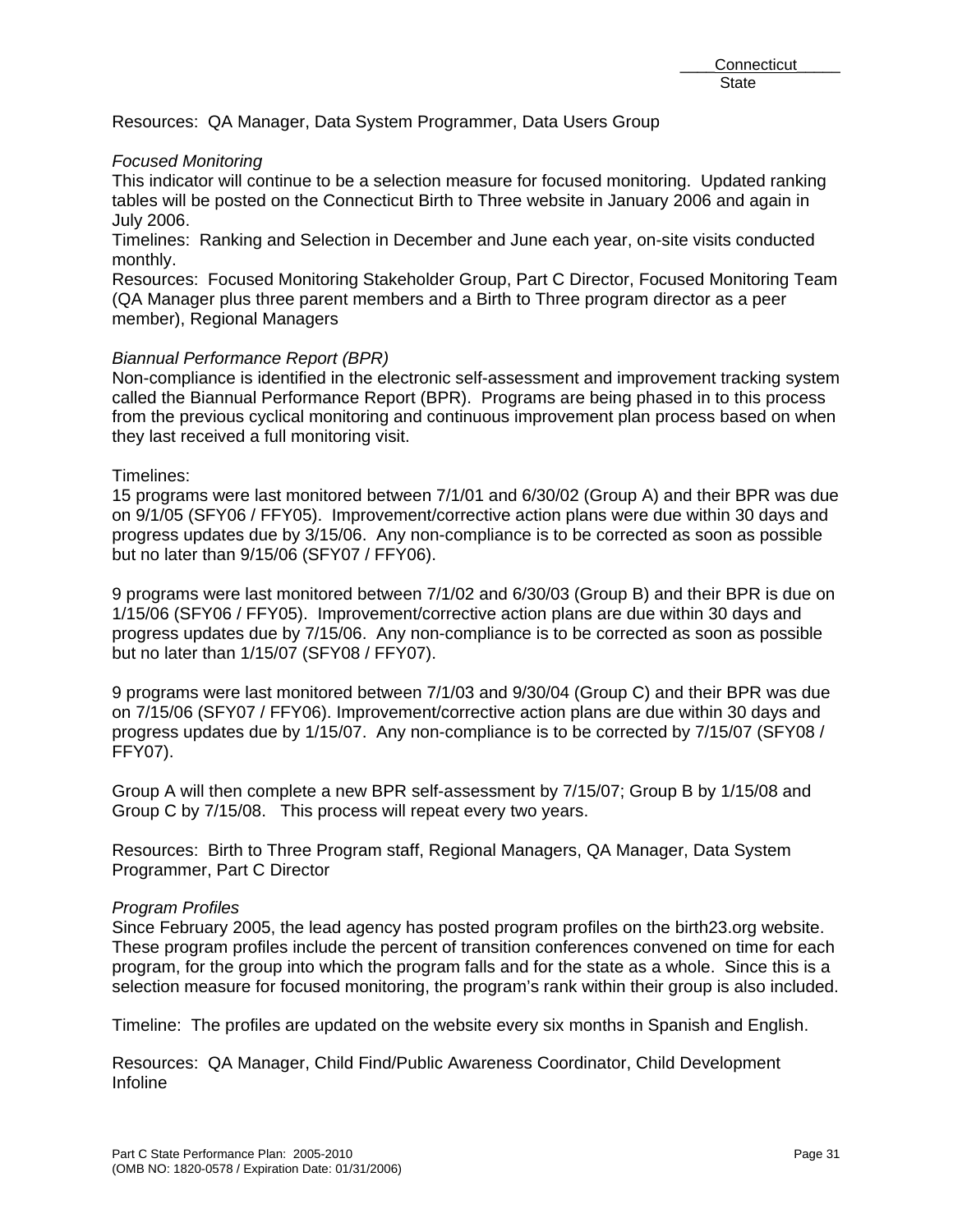## *Department of Mental Retardation Business Plan*

This measure has been added to the lead agency's business plan for SFY06. Data is reported each quarter by region. This should engage the lead agency's Regional Directors as well as its Commissioners in the efforts to eliminate any non-compliance.

Timeline: July 2005 – June 2006 Resources: QA Manager, Part C Director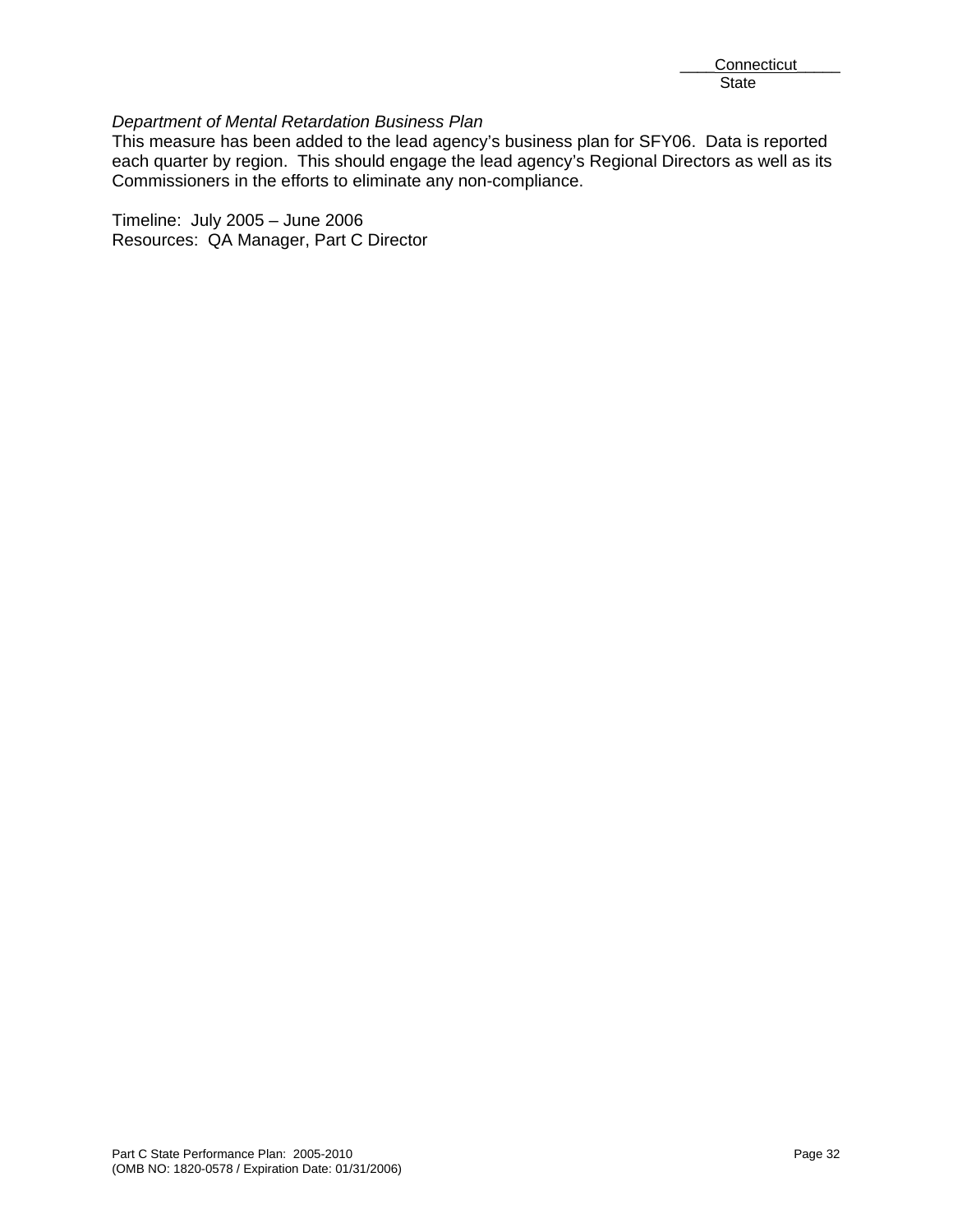# **Overview of the State Performance Plan Development:**

Same process as described in Indicator #1.

# **Monitoring Priority: Effective General Supervision Part C / General Supervision**

**Indicator 9:** General supervision system (including monitoring, complaints, hearings, etc.) identifies and corrects noncompliance as soon as possible but in no case later than one year from identification.

(20 USC 1416(a)(3)(B) and 1442

#### **Measurement:**

- A. Percent of noncompliance related to monitoring priority areas and indicators corrected within one year of identification:
	- a. # of findings of noncompliance made related to priority areas.
	- b. # of corrections completed as soon as possible but in no case later than one year from identification.

Percent  $=$  b divided by a times 100.

For any noncompliance not corrected within one year of identification, describe what actions, including technical assistance and/or enforcement that the State has taken.

## **Overview of Issue/Description of System or Process:**

As of 9/30/05, 38 programs had received full onsite monitoring visits as part of a three-year cycle. The last three visits were completed between 7/1/04 and 9/30/04. The quality assurance system was then redesigned to include Focused Monitoring (FM) and a new electronic Biannual Performance Reporting and Improvement Planning system (BPR).

## *Focused Monitoring*

Based on previous monitoring results and data analyses, the Part C Focused Monitoring Stakeholders selected three priority areas: Child Find, Service Delivery and Transition. They then developed specific selection indicators for each. Programs were grouped by size based on the number of children with IFSPs on 12/1/04, then ranked within each grouping for each selection indicator. The lowest performing programs were selected for on-site inquiry visits or data verification. Four programs received on-site inquiry visits in the Spring of 2005.

## *Biannual Performance Report and Improvement Planning (BPR)*

A committee that included parents, providers and Part C staff developed an electronic performance reporting system. This system requires that programs complete a selfassessment biannually and develop an improvement plan as needed. The system includes compliance and quality measures and data is gathered from record reviews, family interviews, staff interviews and staff observations. Whenever possible, measures are linked to the data in the Connecticut Birth to Three data system.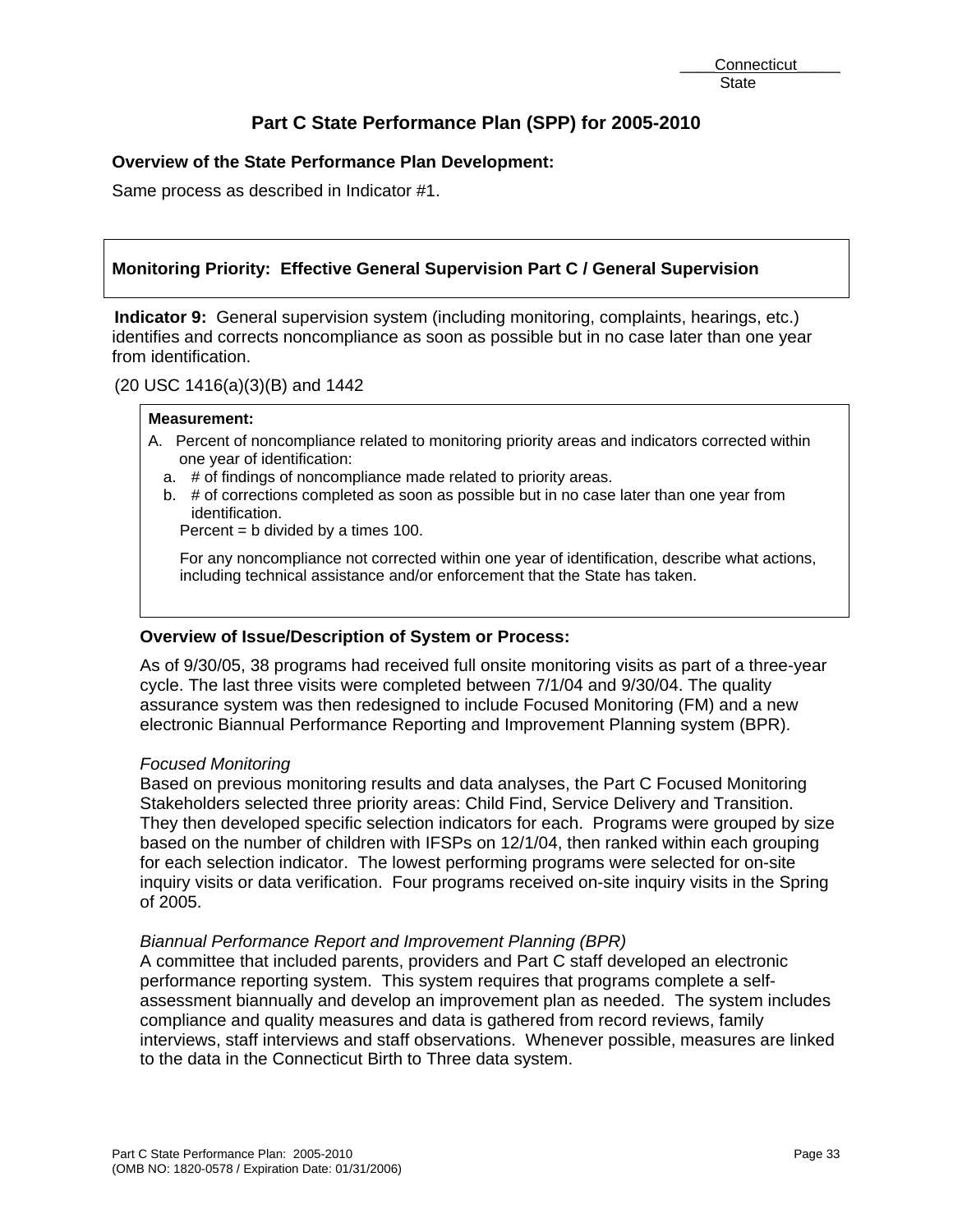Programs were grouped to allow for staggered completion of each BPR. Programs that received a full on-site monitoring visit before SFY 2003 were assigned a due date of 7/1/05. Programs that received a full on-site monitoring visit during SFY 2003 were assigned a due date of 1/15/06. Programs that received a full on-site monitoring visit after SFY 2003 were assigned a due date of 7/15/06. After submitting the self-assessment data, an electronic improvement plan template is generated based on the results. The Part C Director mails notification to programs with findings of non-compliance. Child specific non-compliance must be corrected within 45 days and systemic non-compliance must be corrected as soon as possible but in no case later than 12 months from identification. Programs work with their regional managers to finalize their improvement plan targets, timelines, and strategies within 1 month of completing the self-assessment. Overall progress updates are required to be submitted electronically every 6 months. Electronic reminder notices are sent to both the regional manager and the program in advance. (Due to delays in refining the definitions of and criteria for the BPR measures as well as the data system, the first group of programs was given the option to extend their submission due date from 7/1/05 to 9/1/05).

# **Baseline Data for FFY 2004 (2004-2005):**

- a. 14 findings of non-compliance were due to be corrected in FFY 2004.
- b. 14 (100%) were corrected within 12 months of identification on an accepted improvement plan.

| Indicator                                                                                                                                                                 | Monitoring<br>Method                                                              | # Programs<br>Reviewed* | # Programs<br>with<br><b>Findings</b> | $a. \# of$<br>Findings | b.#<br>Corrected<br>w/in 1 yr | $\frac{0}{0}$<br>Corrected<br>w/in 1 yr |
|---------------------------------------------------------------------------------------------------------------------------------------------------------------------------|-----------------------------------------------------------------------------------|-------------------------|---------------------------------------|------------------------|-------------------------------|-----------------------------------------|
| 1. Percent of infants and<br>toddlers with IFSPs who<br>receive the early intervention<br>services on their IFSPs in a<br>timely manner.                                  | This is a new indicator not previously measured by Birth to Three in Connecticut. |                         |                                       |                        |                               |                                         |
| 2. Percent of infants and<br>toddlers with IFSPs who<br>primarily receive early<br>intervention services in the<br>home or programs for<br>typically developing children. | Data<br>Review                                                                    | $35*$                   | 1                                     | 1                      | 1                             | 100%                                    |
| 7. Percent of eligible infants<br>and toddlers with IFSPs for<br>whom an evaluation and                                                                                   | Data<br>Review                                                                    | $35*$                   | 0                                     | $\Omega$               | <b>NA</b>                     | <b>NA</b>                               |
| assessment and an initial<br><b>IFSP</b> meeting were<br>conducted within Part C's 45<br>day timeline.                                                                    | On-site<br><b>Visit</b>                                                           | $10**$                  | 5                                     | 5                      | 5                             | 100%                                    |
| 8. A.: IFSPs with transition                                                                                                                                              | Data<br>Review                                                                    | $35*$                   | $\overline{0}$                        | $\Omega$               | <b>NA</b>                     | <b>NA</b>                               |
| steps and services.                                                                                                                                                       | On-site<br><b>Visit</b>                                                           | $10^{**}$               | 0                                     | $\Omega$               | <b>NA</b>                     | <b>NA</b>                               |
| 8. C.: Transition conference<br>on time, if child potentially                                                                                                             | Data<br>Review                                                                    | $35*$                   | 0                                     | 0                      | <b>NA</b>                     | <b>NA</b>                               |
| eligible for Part B.                                                                                                                                                      | On-site<br><b>Visit</b>                                                           | $10**$                  | 8                                     | 8                      | 8                             | 100%                                    |
| <b>TOTALS</b>                                                                                                                                                             |                                                                                   |                         |                                       | 14                     | 14                            | 100%                                    |

\* Focused monitoring did not begin until FFY04 / SFY05 and as such no corrective action plans are due<br>until FFY05 / SFY06 \*\*with corrective action plans due in FFY04 / SFY05 \*\*with corrective action plans due in FFY04 / SFY05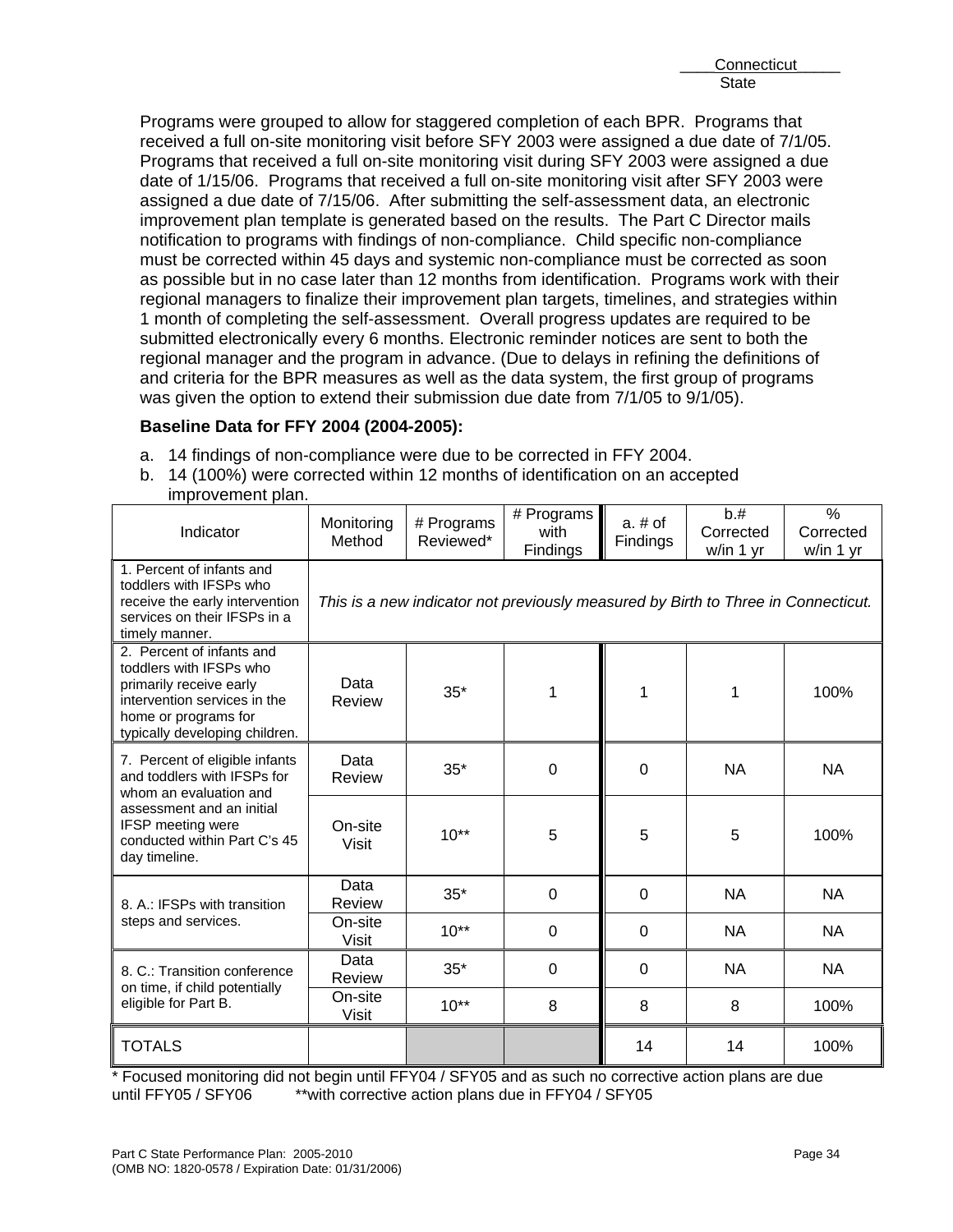## **Discussion of Baseline Data:**

As of 7/1/05 there were 33 comprehensive Birth to Three programs in Connecticut. Ten programs with findings due to be corrected by 6/30/05 were included in the baseline data. Twenty programs had previously reported having corrected non-compliance (see previous APRs) and three programs had findings due to be corrected in FFY 2005 (July 1, 2005 – June 30, 2006).

In FY06, the state did not renew the contracts of two of the ten programs that had findings due to be corrected by 6/30/05.

| <b>FFY</b>              | <b>Measurable and Rigorous Target</b> |
|-------------------------|---------------------------------------|
| 2005<br>$(2005 - 2006)$ | 100%                                  |
| 2006<br>$(2006 - 2007)$ | 100%                                  |
| 2007<br>$(2007 - 2008)$ | 100%                                  |
| 2008<br>$(2008 - 2009)$ | 100%                                  |
| 2009<br>$(2009 - 2010)$ | 100%                                  |
| 2010<br>$(2010 - 2011)$ | 100%                                  |

## **Improvement Activities/Timelines/Resources:**

In order to maintain compliance the lead agency will continue with the following practices:

Priority Area non-compliance will be monitored by focused monitoring system, the electronic self-assessment and improvement tracking system called the Biannual Performance Report (BPR) and by complaints.

## *Performance Dashboard*

Currently, each program has a module in the real-time data system called the "Performance Dashboard" which displays data being monitored by the lead agency. Each program will be given real-time access to the data for this indicator. Programs view their performance for a sixmonth period and update it as often as needed. To help them identify any problems, they'll be able to see the list of records used for that sample. Stakeholders that are provided ready access to this information will be able to assist in quickly identifying barriers to compliance. Timeline: July 2005

Resources: QA Manager, Data System Programmer, Data Users Group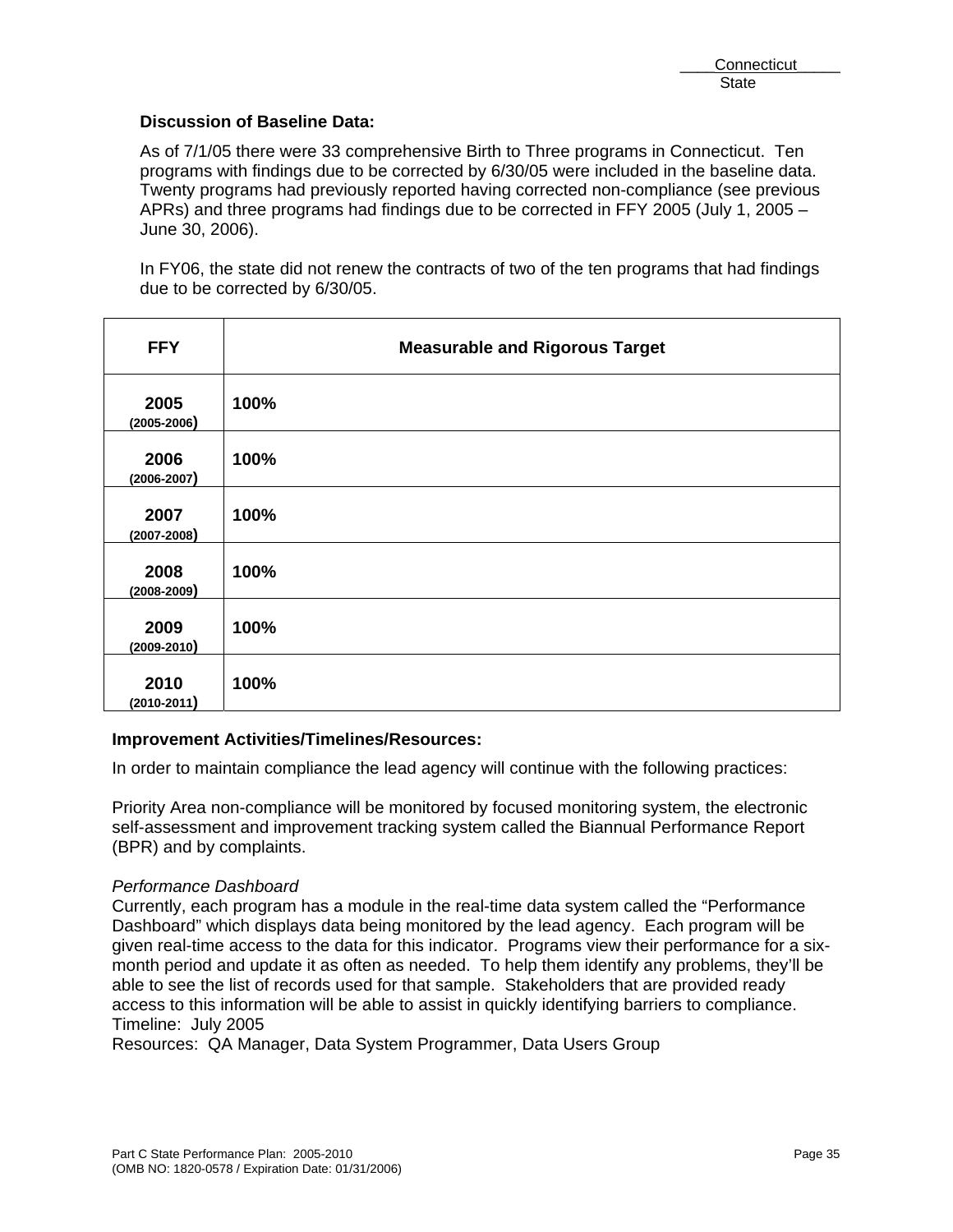## *Focused Monitoring:*

Each fiscal year 8-9 programs will receive on-site inquiry visits. Any priority area noncompliance identified during the visit will result in an update to the program's improvement plan. The electronic improvement plan tracks progress updates to assist in assuring that any noncompliance is corrected as soon as possible but in no case later than 12 months from identification. For focused monitoring, identification occurs on the last day of the on-site visit when the preliminary report is provided to the program.

Timelines: Ranking and Selection in December and June of each year. On-site visits conducted monthly.

Resources: Focused Monitoring Stakeholder Group, Part C Director, Focused Monitoring Team (QA Manager plus three parent members and a Birth to Three program director as a peer member), Regional Managers

#### *Biannual Performance Report (BPR)*

Non-compliance is identified in the electronic self-assessment and improvement tracking system called the Biannual Performance Report (BPR). Programs are being phased in to this process from the previous cyclical monitoring and continuous improvement plan process based on when they last received a full monitoring visit.

Timelines: 15 programs were last monitored between 7/1/01 and 6/30/02 (Group A) and their BPR was due on 9/1/05 (SFY06 / FFY05). Improvement/corrective action plans were due within 30 days and progress updates due by 3/15/06. Any non-compliance is to be corrected as soon as possible but no later than 9/15/06 (SFY07 / FFY06).

9 programs were last monitored between 7/1/02 and 6/30/03 (Group B) and their BPR is due on 1/15/06 (SFY06 / FFY05). Improvement/corrective action plans are due within 30 days and progress updates due by 7/15/06. Any non-compliance is to be corrected as soon as possible but no later than 1/15/07 (SFY08 / FFY07).

9 programs were last monitored between 7/1/03 and 9/30/04 (Group C) and their BPR was due on 7/15/06 (SFY07 / FFY06). Improvement/corrective action plans are due within 30 days and progress updates due by 1/15/07. Any non-compliance is to be corrected by 7/15/07 (SFY08 / FFY07).

Group A will then complete a new BPR self-assessment by 7/15/07; Group B by 1/15/08 and Group C by 7/15/08. This process will repeat every two years.

Resources: Birth to Three Program staff, Regional Managers, QA Manager, Data System Programmer, Part C Director

## *Program Profiles*

Since February 2005, the lead agency has posted program profiles on the birth23.org website. These include a variety of demographics and performance data for each program, for the size grouping into which the program falls and for the state as a whole. Priority area data will be included in the program profile for each program.

Timelines: The profiles are updated on the website every six months in Spanish and English. This measure will be added to the profile for the next round due in January 2006. Resources: QA Manager, Child Find/Public Awareness Coordinator, Child Development Infoline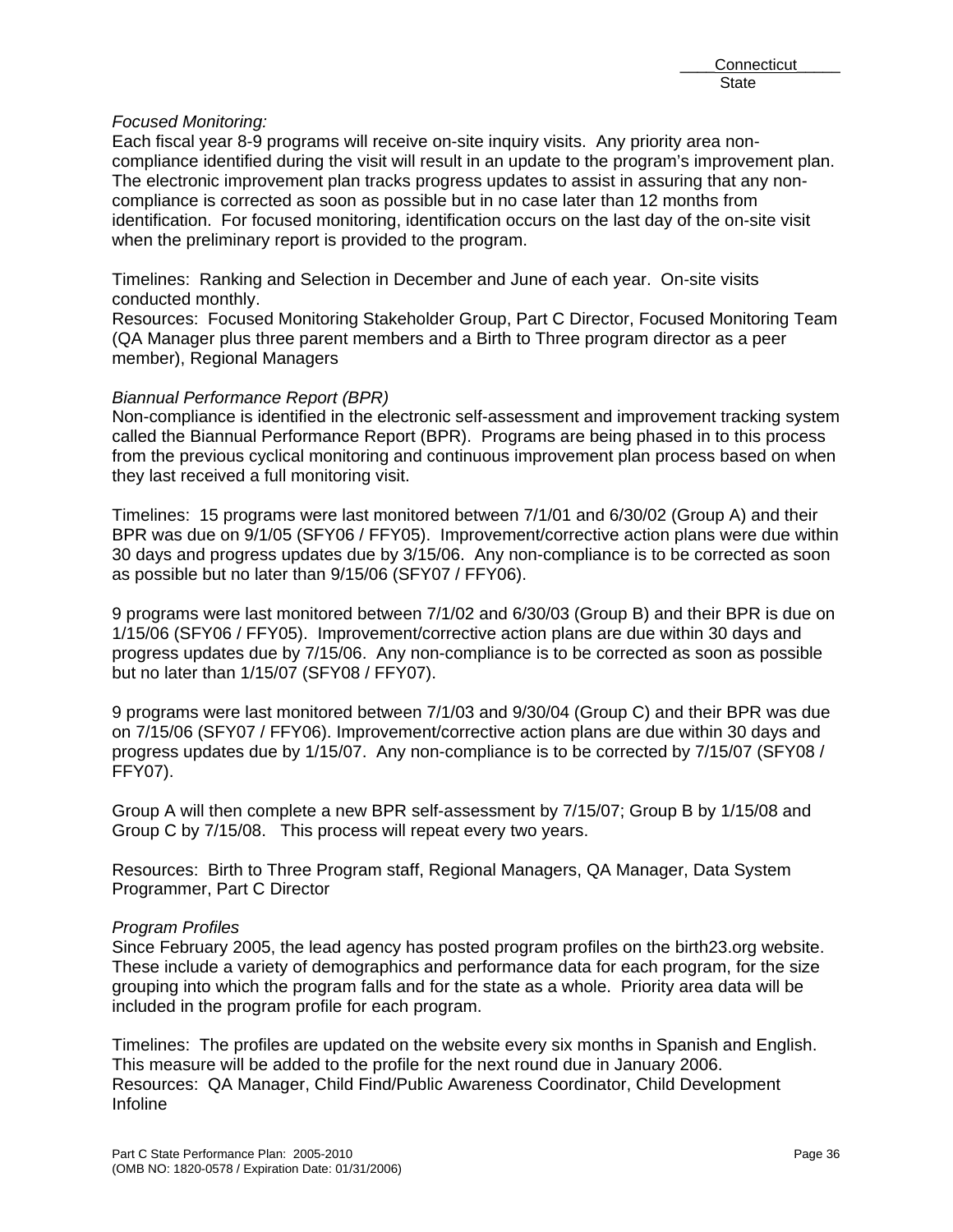# **Overview of the State Performance Plan Development:**

Same process as described in Indicator #1.

# **Monitoring Priority: Effective General Supervision Part C / General Supervision**

**Indicator 9:** General supervision system (including monitoring, complaints, hearings, etc.) identifies and corrects noncompliance as soon as possible but in no case later than one year from identification.

(20 U.S.C. 1416(a)(3)(B) and 1442)

#### **Measurement:**

- B. Percent of noncompliance related to areas not included in the above monitoring priority areas and indicators corrected within one year of identification:
	- a. # of findings of noncompliance made related to such areas.
	- b. # of corrections completed as soon as possible but in no case later than one year from identification.

Percent = b divided by a times 100.

For any noncompliance not corrected within one year of identification, describe what actions, including technical assistance and/or enforcement that the State has taken.

# **Overview of Issue/Description of System or Process:**

See description in the previous measurement for Indicator #9A.

#### **Baseline Data for FFY 2004 (2004-2005):**

- a. 35 findings of non-compliance were due to be corrected in FFY 2004.
- b. 35 (100%) were corrected within 12 months of identification on an accepted
- improvement plan.

| Indicator                                                            | Monitoring<br>Method | # Programs<br>Reviewed* | # Programs<br>with<br>Findings | $a. \# of$<br>Findings | b.#<br>Corrected<br>w/in 1 yr | %<br>Corrected<br>w/in 1 yr |
|----------------------------------------------------------------------|----------------------|-------------------------|--------------------------------|------------------------|-------------------------------|-----------------------------|
| Multidisciplinary assessment<br>in all five areas of<br>development. | On-site<br>Visit     | 10                      | 3                              | 3                      | 3                             | 100%                        |
| Annual re-assessments<br>completed on time                           | On-site<br>Visit     | 10                      | 2                              | 2                      | 2                             | 100%                        |
| Required participants at all<br><b>IFSP</b> meetings                 | On-site<br>Visit     | 10                      |                                |                        |                               | 100%                        |
| IFSPs include all required<br>components                             | On-site<br>Visit     | 10                      | 9                              | 22                     | 22                            | 100%                        |
| Periodic and Annual reviews<br>held at mandated times                | On-site<br>Visit     | 10                      | 7                              | 7                      | 7                             | 100%                        |
| <b>TOTALS</b>                                                        |                      |                         |                                | 13                     | 13                            | 100%                        |

\*with corrective action plans due in FFY04 / SFY05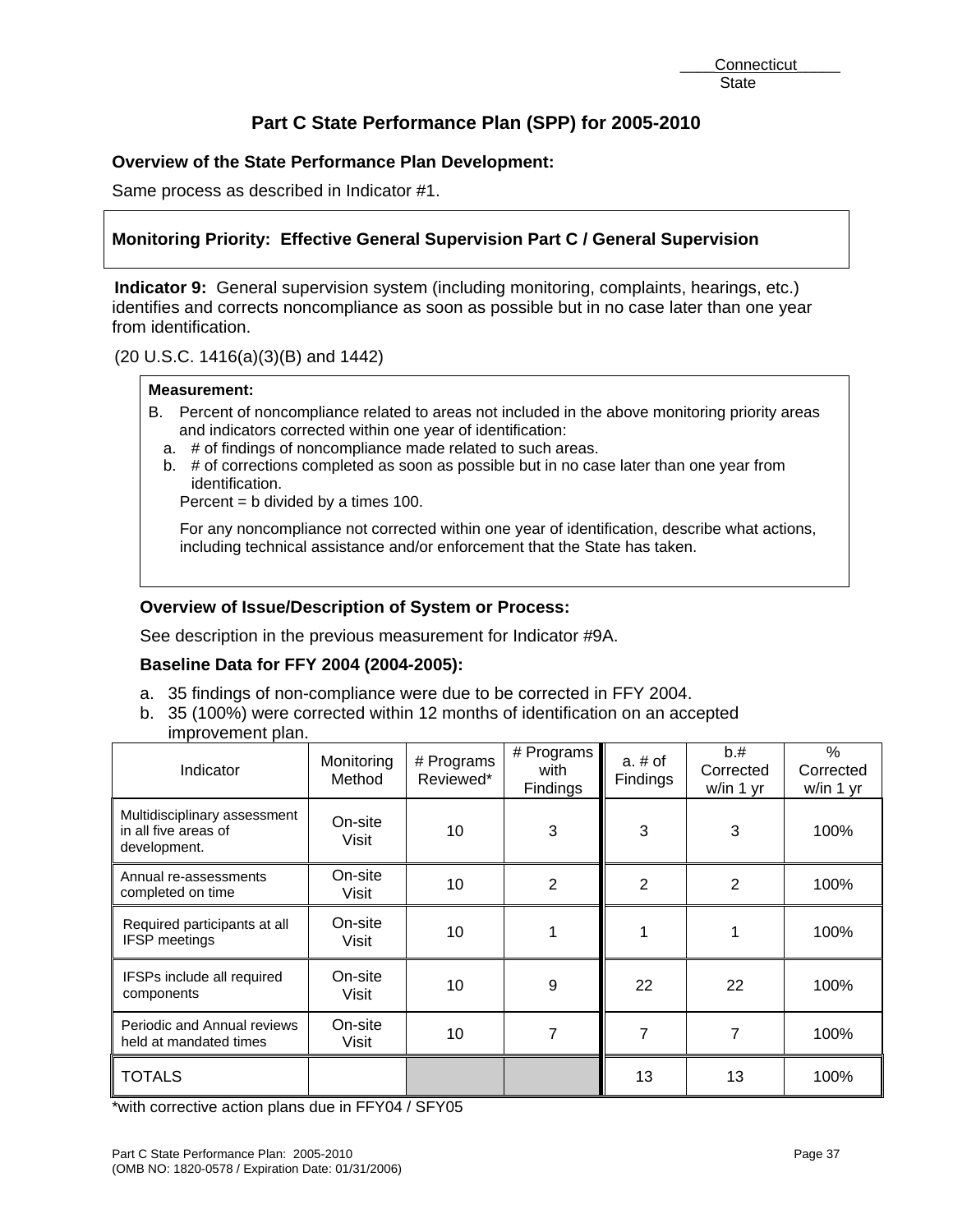## **Discussion of Baseline Data:**

As of 7/1/05 there were 33 comprehensive Birth to Three programs in Connecticut. Ten programs with findings due to be corrected by 6/30/05 were included in the baseline data. Twenty programs had previously reported having corrected non-compliance (see previous APRs) and three programs had findings due to be corrected in FFY 2005 (July 1, 2005 – June 30, 2006).

In FY06, the lead agency did not renew its contracts with two of the ten programs that had findings due to be corrected by 6/30/05.

| <b>FFY</b>              | <b>Measurable and Rigorous Target</b> |
|-------------------------|---------------------------------------|
| 2005<br>$(2005 - 2006)$ | 100%                                  |
| 2006<br>$(2006 - 2007)$ | 100%                                  |
| 2007<br>$(2007 - 2008)$ | 100%                                  |
| 2008<br>$(2008 - 2009)$ | 100%                                  |
| 2009<br>$(2009 - 2010)$ | 100%                                  |
| 2010<br>$(2010 - 2011)$ | 100%                                  |

## **Improvement Activities/Timelines/Resources:**

In order to maintain compliance, the lead agency will continue with the following practices:

Non-compliance not included in the SPP priority areas will be monitored during focused monitoring on-site visits, through the electronic self-assessment and improvement tracking system called the Biannual Performance Report (BPR) and through the complaint process.

## *Performance Dashboard*

Currently, each program has a module in the real-time data system called the "Performance Dashboard" which displays data being monitored by the lead agency. Each program will be given real-time access to the data for this indicator. Programs view their performance for a sixmonth period and update it as often as needed. To help them identify any problems, they'll be able to see the list of records used for that sample. Stakeholders that are provided ready access to this information will be able to assist in quickly identifying barriers to compliance. Timeline: July 2005

Resources: QA Manager, Data System Programmer, Data Users Group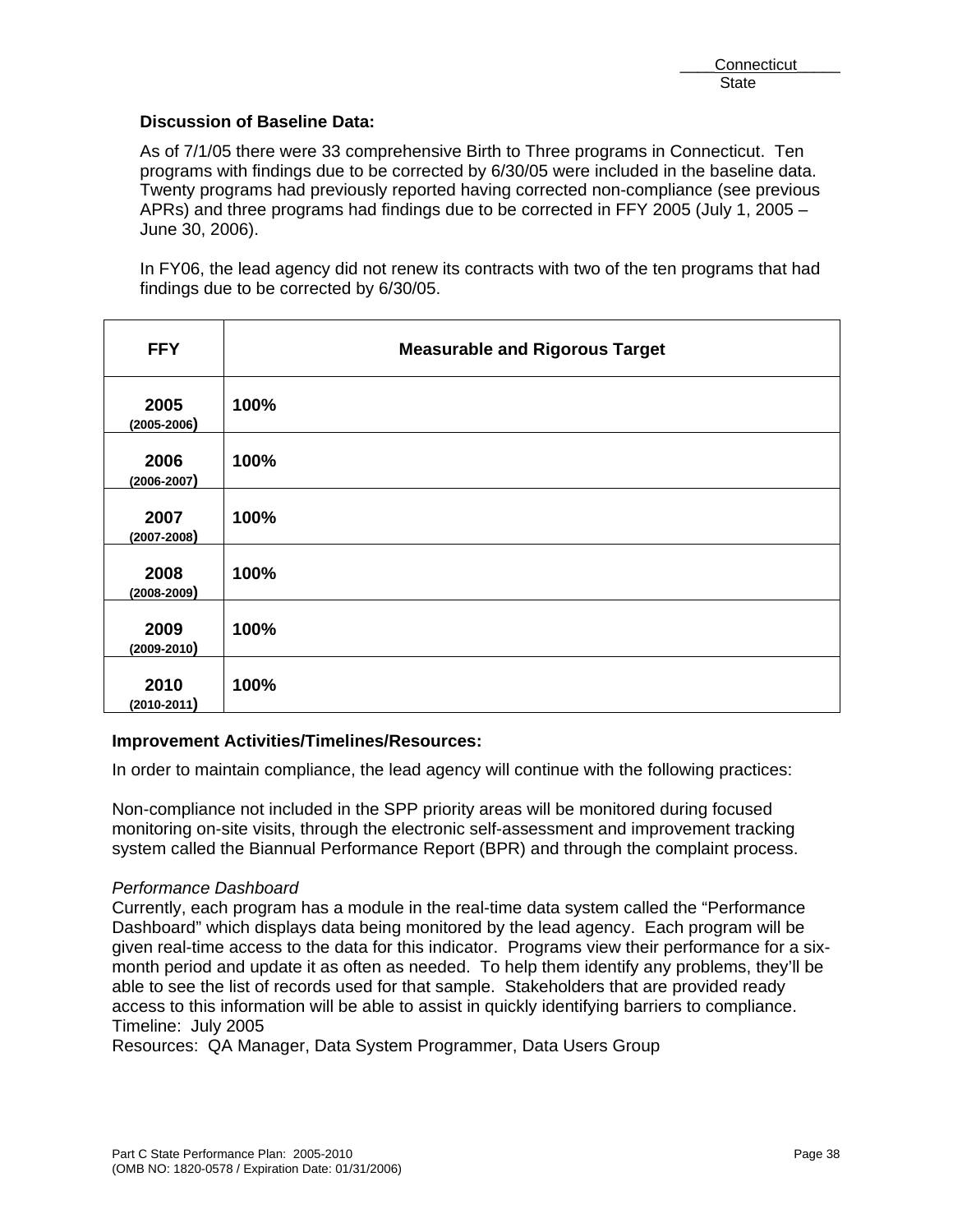## *Focused Monitoring:*

Each fiscal year 8-9 programs will receive on-site inquiry visits. Any non-compliance not included in the SPP priority areas identified during the visit will result in an update to the program's improvement plan. The electronic improvement plan tracks progress updates to assist in assuring that any non-compliance is corrected as soon as possible but in no case later than 12 months from identification. For focused monitoring, identification occurs on the last day of the on-site visit when the preliminary report is provided to the program.

Timelines: Ranking and Selection in December and June of each year. On-site visits conducted monthly.

Resources: Focused Monitoring Stakeholder Group, Part C Director, Focused Monitoring Team (QA Manager plus three parent members and a Birth to Three program director as a peer member), Regional Managers

#### *Biannual Performance Report (BPR)*

15 programs were last monitored between 7/1/01 and 6/30/02 (Group A) and their BPR was due on 9/1/05 (SFY06 / FFY05). Improvement/corrective action plans were due within 30 days and progress updates due by 3/15/06. Any non-compliance is to be corrected as soon as possible but no later than 9/15/06 (SFY07 / FFY06).

9 programs were last monitored between 7/1/02 and 6/30/03 (Group B) and their BPR is due on 1/15/06 (SFY06 / FFY05). Improvement/corrective action plans are due within 30 days and progress updates due by 7/15/06. Any non-compliance is to be corrected as soon as possible but no later than 1/15/07 (SFY08 / FFY07).

9 programs were last monitored between 7/1/03 and 9/30/04 (Group C) and their BPR was due on 7/15/06 (SFY07 / FFY06). Improvement/corrective action plans are due within 30 days and progress updates due by 1/15/07. Any non-compliance is to be corrected by 7/15/07 (SFY08 / FFY07).

Group A will then complete a new BPR self-assessment by 7/15/07, Group B by 1/15/08 and Group C by 7/15/08. This process will repeat every two years.

Resources: Birth to Three Program staff, Regional Managers, QA Manager, Data System Programmer, Part C Director

## *Program Profiles*

Since February 2005, the lead agency has posted Program Profiles on the birth23.org website. These include a variety of demographics and performance data for each program, for the size grouping into which the program falls and for the state as a whole.

Timelines: The profiles are updated on the website every six months in Spanish and English. This measure will be added to the profile for the next round due in January 2006. Resources: QA Manager, Child Find/Public Awareness Coordinator, Child Development Infoline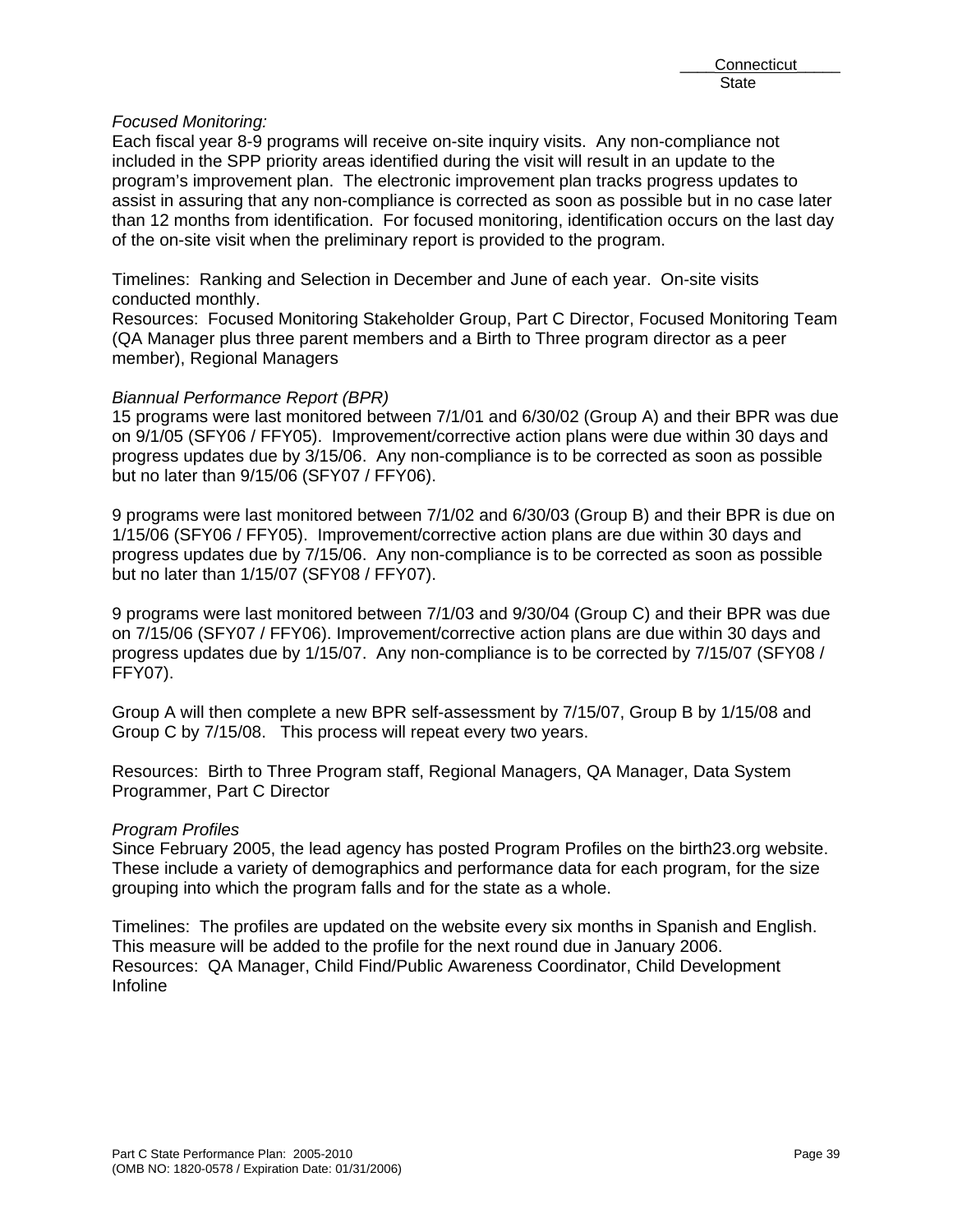# **Overview of the State Performance Plan Development:**

Same process as described in Indicator #1.

# **Monitoring Priority: Effective General Supervision Part C / General Supervision**

**Indicator 9:** General supervision system (including monitoring, complaints, hearings, etc.) identifies and corrects noncompliance as soon as possible but in no case later than one year from identification.

(20 U.S.C. 1416(a)(3)(B) and 1442)

#### **Measurement:**

- C. Percent of noncompliance identified through other mechanisms (complaints, due process hearings, mediations, etc.) corrected within one year of identification:
	- a. # of EIS programs in which noncompliance was identified through other mechanisms.
	- b. # of findings of noncompliance made.
	- c. # of corrections completed as soon as possible but in no case later than one year from identification.

Percent  $= c$  divided by b times 100.

For any noncompliance not corrected within one year of identification, describe what actions, including technical assistance and/or enforcement that the State has taken.

## **Overview of Issue/Description of System or Process:**

Families are informed of their right to file a formal complaint or request mediation or a due process hearing in all printed parent materials which service coordinators review with families at least annually.

Each signed, written complaint is investigated by a regional manager who reports her or his findings to the Part C Director. Within 60 days of the complaint, the Part C Director issues a written complaint response to the complainant as well as a response to the program that is the subject of the complaint. If there were findings of IDEA non-compliance in the complaint response, the program is instructed to remediate the issue within 45 days (if it applies to a particular child or family) and within 12 months if it is a systemic issue.

The decision for each due process hearing that is fully adjudicated is posted on the Birth to Three website (www.birth23.org/quality assurance/hearing decisions). If any issues of IDEA non-compliance were found during the hearing, written notification is sent to the program that was a party to the hearing, instructing them to remediate the issue within 45 days (if it applies to a particular child or family) and within 12 months if it is a systemic complaint. Typically, the remediation specific to the child or family is spelled out in the hearing decision and that decision is implemented immediately.

Other than providing the impartial mediator, the lead agency administration is not typically a party to mediation, which is between the family and their program. The mediator notifies the Part C Coordinator as to whether or not an agreement is reached, but the terms of that agreement are kept in the child's early intervention record. Therefore, non-compliance is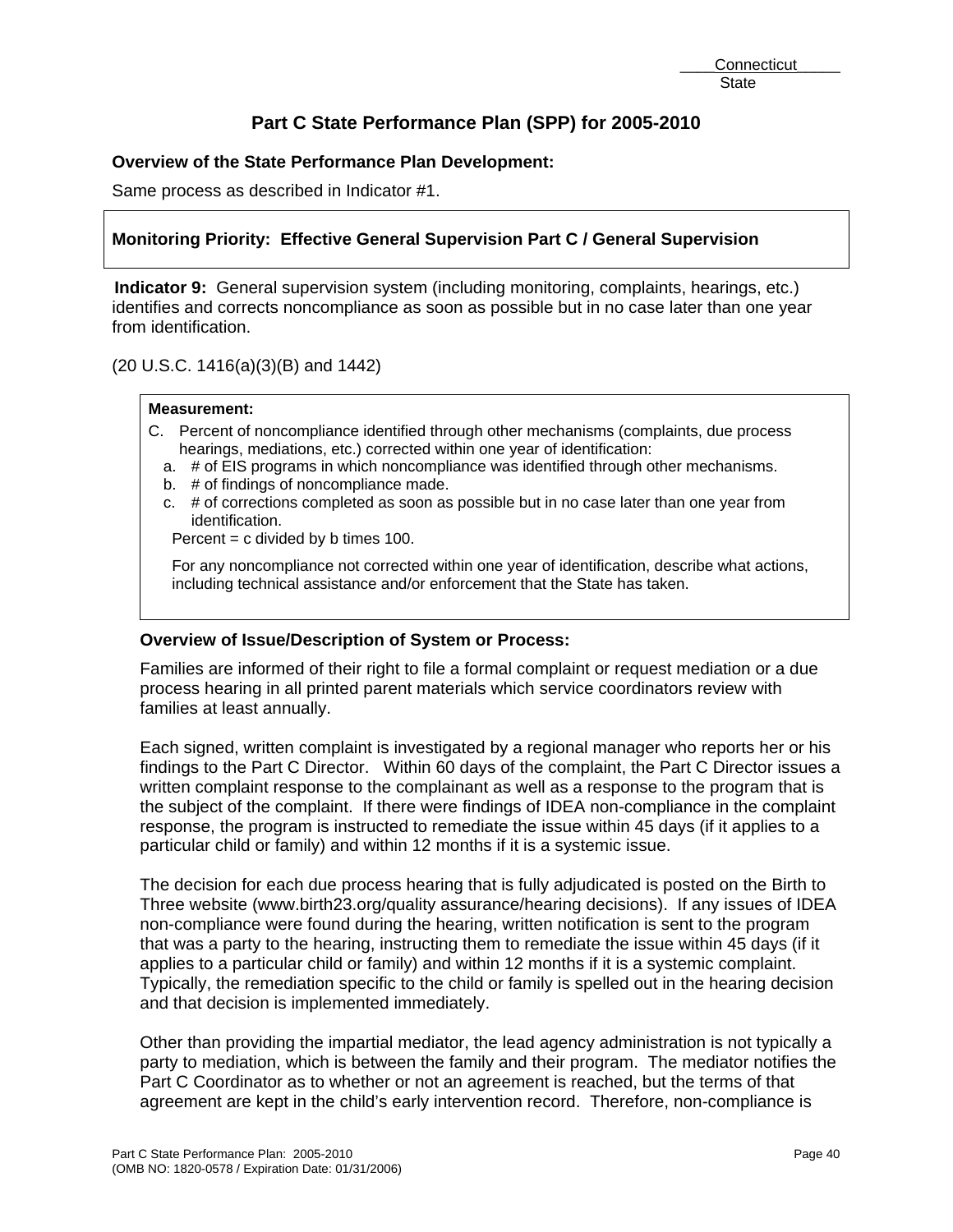not identified through mediation. Typically, if the family's request for mediation identifies obvious non-compliance, the Part C Director would instruct the program to remediate the issue and mediation would not be necessary.

# **Baseline Data for FFY 2004 (2004-2005):**

#### Complaints:

Five signed written complaints were received in SFY2004 (July 1, 2003 – June 30, 2004) and were due to be corrected in SFY05 (FFY04). Non-compliance was identified in three of the five letters of complaint. The lead agency did not have jurisdiction over the other two.

| Monitoring Priority: Effective General Supervision Part C                                                                                                                         |                                   |                                                                                                                                                                                                                                                                                                                                                                                                                                                                                                                                              |  |  |  |
|-----------------------------------------------------------------------------------------------------------------------------------------------------------------------------------|-----------------------------------|----------------------------------------------------------------------------------------------------------------------------------------------------------------------------------------------------------------------------------------------------------------------------------------------------------------------------------------------------------------------------------------------------------------------------------------------------------------------------------------------------------------------------------------------|--|--|--|
| Indicator                                                                                                                                                                         | Measurement<br>Calculation        | Explanation                                                                                                                                                                                                                                                                                                                                                                                                                                                                                                                                  |  |  |  |
| 9C. Percent of noncompliance<br>identified through other<br>mechanisms (complaints, due<br>process hearings, mediations,<br>etc.) corrected within one year<br>of identification: |                                   | There were issues of<br>noncompliance identified<br>through signed written<br>complaints. There were no<br>issues of noncompliance<br>identified through due process<br>hearings or mediations.                                                                                                                                                                                                                                                                                                                                              |  |  |  |
| a. # of agencies in which<br>noncompliance was identified<br>through other mechanisms                                                                                             | $a = 3$                           | Three agencies had issues<br>identified through signed,<br>written complaints                                                                                                                                                                                                                                                                                                                                                                                                                                                                |  |  |  |
| b. # of findings of<br>noncompliance made                                                                                                                                         | $h = 6$                           | One agency had 1 finding<br>One agency had 3 findings<br>One agency had 2 findings                                                                                                                                                                                                                                                                                                                                                                                                                                                           |  |  |  |
| c. # of corrections completed<br>as soon as possible but in no<br>case later than one year from<br>identification                                                                 | $c = 6$                           | One agency had already<br>corrected the issue by the time<br>the complaint was received<br>(child specific - related to<br>missed appointments)<br>One agency discontinued its<br>contract with the lead agency<br>within two months of the<br>identification of non-compliance<br>(systemic - all related to<br>appropriate development of the<br>IFSP, ). All children were<br>transferred to other agencies.<br>One agency corrected its two<br>systemic issues related to initial<br>evaluations within six months of<br>identification. |  |  |  |
| Percent = $c \div b \times 100$                                                                                                                                                   | $6 \div 6 = 1 \times 100 = 100\%$ |                                                                                                                                                                                                                                                                                                                                                                                                                                                                                                                                              |  |  |  |

# **Discussion of Baseline Data:**

There were no child/family-specific issues of non-compliance identified through hearings or signed written complaints that would have been due to be corrected within FFY04 (i.e. within 45 days of identification).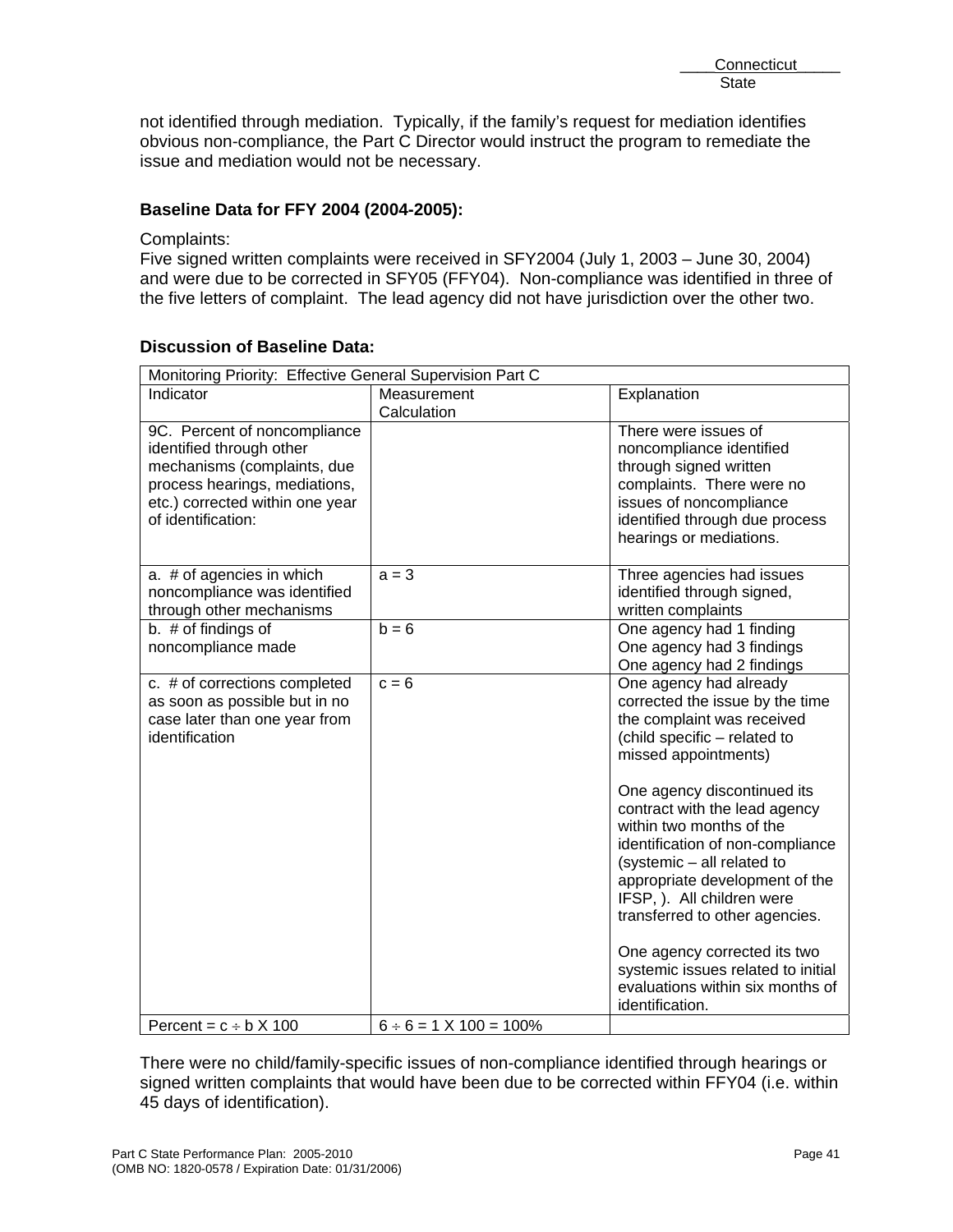| <b>FFY</b>              | <b>Measurable and Rigorous Target</b> |
|-------------------------|---------------------------------------|
| 2005<br>$(2005 - 2006)$ | 100%                                  |
| 2006<br>$(2006 - 2007)$ | 100%                                  |
| 2007<br>$(2007 - 2008)$ | 100%                                  |
| 2008<br>$(2008 - 2009)$ | 100%                                  |
| 2009<br>$(2009 - 2010)$ | 100%                                  |
| 2010<br>$(2010-2011)$   | 100%                                  |

## **Improvement Activities/Timelines/Resources:**

The lead agency will continue to maintain its process for ensuring that noncompliance identified occasionally a hearing each year will result in findings of non-compliance. It has not been difficult for the Part C regional managers to follow-up on such findings.

In order to maintain compliance the lead agency will continue with the following practices:

The electronic improvement plan (see BPR above) tracks progress updates and helps regional managers to assure that any non-compliance is corrected as soon as possible but in no case later than 12 months from identification.

Timelines: Every six months

Resources: Part C Director, Regional Managers, QA Manager

## *State Profile*

Since February 2005, the lead agency has posted Program Profiles on the birth23.org website. These include a variety of demographics and performance data for each program, for the size grouping into which the program falls and for the state as a whole. The data about this indicator will NOT be added to the program profiles since the sub-unit for this indicator is the region not the program. Regional data will be posted in a separate profile for the state as a whole in the same location as the program profiles on birth23.org (Quality Assurance).

Timeline: The state profile will be created in Spanish and English by June 2006 and updated every six months with the Program Profiles.

Resources: Part C Director, QA Manager, ICC, Regional Managers, Child Find/Public Awareness Coordinator, Child Development Infoline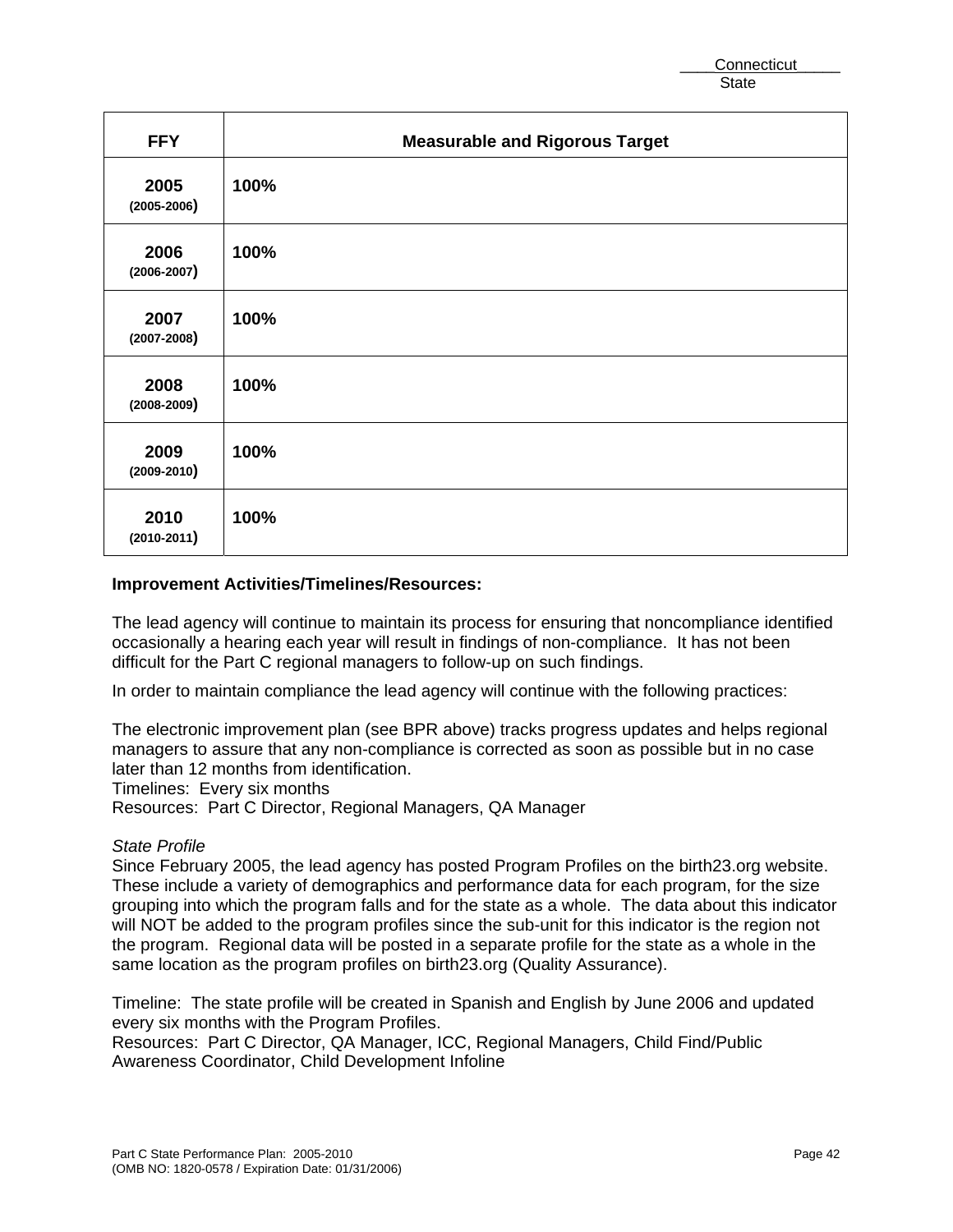# **Overview of the State Performance Plan Development:**

Same process as described in Indicator #1.

# **Monitoring Priority: Effective General Supervision Part C / General Supervision**

**Indicator 10:** Percent of signed written complaints with reports issued that were resolved within 60-day timeline or a timeline extended for exceptional circumstances with respect to a particular complaint.

(20 U.S.C. 1416(a)(3)(B) and 1442)

**Measurement:**  Percent =  $(1.1(b) + 1.1(c))$  divided by  $(1.1)$  times 100.

# **Overview of Issue/Description of System or Process:**

Each signed, written complaint is investigated by a regional manager who reports her or his findings to the Part C Director. The Part C Director issues a written complaint response to the complainant within 60 days as well as a response to the program that is the subject of the complaint. If there were findings of IDEA non-compliance in the complaint response, the program is instructed to remediate the issue within 45 days (if it applies to a particular child or family) and within 12 months if it is a systemic issue.

## **Baseline Data for FFY 2004 (2004-2005):**

Two signed written complaints were received; both were responded to within 60 days. Therefore, the baseline data indicates 100%

|              | <b>Complaint Received</b> | Report issued | # of Days |
|--------------|---------------------------|---------------|-----------|
| Complaint #1 | April 21, 2005            | June 16, 2005 | -56       |
| Complaint #2 | April 28, 2005            | May 19, 2005  | -21       |

# **Discussion of Baseline Data:**

Typically, two to six signed written complaints are received each year. The Part C regional managers and Part C Director have been able to ensure an investigation is completed and a report is issued within 60 days.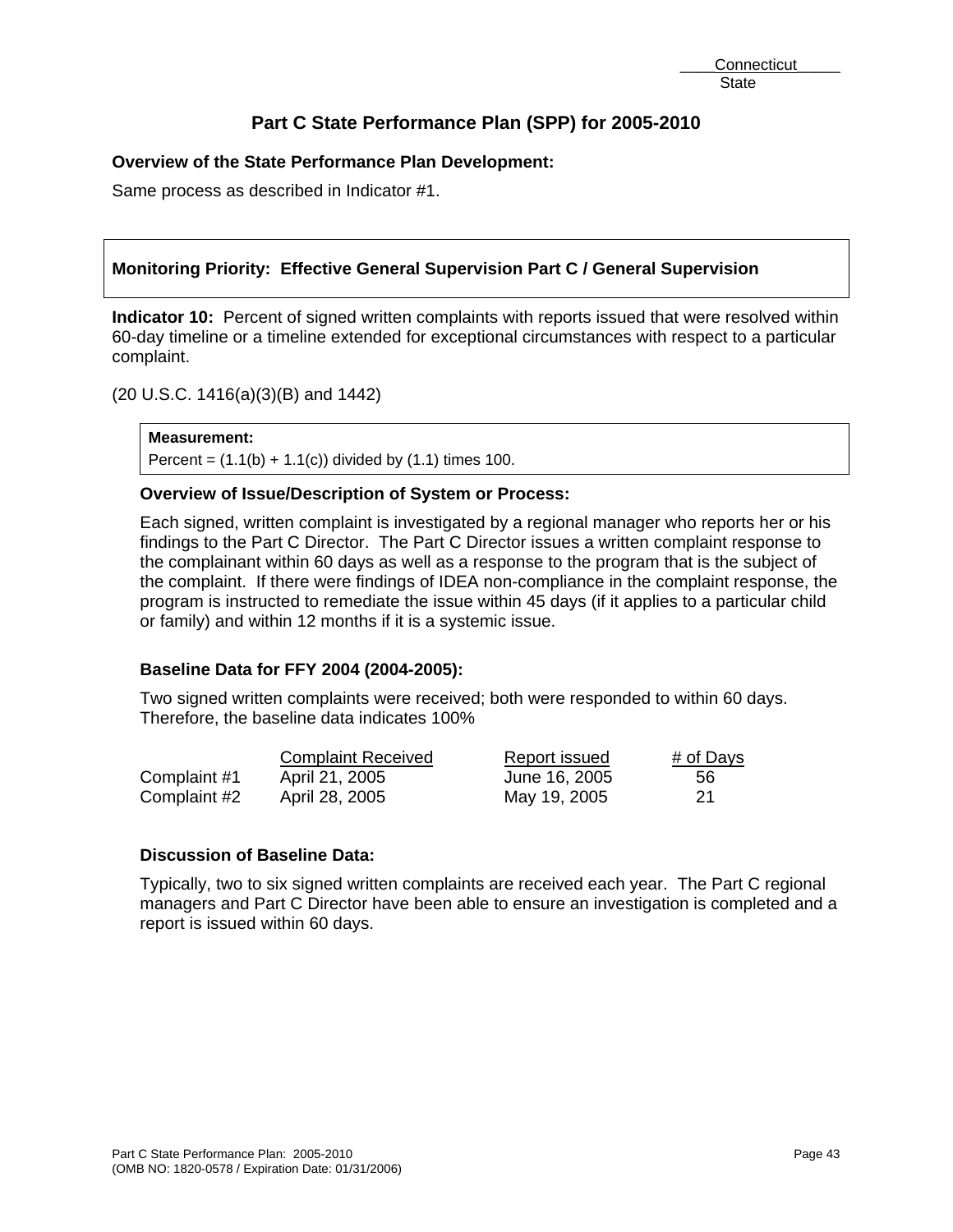| <b>FFY</b>              | <b>Measurable and Rigorous Target</b> |
|-------------------------|---------------------------------------|
| 2005<br>$(2005 - 2006)$ | 100%                                  |
| 2006<br>$(2006 - 2007)$ | 100%                                  |
| 2007<br>$(2007 - 2008)$ | 100%                                  |
| 2008<br>$(2008 - 2009)$ | 100%                                  |
| 2009<br>$(2009 - 2010)$ | 100%                                  |
| 2010<br>$(2010 - 2011)$ | 100%                                  |

#### **Improvement Activities/Timelines/Resources:**

The Connecticut Part C lead agency is currently functioning at 100% in terms of issuing responses to signed written complaints within 60 days. Maintenance activities will continue, including management of the process by the Part C Director, investigations by the Part C Regional Managers, and reports issued within 60 days. In addition to the report back to the complainant, a letter is sent to the program that is involved in the complaint, along with a copy of the response, specifying any steps to be taken in regard to remediation of noncompliance.

Resources: Part C Director, Regional Managers, QA Manager

In order to track compliance, the lead agency will develop the following:

#### *State Profile*

Since February 2005, the lead agency has posted program profiles on the birth23.org website. These include a variety of demographics and performance data for each program, for the size grouping into which the program falls and for the state as a whole. The data about this indicator will NOT be added to the program profiles since the sub-unit for this indicator is the region not the program. Regional data will be posted in a separate profile for the state as a whole in the same location as the program profiles on birth23.org (Quality Assurance).

Timelines: The state profile will be created in Spanish and English by June 2006 and updated every six months with the program profiles.

Resources: Part C Director, QA Manager, ICC, Regional Managers, Child Find/Public Awareness Coordinator, Child Development Infoline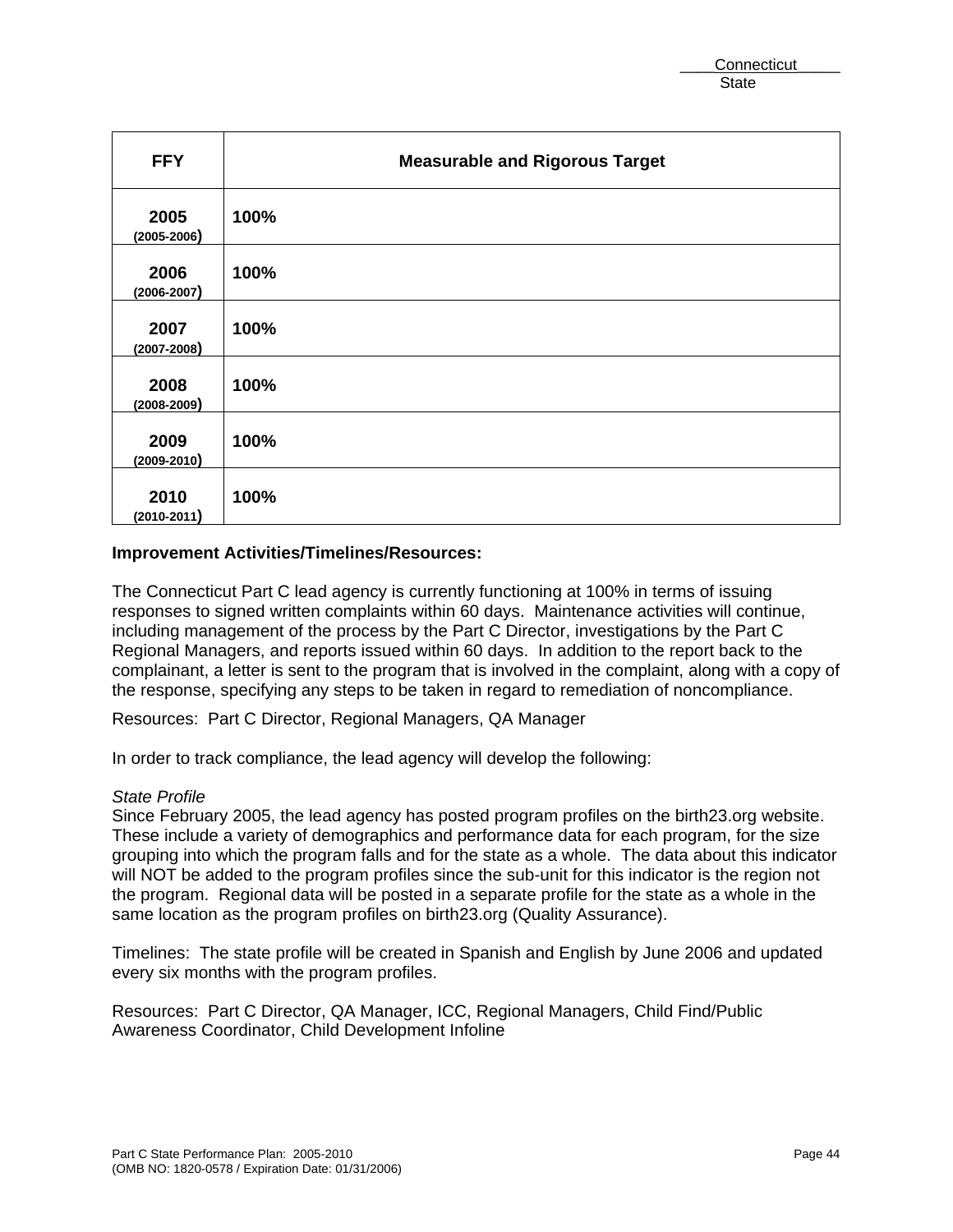# **Overview of the State Performance Plan Development:**

Same process as described in Indicator #1.

# **Monitoring Priority: Effective General Supervision Part C / General Supervision**

**Indicator 11:** Percent of fully adjudicated due process hearing requests that were fully adjudicated within the applicable timeline.

(20 U.S.C. 1416(a)(3)(B) and 1442)

## **Measurement:**

Percent =  $(3.2(a) + 3.2(b))$  divided by  $(3.2)$  times 100.

# **Overview of Issue/Description of System or Process:**

Families are informed of their right to request a due process hearing, or mediation, or file a written complaint in all printed parent materials which service coordinators review with families at least annually.

As soon as a family requests a due process hearing, the hearing is assigned to one of three available hearing officers. The lead agency is represented by the Connecticut Attorney General's office. The hearing officer schedules the pre-hearing conference call with both parties as well as the hearing itself. The Part C Director handles arrangements for the hearing location and court reporter.

## **Baseline Data for FFY 2004 (2004-2005):**

Two hearing requests were received during this period. Neither was fully adjudicated and both resulted in a settlement of compensatory services. In one case the first day of a multiple-day hearing was held and the hearing officer issued a hearing decision that incorporated the terms of the settlement. In both cases, the hearing request was made within three days of the children's third birthdays. In both cases "stay put" was requested, and in both cases the families had also filed a request for a due process hearing with their LEA. The "stay put" requests were denied by both hearing officers.

100% of all fully adjudicated hearings (which were "0").

# **Discussion of Baseline Data:**

Neither request was fully adjudicated. Therefore, 100% of fully adjudicated due process hearing requests were fully adjudicated within the applicable timeline.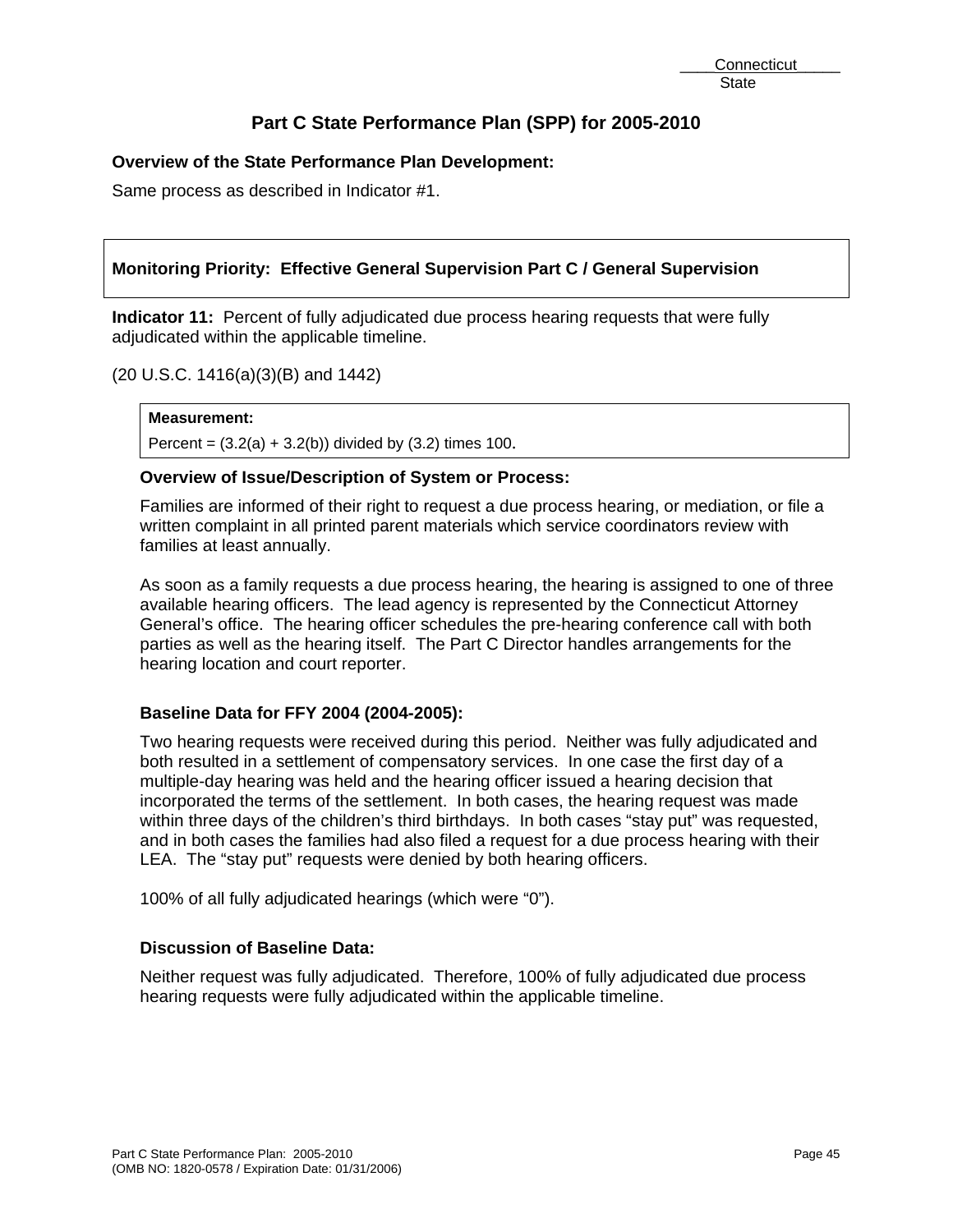| <b>FFY</b>              | <b>Measurable and Rigorous Target</b> |
|-------------------------|---------------------------------------|
| 2005<br>$(2005 - 2006)$ | 100%                                  |
| 2006<br>$(2006 - 2007)$ | 100%                                  |
| 2007<br>$(2007 - 2008)$ | 100%                                  |
| 2008<br>$(2008 - 2009)$ | 100%                                  |
| 2009<br>$(2009 - 2010)$ | 100%                                  |
| 2010<br>$(2010 - 2011)$ | 100%                                  |

#### **Improvement Activities/Timelines/Resources:**

The state's FFY05 grant award specified that Connecticut Part C must eliminate from its regulations the ability of either party in a due process hearing to request a postponement or extension. According to the Office of General Counsel at OSEP, all hearing decisions in Part C must be issued within 30 days of the request without exception. Although there were no fully adjudicated due process hearings in FFY04 that would have been affected by this provision, the state regulations were submitted for revision. The required 30-day comment period resulted in no comments being received and the revision should be approved by the Legislature's Regulatory Review Committee in December, 2005. Although the lead agency proposed in FFY04 to retain outside counsel to represent the Birth to Three System at due process hearings, the Attorney General's office has chosen to represent the lead agency at these hearings and to comply with the 30-day timeframe.

Resources: Part C Director, Hearing Officers, DMR Office of Legal and Governmental Affairs

In order to track compliance, the lead agency will develop the following:

## *State Profile*

Since February 2005, the lead agency has posted program profiles on the birth23.org website. These include a variety of demographics and performance data for each program, for the size grouping into which the program falls and for the state as a whole. The data about this indicator will NOT be added to the program profile since the sub-unit for this indicator is the region not each Birth to Three program. Regional data will be posted in a separate profile for the state as a whole in the same location on birth23.org (Quality Assurance) as the program profiles.

Timeline: The state profile will be created in Spanish and English by June 2006 and updated every six months with the program profiles.

Resources: Part C Director, QA Manager, ICC, Regional Managers, Child Find/Public Awareness Coordinator, Child Development Infoline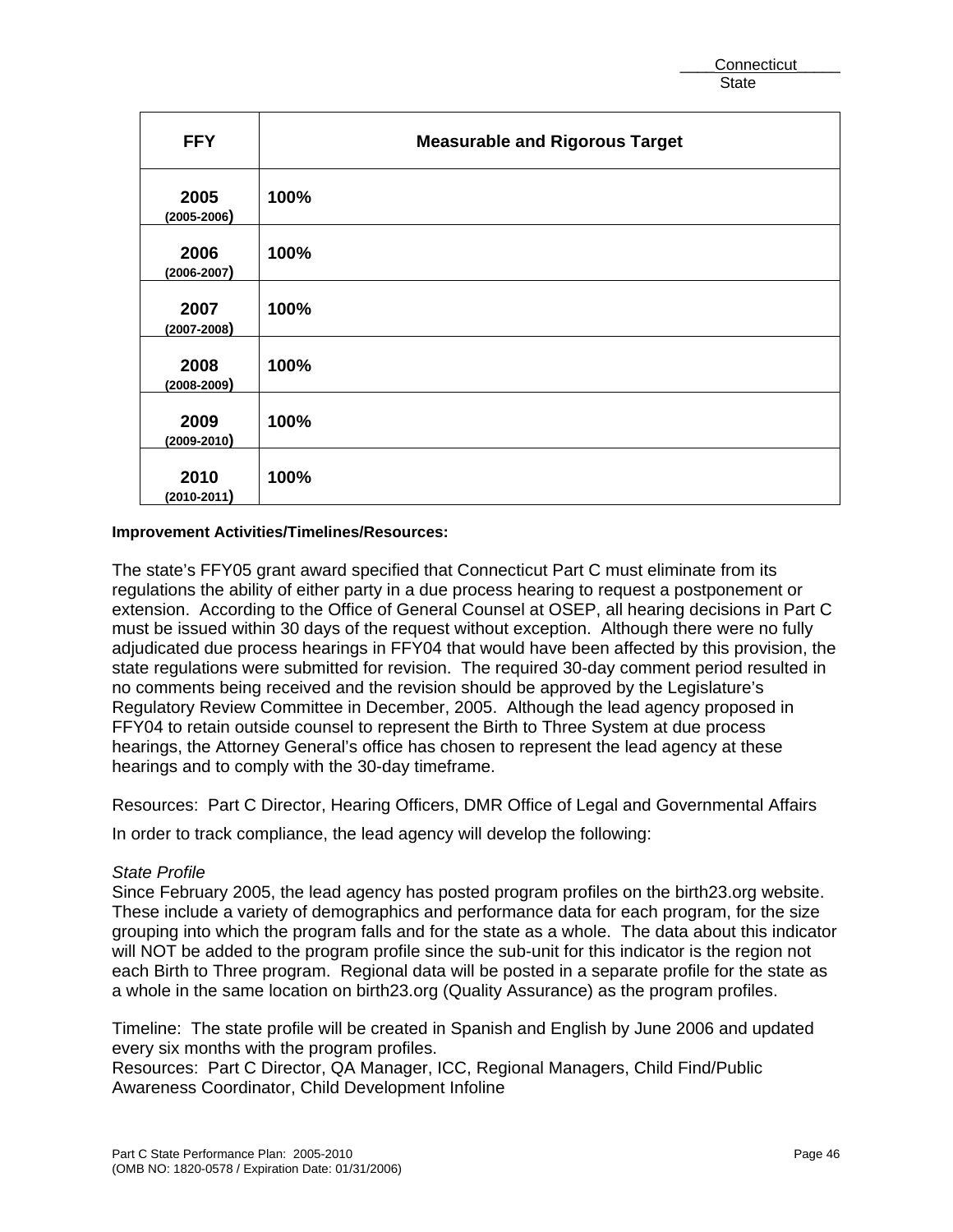# **Overview of the State Performance Plan Development:**

# **Monitoring Priority: Effective General Supervision Part C / General Supervision**

**Indicator 12:** Percent of hearing requests that went to resolution sessions that were resolved through resolution session settlement agreements (applicable if Part B due process procedures are adopted).

(20 U.S.C. 1416(a)(3)(B) and 1442)

## **Measurement:**

Percent =  $3.1(a)$  divided by  $(3.1)$  times 100.

## **Overview of Issue/Description of System or Process:**

Applicable Part B due process procedures were not adopted by Part C.

**Baseline Data for FFY 2004 (2004-2005):** 

NA

## **Discussion of Baseline Data:**

NA

| <b>FFY</b>              | <b>Measurable and Rigorous Target</b> |
|-------------------------|---------------------------------------|
| 2005<br>$(2005 - 2006)$ | <b>NA</b>                             |
| 2006<br>$(2006 - 2007)$ | <b>NA</b>                             |
| 2007<br>$(2007 - 2008)$ | <b>NA</b>                             |
| 2008<br>$(2008 - 2009)$ | <b>NA</b>                             |
| 2009<br>$(2009 - 2010)$ | <b>NA</b>                             |
| 2010<br>$(2010 - 2011)$ | <b>NA</b>                             |

# **Improvement Activities/Timelines/Resources:**

**NA**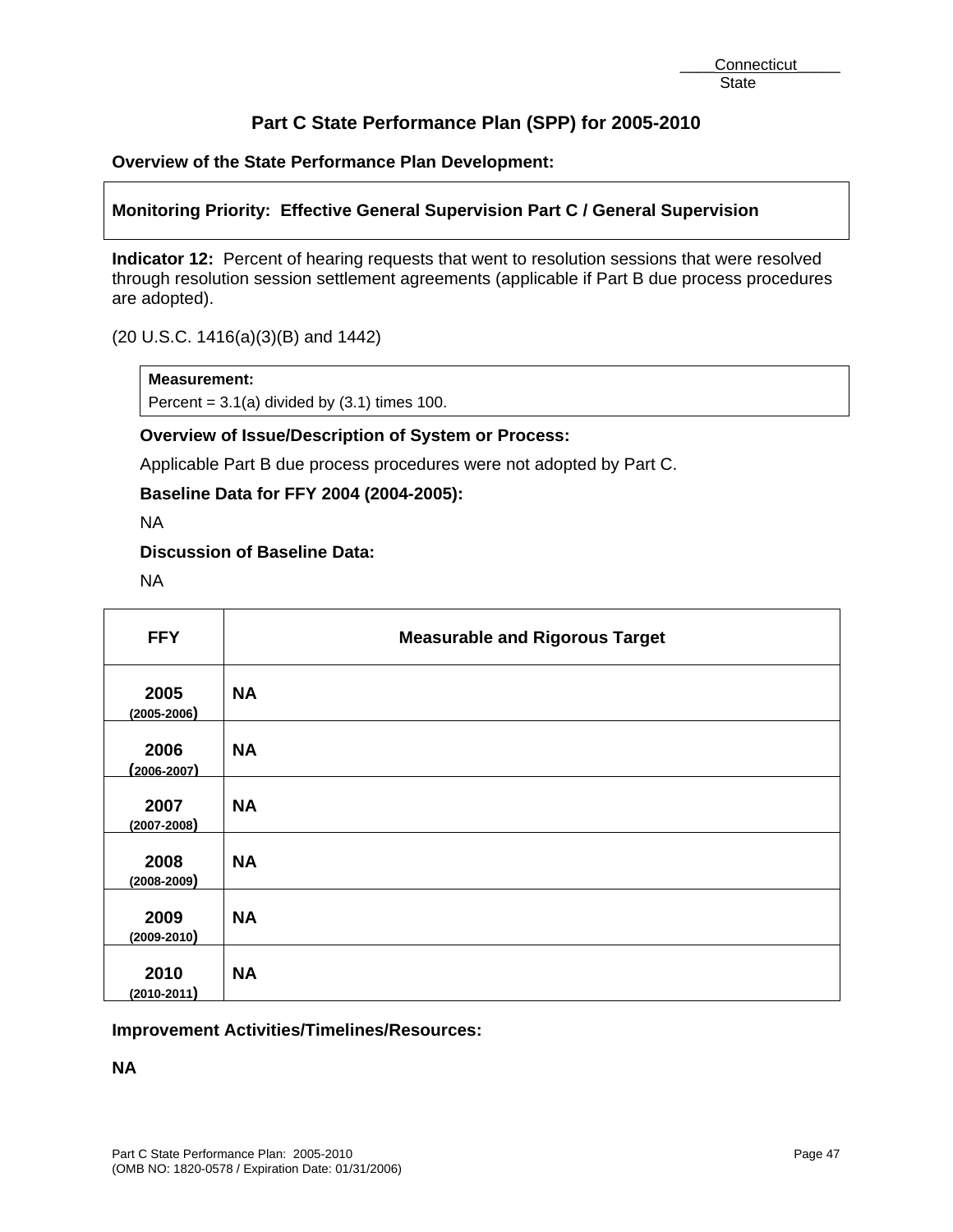# **Overview of the State Performance Plan Development:**

Same process as described in Indicator #1.

# **Monitoring Priority: Effective General Supervision Part C / General Supervision**

**Indicator 13:** Percent of mediations held that resulted in mediation agreements.

(20 U.S.C. 1416(a)(3)(B) and 1442)

#### **Measurement:**

Percent =  $(2.1(a)(i) + 2.1(b)(i))$  divided by  $(2.1)$  times 100.

## **Overview of Issue/Description of System or Process:**

Families are informed of their right to request mediation or a due process hearing or to file a formal complaint in all printed parent materials which service coordinators review with families at least annually.

The Part C Regional Managers or the Part C Director receives requests for mediation. The Part C Director assigns one of three mediators. The mediator calls both parties (the family and the program) to schedule the mediation at a neutral location. The mediator informs the Part C Director whether or not the mediation resulted in an agreement. Mediations are held as promptly as possible. If a hearing has been requested, mediation is offered to the family and must be held prior to the hearing.

## **Baseline Data for FFY 2004 (2004-2005):**

Two mediations held, 50% resulted in agreement.

## **Discussion of Baseline Data:**

Two mediations were held in FFY2004:

|             | Date<br>Requested | Date Held | <b>Issue</b>                                           | Agreement<br>Reached? |
|-------------|-------------------|-----------|--------------------------------------------------------|-----------------------|
| Mediation 1 | 8/24/04           | 9/14/04   | additional ABA hrs                                     | Yes                   |
| Mediation 2 | 9/16/04           | 11/9/04   | paying for services<br>outside of the Part C<br>System | No                    |

*Comment: Mediation #2 was scheduled for 10/1/04 but the family's advocate could not make that date and the family requested that it be postponed until the advocate was available.* 

The lack of agreement in the second mediation was not surprising. The program was offering the family (whose child had an autistic spectrum disorder) an appropriate IFSP that included ABA services delivered by their own staff. However, the family was involved with an agency outside of the Birth to Three System and wanted the program to pay for those services instead.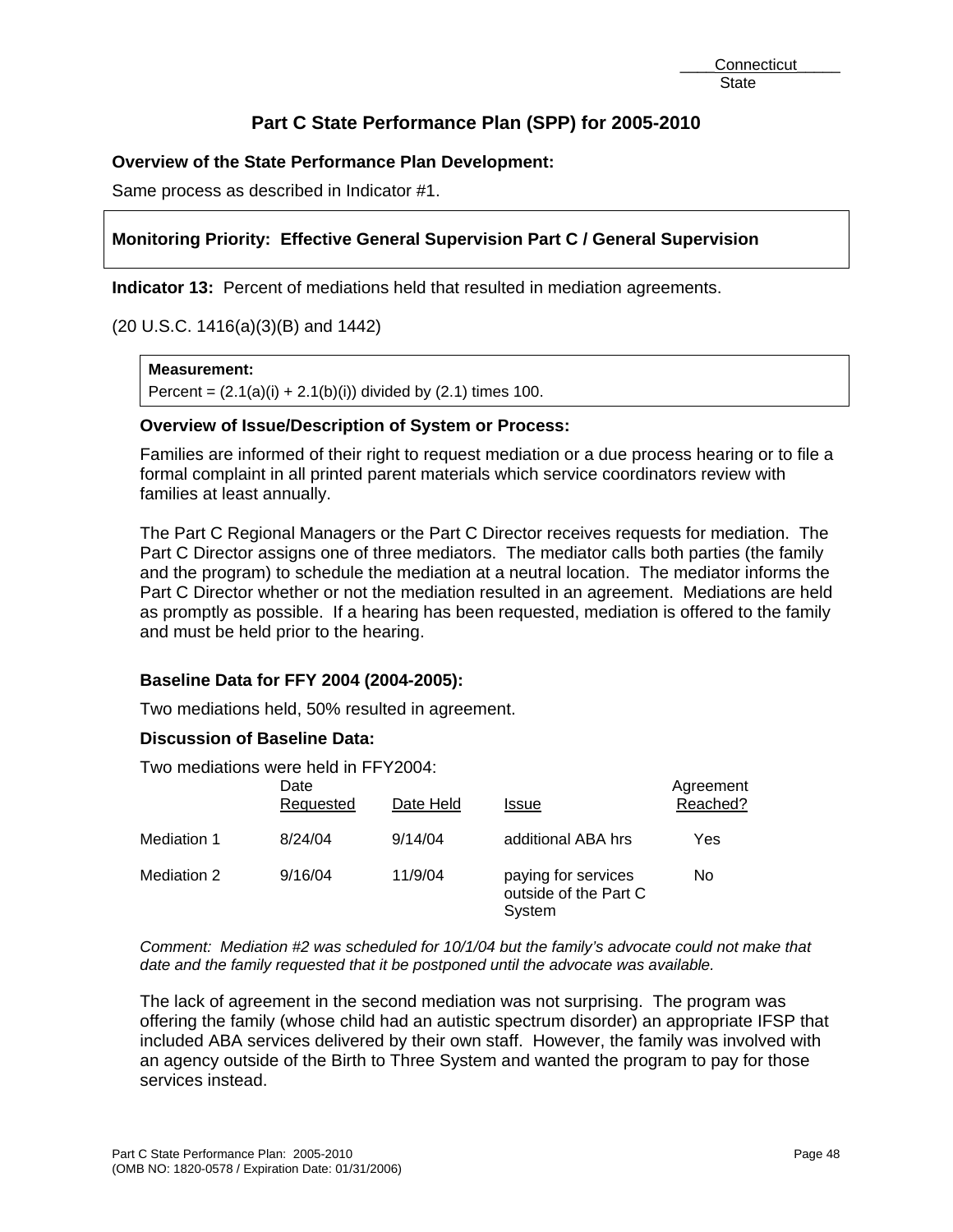The extremely small numbers of mediations held in Part C (far fewer than 10 per year) do not allow meaningful targets to be established.

| <b>FFY</b>              | <b>Measurable and Rigorous Target</b> |
|-------------------------|---------------------------------------|
| 2005<br>$(2005 - 2006)$ | <b>NA</b>                             |
| 2006<br>$(2006 - 2007)$ | <b>NA</b>                             |
| 2007<br>$(2007 - 2008)$ | <b>NA</b>                             |
| 2008<br>$(2008 - 2009)$ | <b>NA</b>                             |
| 2009<br>$(2009 - 2010)$ | <b>NA</b>                             |
| 2010<br>$(2010 - 2011)$ | <b>NA</b>                             |

# **Improvement Activities/Timelines/Resources:**

Although the Center on Alternative Dispute Resolution (CADRE) reports that 75% of mediations should result in an agreement, the extremely small number of mediation sessions held in Part C (2-4 per year) make it doubtful that targets can be established in the future.

In addition, many issues that could potentially go to mediation are resolved prior to that, since Part C services are typically family-centered. It is a rare breakdown in communication that results in a request for mediation.

Resources: Mediators, program staff, Part C Director, Regional Managers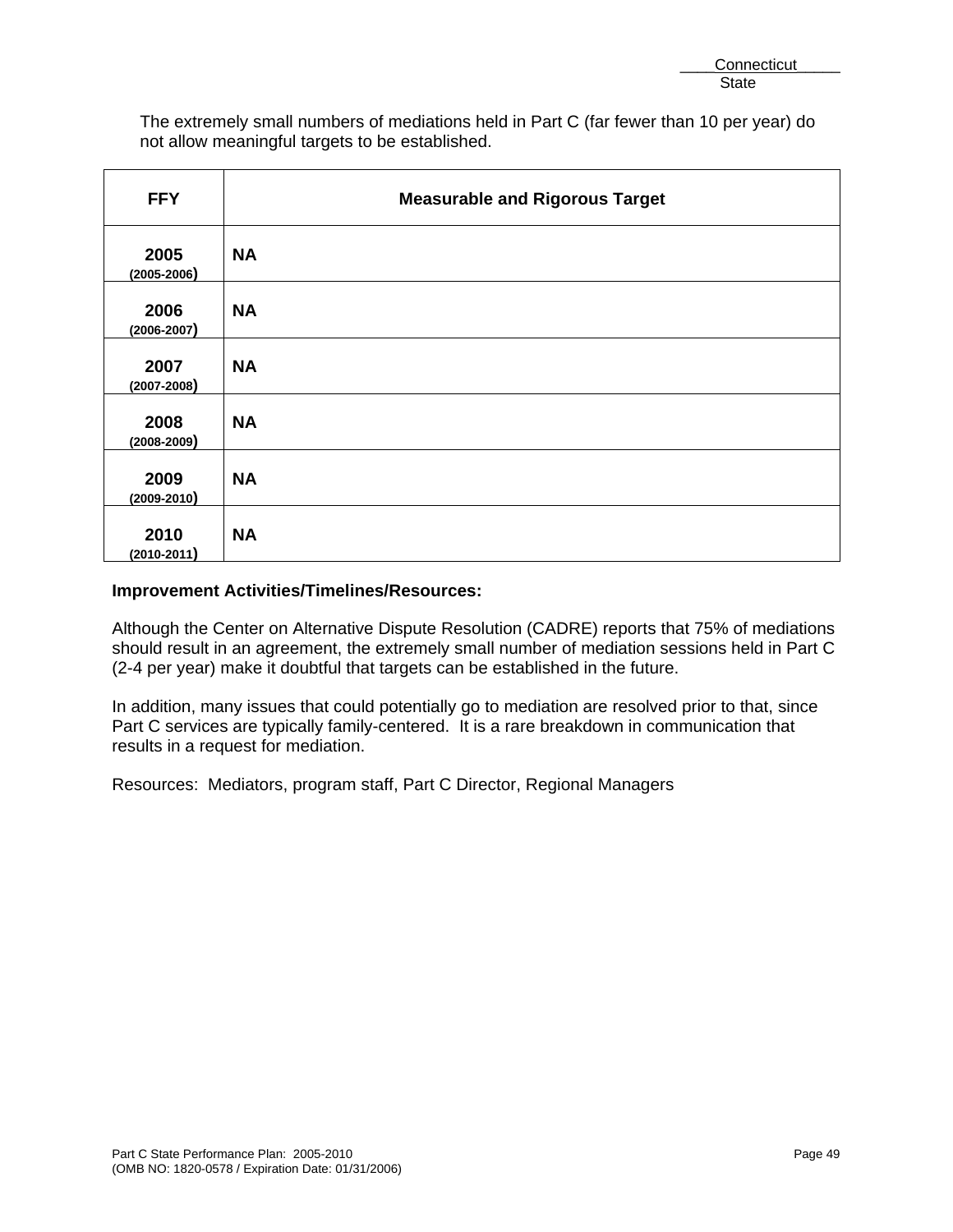# **Overview of the State Performance Plan Development:**

Same process as described in Indicator #1.

# **Monitoring Priority: Effective General Supervision Part C / General Supervision**

**Indicator 14:** State reported data (618 and State Performance Plan and Annual Performance Report) are timely and accurate.

(20 U.S.C. 1416(a)(3)(B) and 1442)

#### **Measurement:**

State reported data, including 618 data, State performance plan, and annual performance reports, are:

- a. Submitted on or before due dates (February 1 for child count, including race and ethnicity, settings and November 1 for exiting, personnel, dispute resolution); and
- b. Accurate (describe mechanisms for ensuring accuracy).

## **Overview of Issue/Description of System or Process:**

All 618 data is produced from the Connecticut Birth to Three Data System – a real-time data system linking all programs, regional offices, intake office, and lead agency's central office in a wide area network. Although there are many self-edits built into the system, prior to December 1 each year, a preliminary data run identifies any missing data or data that appears to have been entered incorrectly. Programs are contacted and corrections are made. Programs that have listed a child's primary location of service as "other" are asked to identify those locations. Once all necessary data has been entered (e.g. data on children with IFSPs on December 1 may not be entered until mid-December), the QA Manager runs the data and produces the reports.

Connecticut has always filed its child count data reports prior to February 1 of each year and its other reports prior to November 1.

Connecticut's data, as a result of its child-specific, real-time data system, is accurate. There are numerous built in edits (list provided to WESTAT for inclusion in "Taking Your Data to the Laundry." Since the data is used for billing the lead agency, billing families, and ranking programs for focused monitoring, there are inherent incentives for accuracy. A number of standard reports are available at the program level to assist with tracking and monitoring service delivery, caseloads, timelines, as well as areas of compliance.

Currently, each program has a module in the real-time data system called the "Performance Dashboard" which displays data being monitored by the lead agency. Each program will be given real-time access to the data for this indicator. Programs view their performance for a six-month period and update it as often as needed. To help them identify any problems, they'll be able to see the list of records used for that sample. Stakeholders that are provided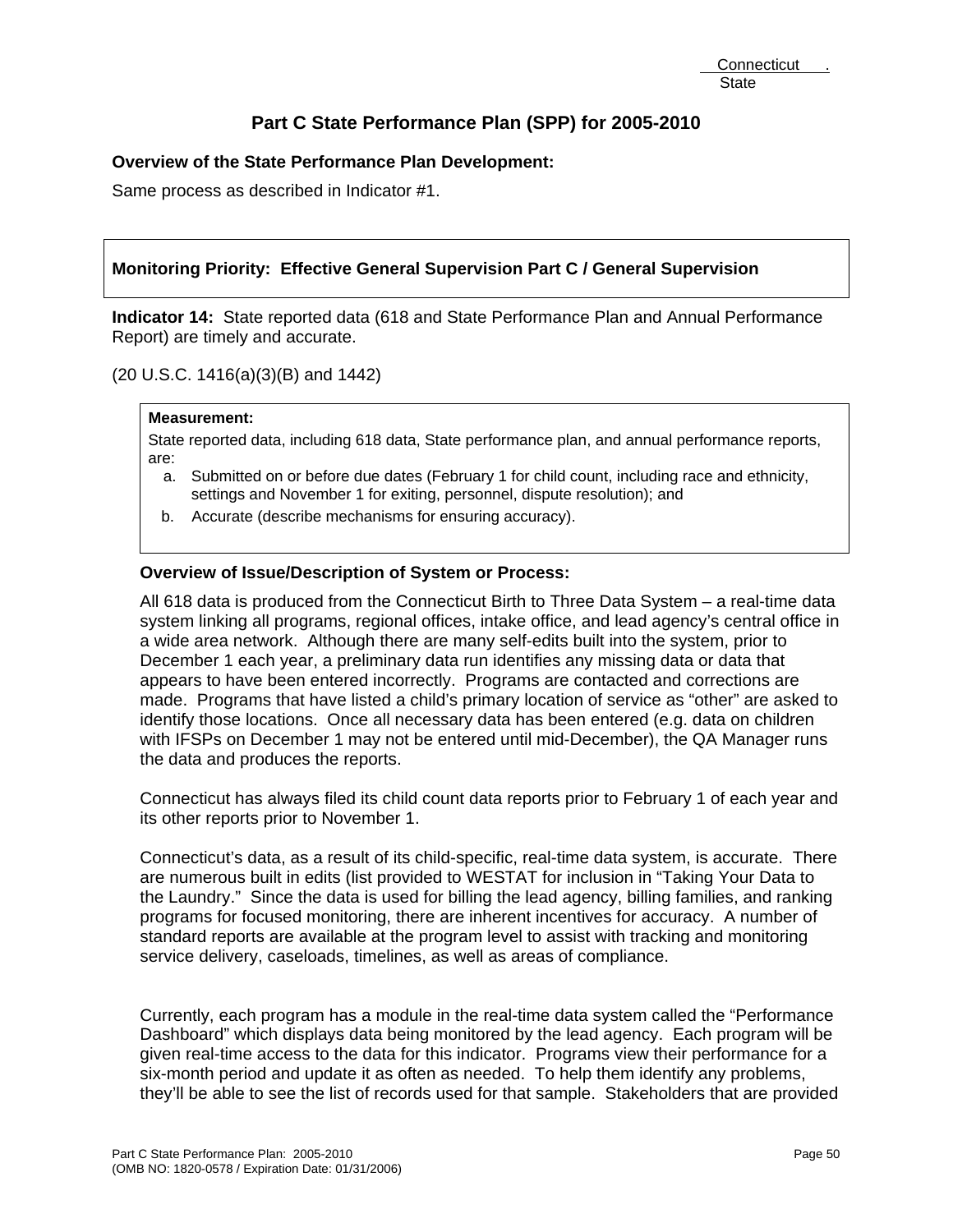ready access to this information will be able to assist in quickly identifying and correcting erroneous data.

Timeline: July 2005 Resources: QA Manager, Data System Programmer, Data Users **Group** 

All dispute resolution data is produced by the Part C Coordinator based on complaint and dispute resolution files kept in the lead agency's central office. The accuracy of this data is cross-referenced with the case files.

## **Baseline Data for FFY 2004 (2004-2005):**

100% of all data is submitted to OSEP on or before due dates and it is accurate.

## **Discussion of Baseline Data:**

Connecticut is very proud of its data system and its ability to provide OSEP with timely and accurate data. We will continue to operate at 100% timeliness and accuracy.

| <b>FFY</b>              | <b>Measurable and Rigorous Target</b> |
|-------------------------|---------------------------------------|
| 2005<br>$(2005 - 2006)$ | 100%                                  |
| 2006<br>$(2006 - 2007)$ | 100%                                  |
| 2007<br>$(2007 - 2008)$ | 100%                                  |
| 2008<br>$(2008 - 2009)$ | 100%                                  |
| 2009<br>$(2009 - 2010)$ | 100%                                  |
| 2010<br>$(2010 - 2011)$ | 100%                                  |

## **Improvement Activities/Timelines/Resources:**

None needed. Maintenance activities will continue in which the Part C Director, QA Manager, and Systems Designer work together to ensure the timeliness and accuracy of data reported to OSEP. Training is offered at least annually to all program data-entry staff, there is a bi-monthly meeting of individuals who use the data system to continue to evolve the system, and there is a data system users manual that is updated at least annually and distributed to all programs.

Resources: QA Manager, system designer, program data-entry staff

In order to track compliance, the lead agency will develop the following: